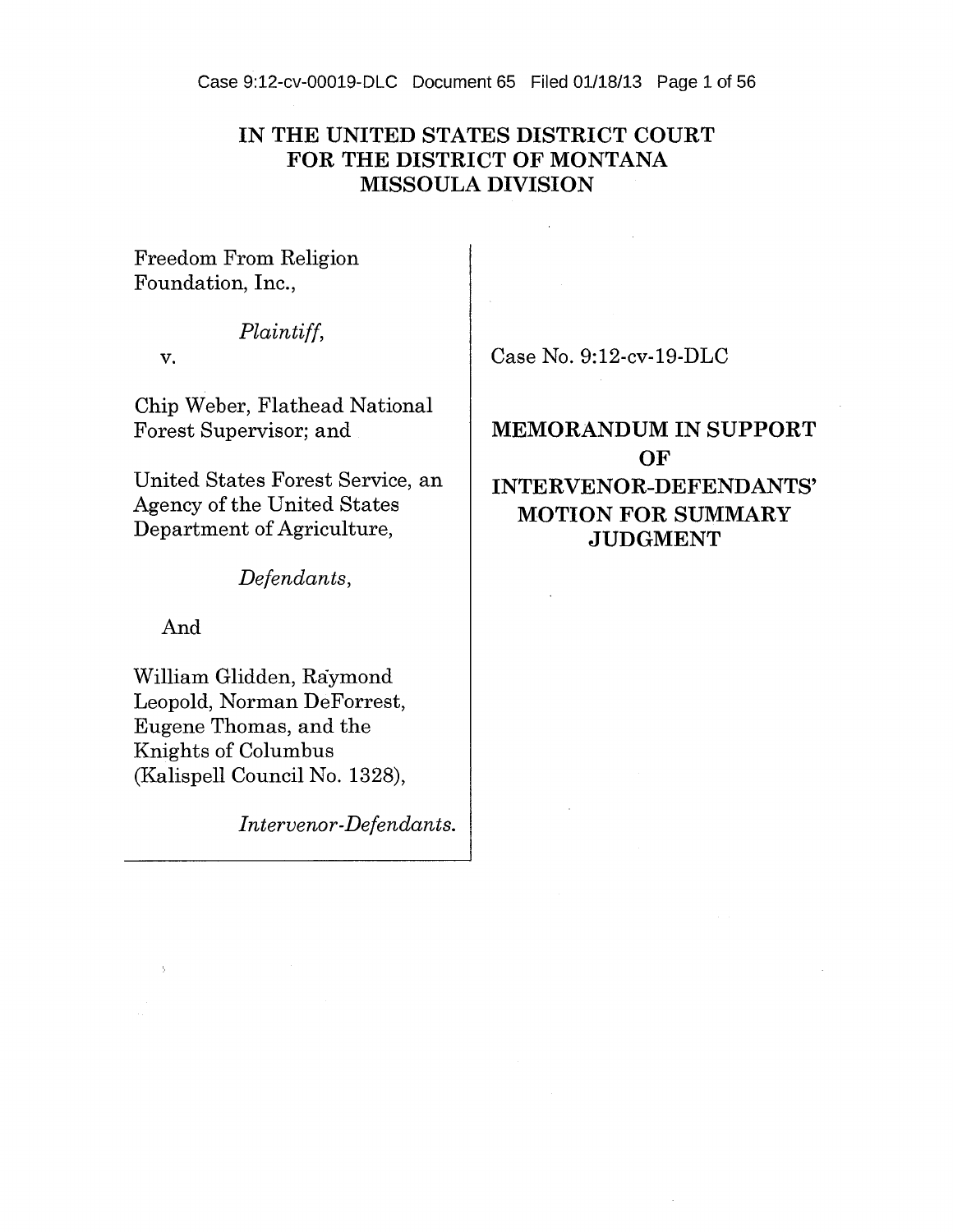# Case 9:12-cv-00019-DLC Document 65 Filed 01/18/13 Page 2 of 56

# TABLE OF CONTENTS

| The Court lacks subject matter jurisdiction because discovery<br>Ι.                                                              |  |
|----------------------------------------------------------------------------------------------------------------------------------|--|
| FFRF lacks standing because Cox was not a member of<br>A.                                                                        |  |
| FFRF does not have standing because Cox admitted in<br>Β.<br>discovery that he had a mere philosophical disagreement with        |  |
| Only a philosophical disagreement with the statue's<br>1.                                                                        |  |
| 2.                                                                                                                               |  |
| 3.                                                                                                                               |  |
| The Forest Service's decision renewing the Knights' permit<br>П.                                                                 |  |
| The statue does not violate the Establishment Clause<br>A.<br>because it is private speech in a public forum 36                  |  |
| B <sub>r</sub><br>The statue's longevity without controversy further<br>confirms it does not violate the Establishment Clause 23 |  |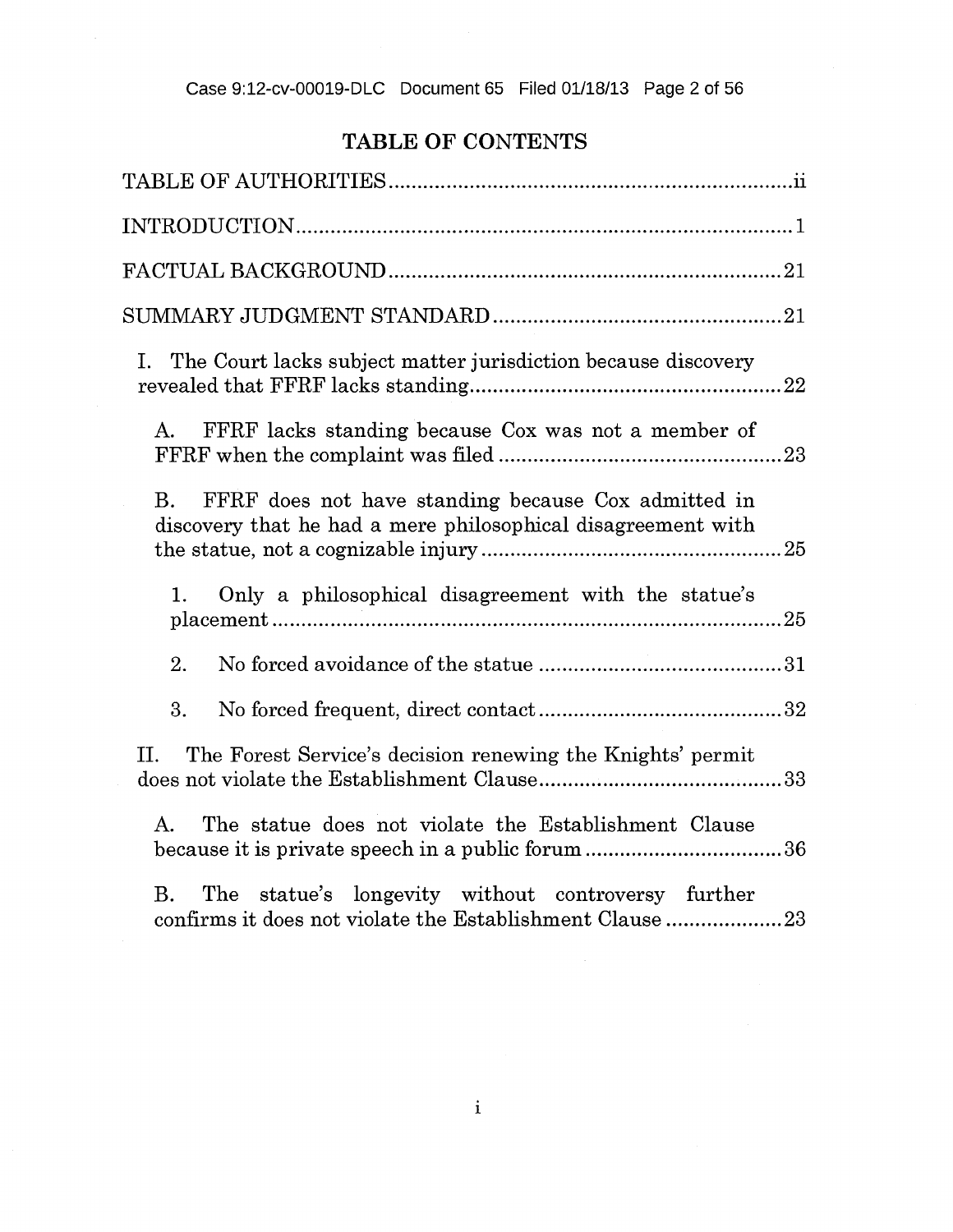# **TABLE OF AUTHORITIES**

# Cases

| Americans United For Separation of Church & State v.<br>City of Grand Rapids, |
|-------------------------------------------------------------------------------|
| Barnes-Wallace v. City of San Diego,                                          |
| Barnum Timber Co. v. U.S. EPA,                                                |
| Bly-Magee v. Lungren,                                                         |
| Buono v. Norton,                                                              |
| Caldwell v. Caldwell,                                                         |
| Capitol Square Review and Advisory Board v. Pinette,                          |
| Cent. Delta Water Agency v. United States,                                    |
| Corp. of Presiding Bishop v. Amos,                                            |
| County of Allegheny v. ACLU,                                                  |
| DiMartini v. Ferrin,<br>21                                                    |
| D'Lil v. Best W. Encina Lodge & Suites,                                       |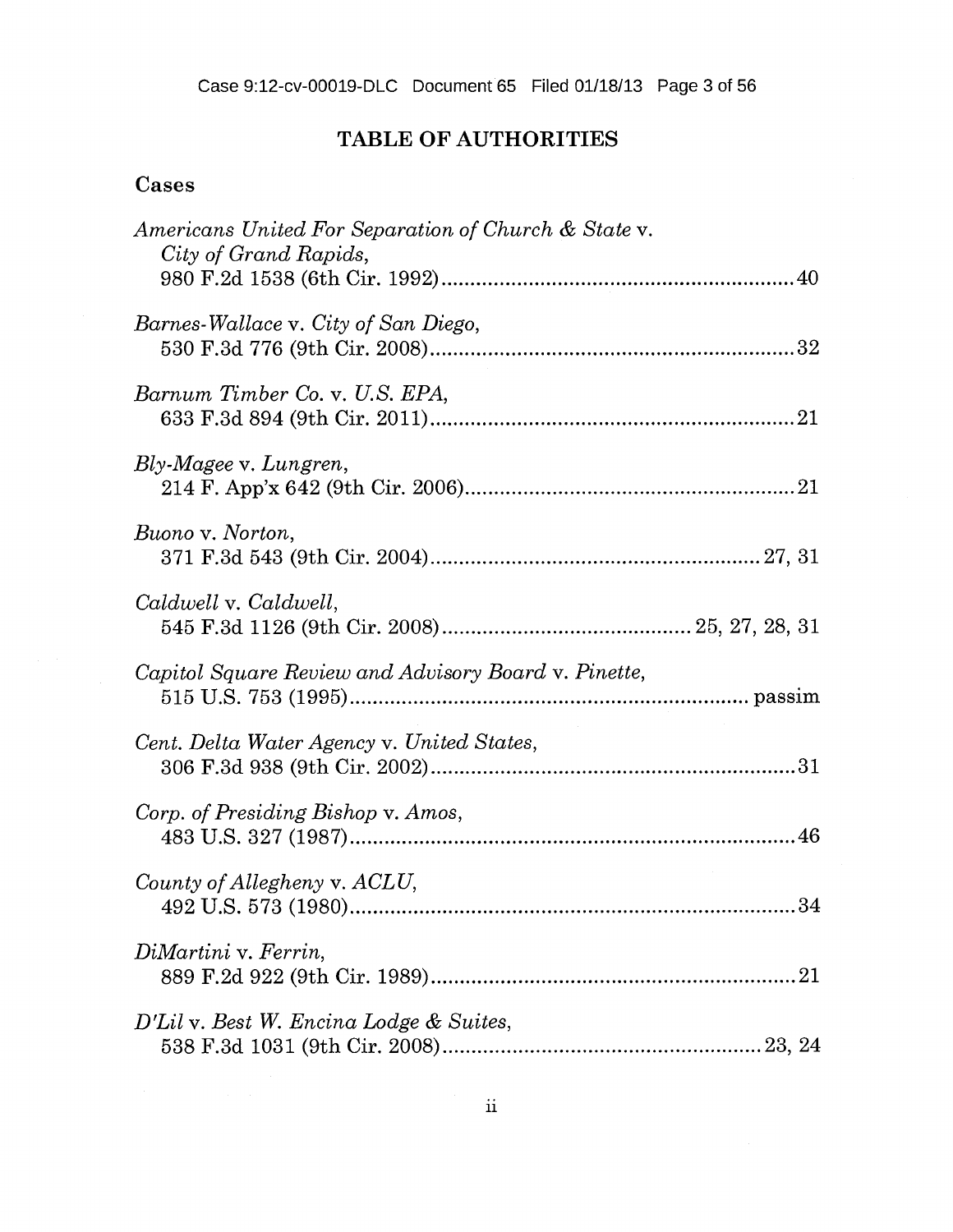| Case 9:12-cv-00019-DLC Document 65 Filed 01/18/13 Page 4 of 56 |  |  |  |
|----------------------------------------------------------------|--|--|--|
|----------------------------------------------------------------|--|--|--|

| <i>EPIC</i> v. <i>Pacific Lumber</i> ,                     |
|------------------------------------------------------------|
| Friends of the Earth, Inc. v. Laidlaw Envtl. Servs.,       |
| <i>Harris</i> v. City of Zion,                             |
| Kreisner v. City of San Diego,                             |
| Lemon v. Kurtzman,                                         |
| Marks v. United States,                                    |
| McCarthy v. United States,                                 |
| Moss v. Spartanburg Cnty. Sch. Dist. Seven,                |
| Nurre v. Whitehead,                                        |
| Renee v. Duncan,                                           |
| S.E. Lake View Neighbors v. Dep't of Hous. and Urban Dev., |
| Salazar v. Buono,                                          |
| Schmier v. U.S. Court of Appeals for Ninth Circuit,        |
| Skaff v. Meridien N. Am. Beverly Hills, LLC,               |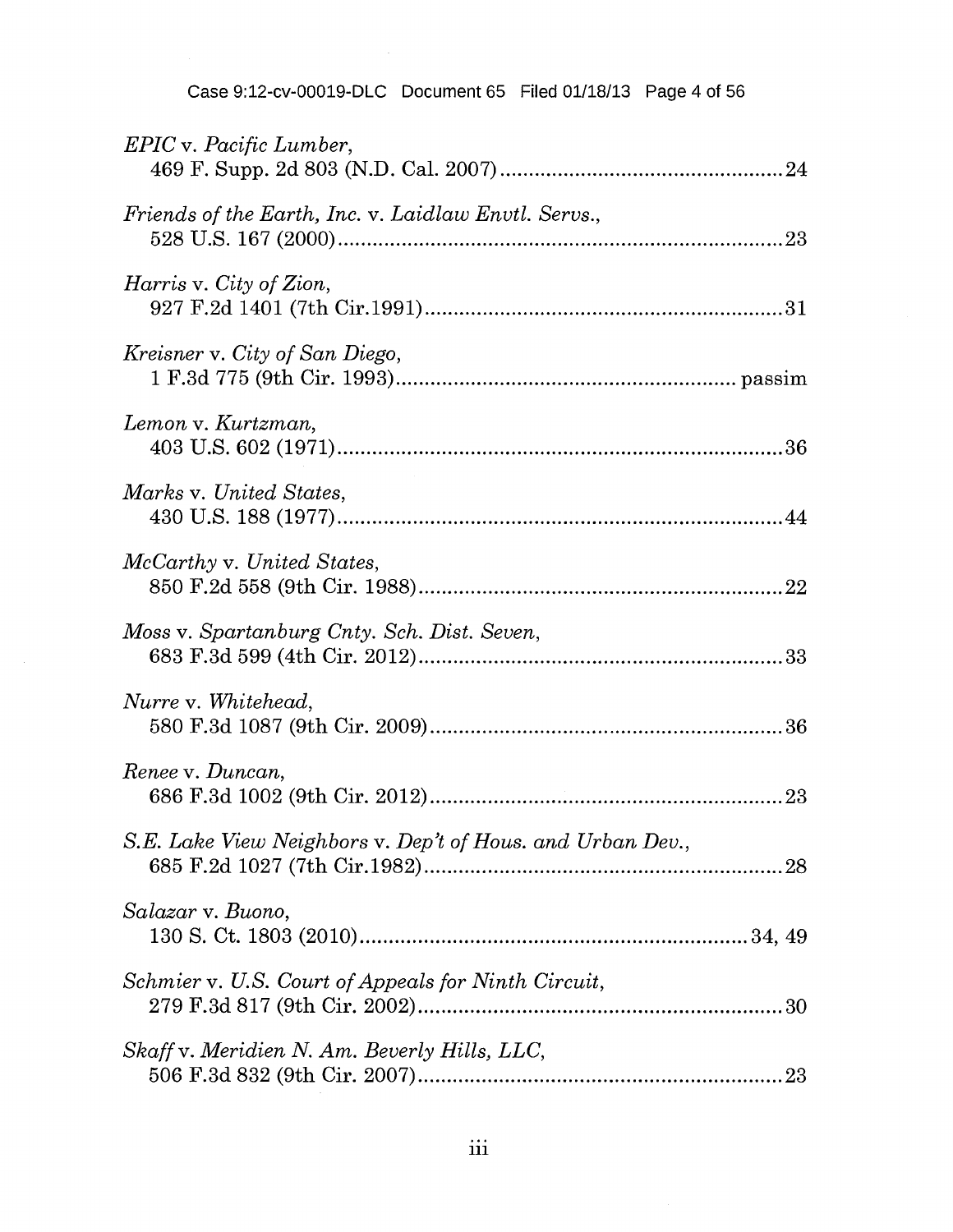Case 9:12-cv-00019-DLC Document 65 Filed 01/18/13 Page 5 of 56

| Trunk v. City of San Diego,                                                                    |
|------------------------------------------------------------------------------------------------|
| United States v. 5 S 351 Tuthill Rd. Naperville, Ill.,                                         |
| United States v. Viltrakis,                                                                    |
| Valley Forge Christian Coll. v. Americans United for Separation of<br>Church $\&$ State, Inc., |
| Van Orden v. Perry,                                                                            |
| Vasquez v. Los Angeles County,                                                                 |
| Wilderness Soc'y, Inc. v. Rey,                                                                 |
| Rules                                                                                          |
|                                                                                                |
|                                                                                                |
| Regulations                                                                                    |
|                                                                                                |

 $\sim 10^7$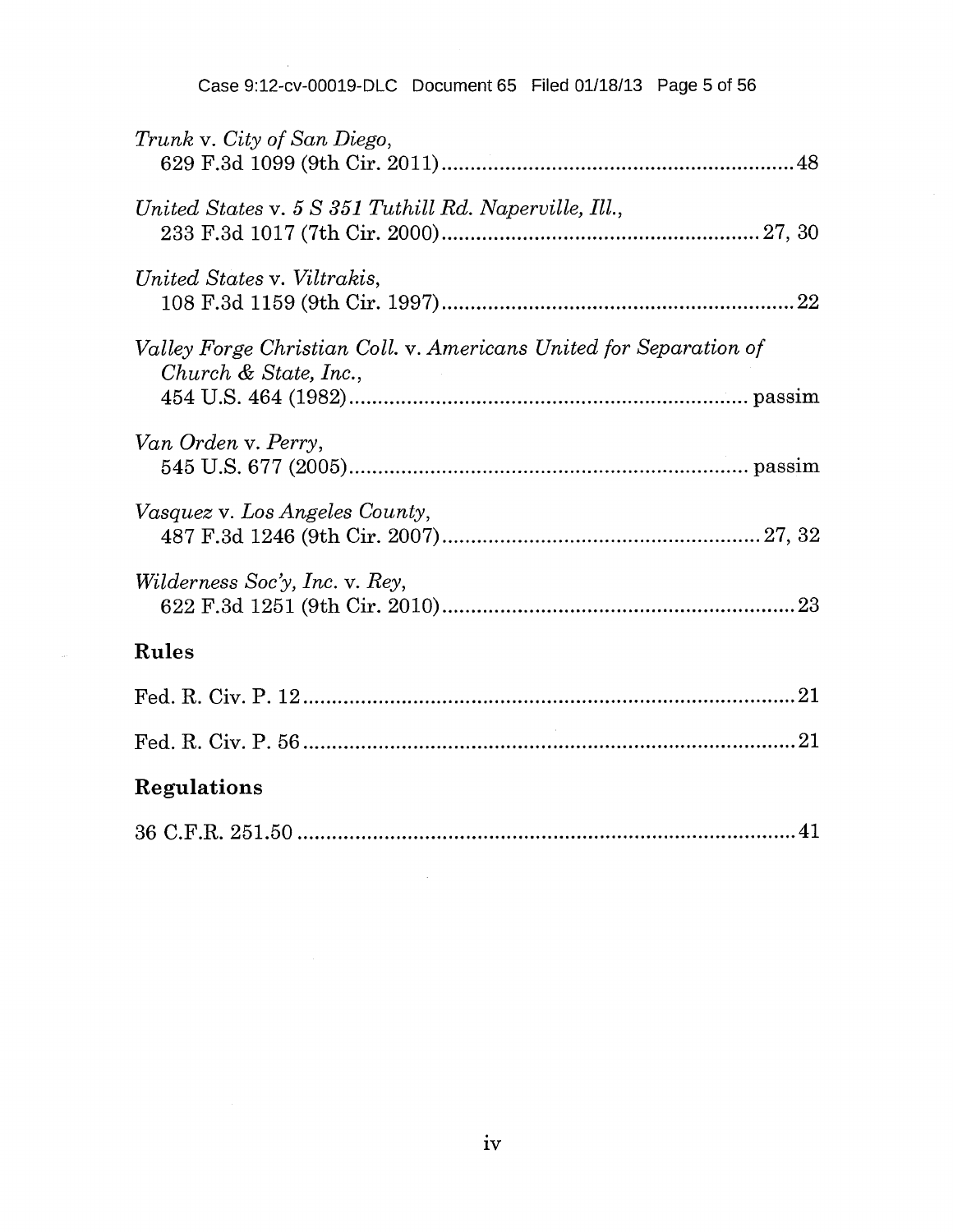#### Case 9:12-cv-00019-DLC Document 65 Filed 01/18/13 Page 6 of 56

### **INTRODUCTION**

Skiers on Big Mountain at the Whitefish Mountain Resort near Kalispell, Montana, are well-acquainted with the life-size statue of Jesus that stands just below chairlift two. Approximately six feet tall, the statue stands atop a cement pedestal also six feet in height. When the snow piles up, the statue stands at about snow level, with its arms outstretched toward the ski runs and valley below.

For most regulars, the statue is a quirky element of the Resort's character and culture. A favorite meeting and resting spot, it is frequently adorned with goggles and ski poles for "photo ops" or enhanced with a ski jump for catching a "high-five" with Jesus. Locals know the statue as a war memorial, erected in honor of veterans from the Army's 10th Mountain Division. Since 2010, a large plaque adjacent to the statue recalls those soldiers from World War II who fought in ski patrols on the slopes of Italy. The plaque explains that the statue was erected in memory of the soldiers, and is owned and maintained by a private organization, the Knights of Columbus.

The statue is an example of private, not government, speech. And just like the ski resort surrounding it, the statue is permitted on public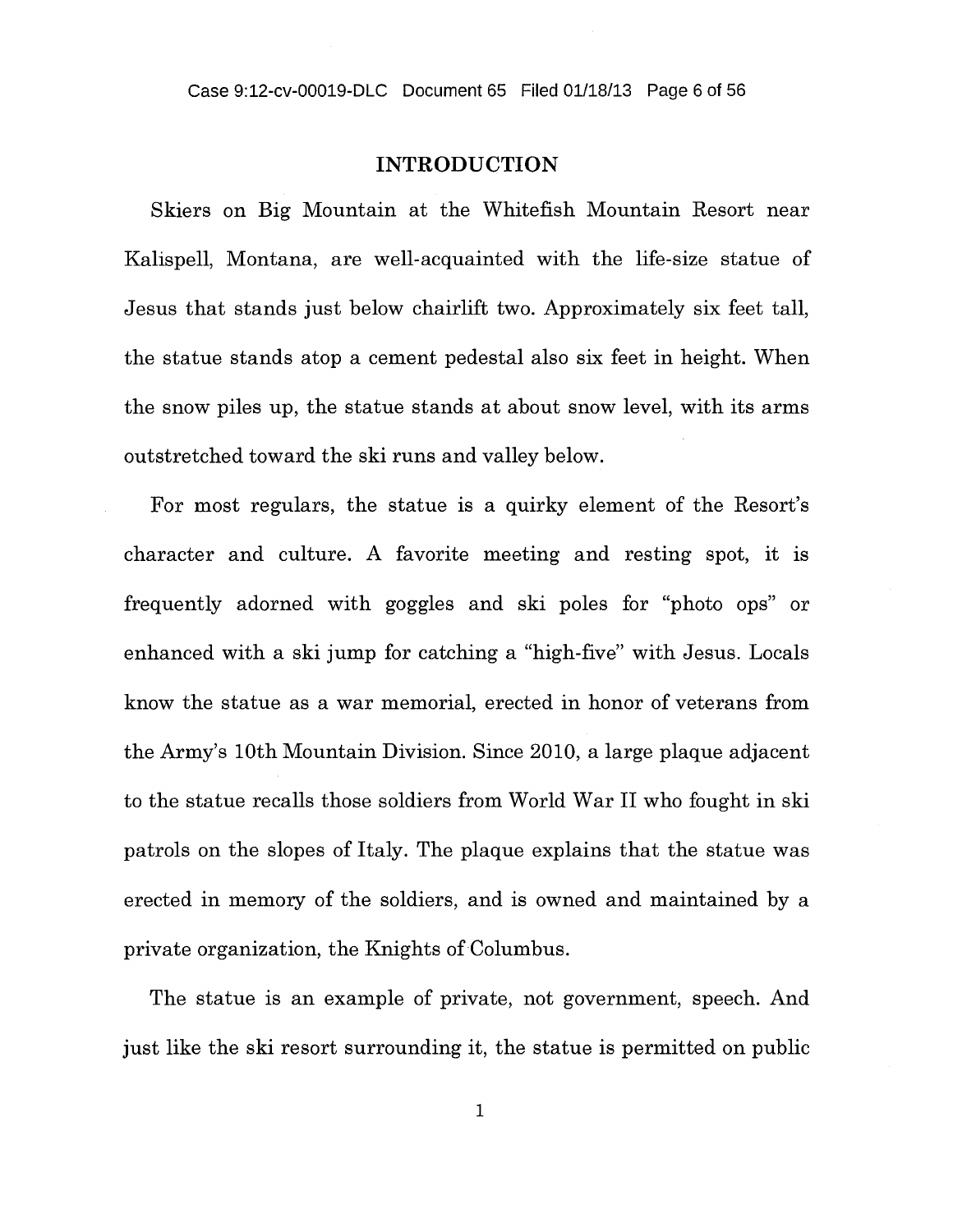#### Case 9:12-cv-00019-DLC Document 65 Filed 01/18/13 Page 7 of 56

land pursuant to a neutral leasing policy. The government cannot discriminate against the Knights of Columbus's use of public land just because they are religious, and by allowing their private speech, the government is not promoting religion any more than it is promoting skiing. The government's decision not to force the statue's removal from Big Mountain—after it has stood there for nearly sixty years without controversy—in no way constitutes an establishment of religion in violation of the First Amendment's Establishment Clause. Thus, the Court should resolve this litigation as a matter of law in favor of the Knights of Columbus and the government.

### FACTUAL BACKGROUND

The following facts concerning the Big Mountain statue are undisputed:

### The Statue's Origins

1. In September 1953, the Knights of Columbus, Kalispell Council No. 1328 (the "Knights of Columbus" or "Knights") applied for a permit from the Forest Service to use "[t]hat piece of land 25 feet by 25 feet approx. 400 ft. north-north west of the upper Terminal of the Big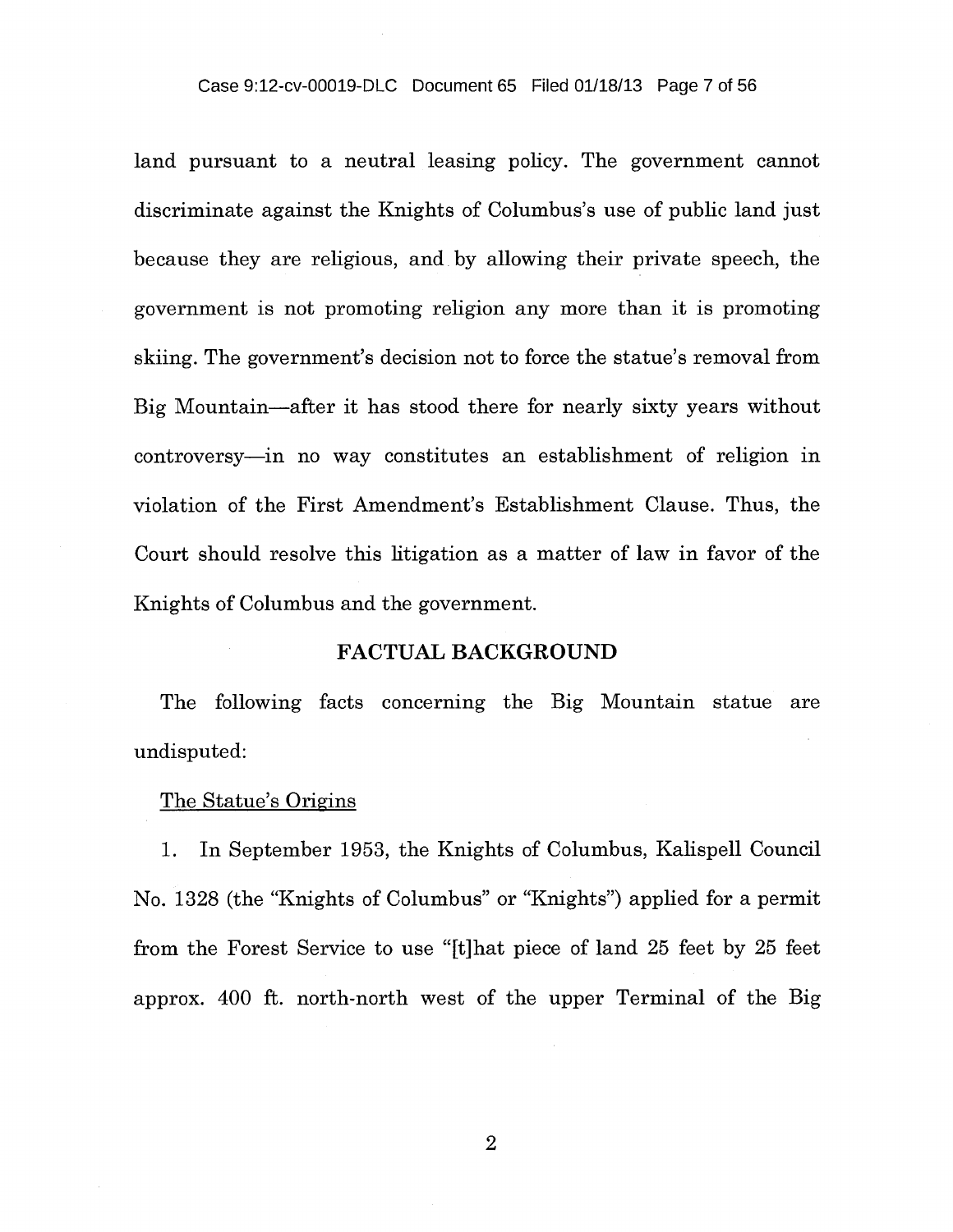Mountain Ski Lift, and in elevation approx. 70 feet higher." Statement of Undisputed Facts at  $\P$  1 (hereafter, "SUF at  $\P$  \_").

2. The Knights' recommended that the statue "be made a permanent part of the recreation area on top of Big Mountain." SUF at  $\P 2$ .

3. The permit was granted on October 15, 1953. SUF at ¶ 3.

4. The Knights commissioned the statue from the St. Paul Statuary Company in St. Paul, Minnesota. SUF at ¶ 4. The statue was crafted with a cavity at the bottom so that a dowel extending out from two feet deep within the pedestal could be inserted with cement into the statue "so that the statue and pedestal become like one piece." *Id.* 

5. The Knights installed the statue on Big Mountain in 1954. SUF at ¶ 5.

6. Although the original permit had no expiration date, SUF at  $\P 6$ , in August 1990, a new permit was issued for the statue with an expiration date of December 31, 1999, *id.* A subsequent amendment extended the deadline through December 31, 2000. *Id.* 

7. In 2000, the permit was again reauthorized for another ten-year period, with a termination date of December 31, 2010. SUF at ¶ 7.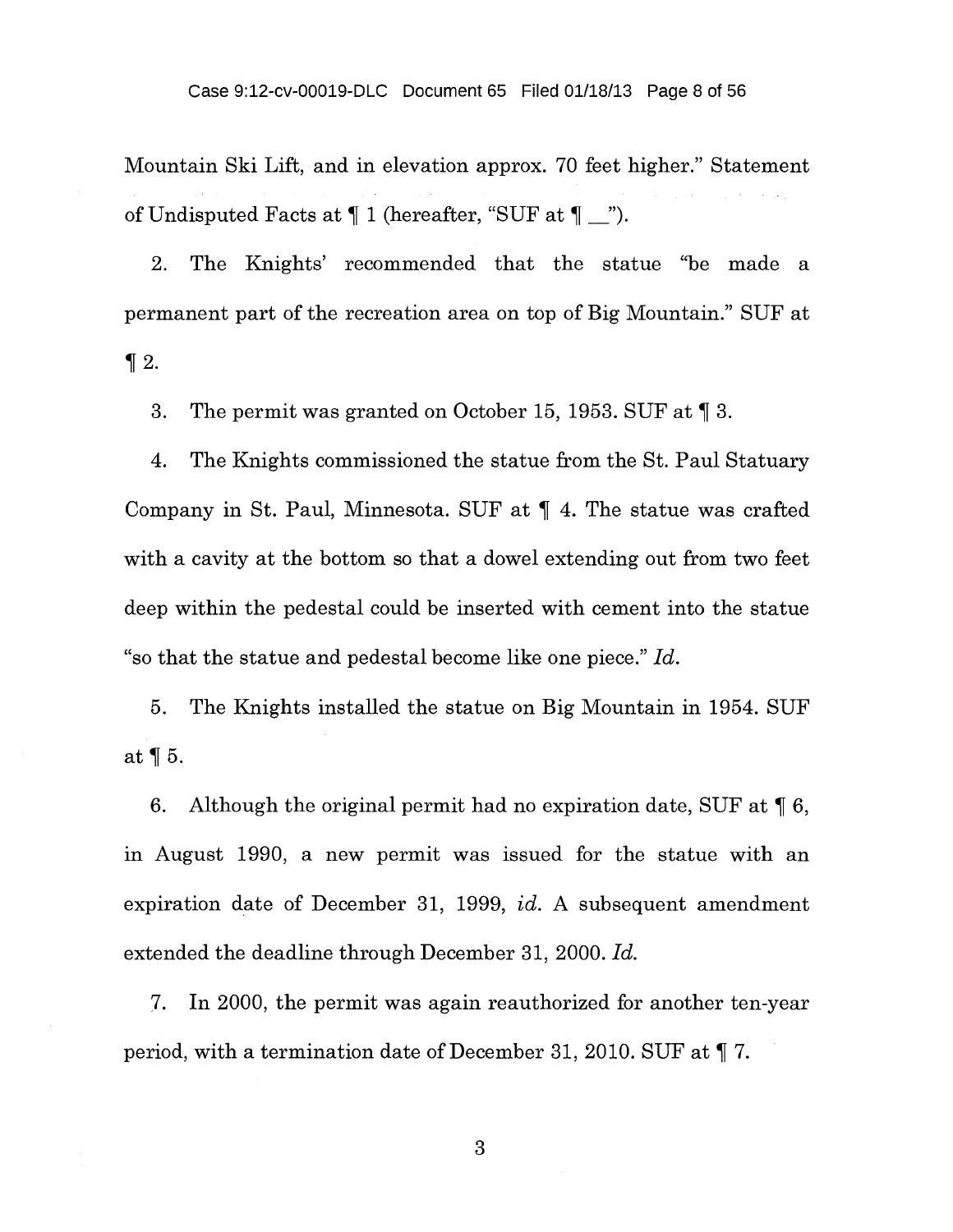Case 9:12-cv-00019-DLC Document 65 Filed 01/18/13 Page 9 of 56

8. Through that entire time—from 1953 through the end of 2010, and even into mid-2011—there is no evidence of any controversy regarding the statue. *See* SUF at ¶ 8 ("Moreover, the oral interviews and research conducted by [Historical Research Associates, Inc. ("HRA")] uncovered no evidence of individuals commenting negatively about the statue or complaining about its presence on Big Mountain prior to the events that led to the current litigation.")

#### The Recent Controversy

÷.

9. In July 2010, the Forest Service notified the Knights via letter that their permit would expire at the end of the year. The letter advised that, for a regulatory fee of \$111.00, the Knights could renew for another ten-year period. SUF at ¶ 9.

10. The Knights submitted their renewal application later that month, A-23, and the fee was paid on August 3, 2010, SUF at ¶ 10.

11. The Forest Service "accepted the application," *see* SUF at ¶ 11, but did not issue any response.

12. Over nine months later, on May 25, 2011, Plaintiff Freedom From Religion Foundation, Inc. ("FFRF")—a non-profit organization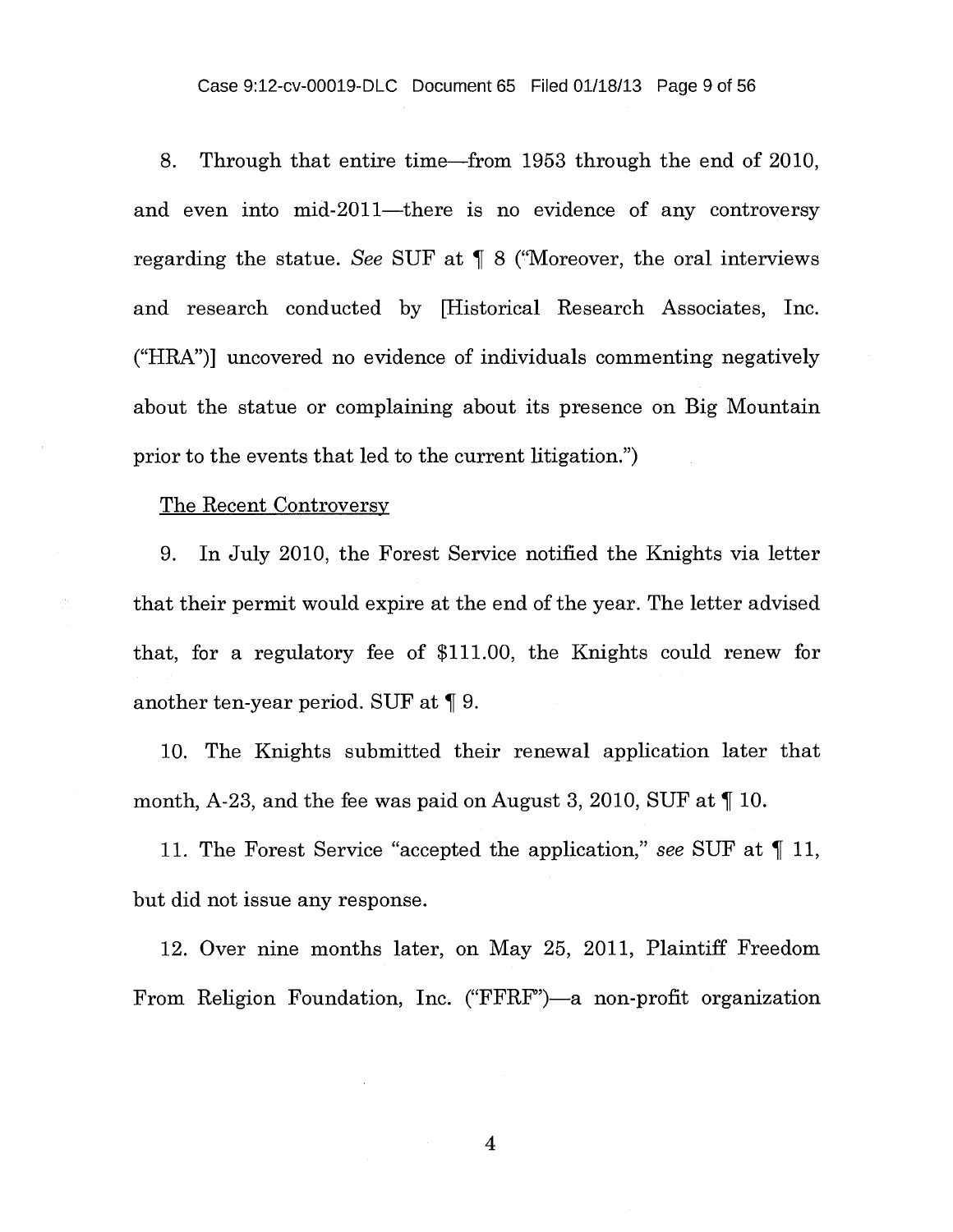based out of Madison, Wisconsin—served a FOIA request on the Forest Service, seeking information about the statue. SUF at ¶ 12.

13. The FOIA request essentially threatened legal action, warning that "[b] y permitting a display of this nature, the Federal Forest Service appears to endorse religion over non-religion, and specifically prefers Christianity over all other faiths. This is a direct violation of the Establishment Clause of the First Amendment to the United States Constitution." SUF at ¶ 13.

14. Apparently in response to the threat, the Forest Service invited representatives of the Knights of Columbus and the Resort to meet concerning renewal of the permit. SUF at ¶ 14.

15. The parties discussed several options for preserving the statue, including having it declared a historical monument. The Forest Service's initial thinking, however, was that the statue would not be eligible. SUF at ¶ 15.

16. The Forest Service acknowledged at the meeting that there are real concerns that the statue will be seriously damaged or even destroyed if it has to be moved. SUF at ¶ 16.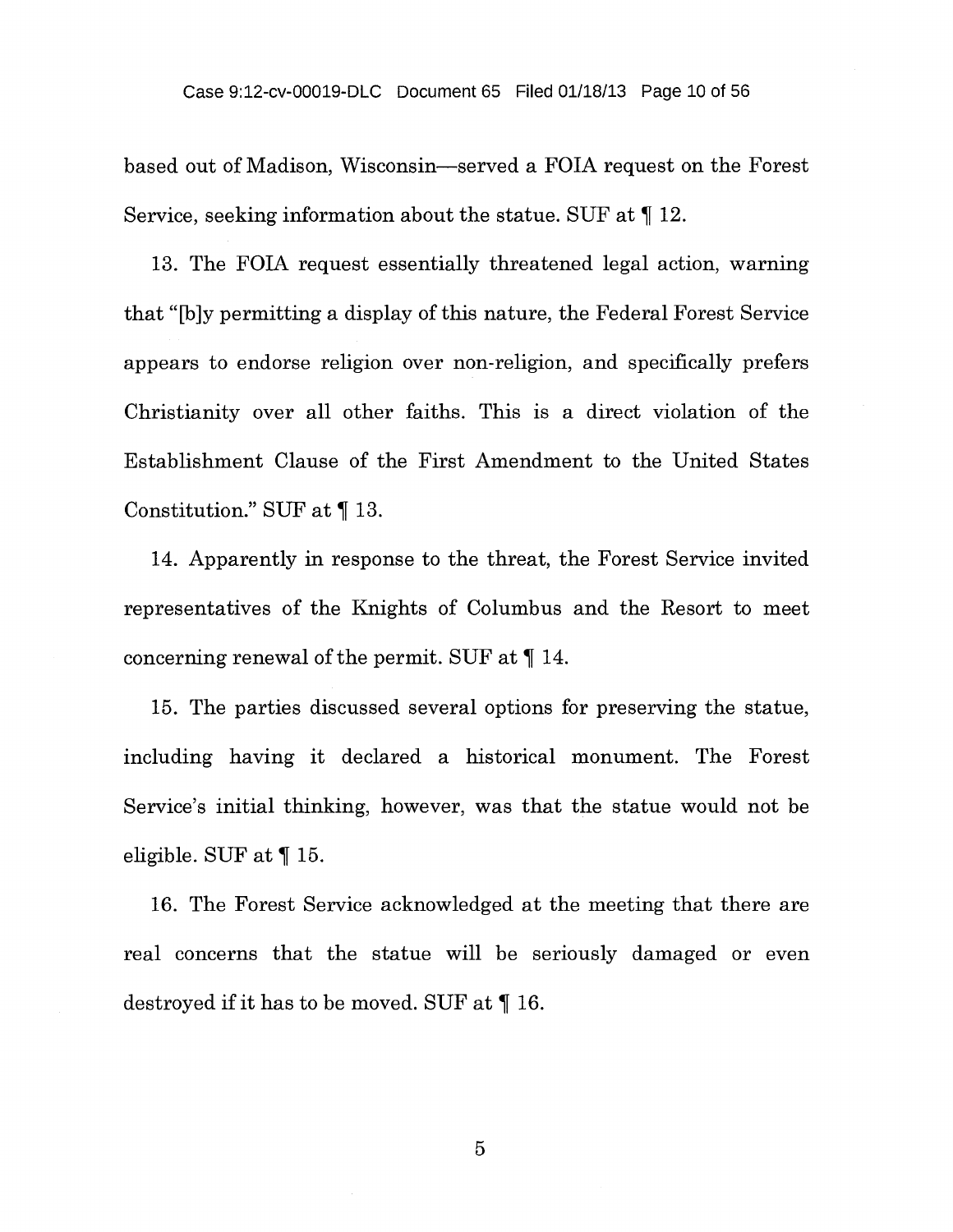Case 9:12-cv-00019-DLC Document 65 Filed 01/18/13 Page 11 of 56

17. At the meeting's close, the Knights were informed that their permit would not be reissued. SUF at ¶ 17.

18. The Forest Service followed up with a formal letter from Forest Supervisor Chip Weber on August 24, 2011, stating, "I have determined that the statue is an inappropriate use of [National Forest Service] lands and must be removed . . . . " SUF at  $\P$  18.

19. The letter concluded that allowing the statue to remain on Big Mountain would violate the Establishment Clause. SUF at ¶ 19.

20. The letter also noted that "Flathead National Forest Heritage Program Leader Tim Light is currently assessing the historical significance of the statue in accordance with the National Historic Preservation Act (NHPA), including consultation with the Montana State Historic Preservation Office." SUF at  $\P$  20.

S)

21. The Knights timely appealed from Mr. Weber's decision to force the statue's removal. SUF at ¶ 21.

22. Eight days later, on September 1, 2011, while the appeal was still pending, Forest Archaeologist Timothy Light wrote to the Montana State Historic Preservation Office (SHPO), concluding that, although the statue was not eligible for listing on the National Register of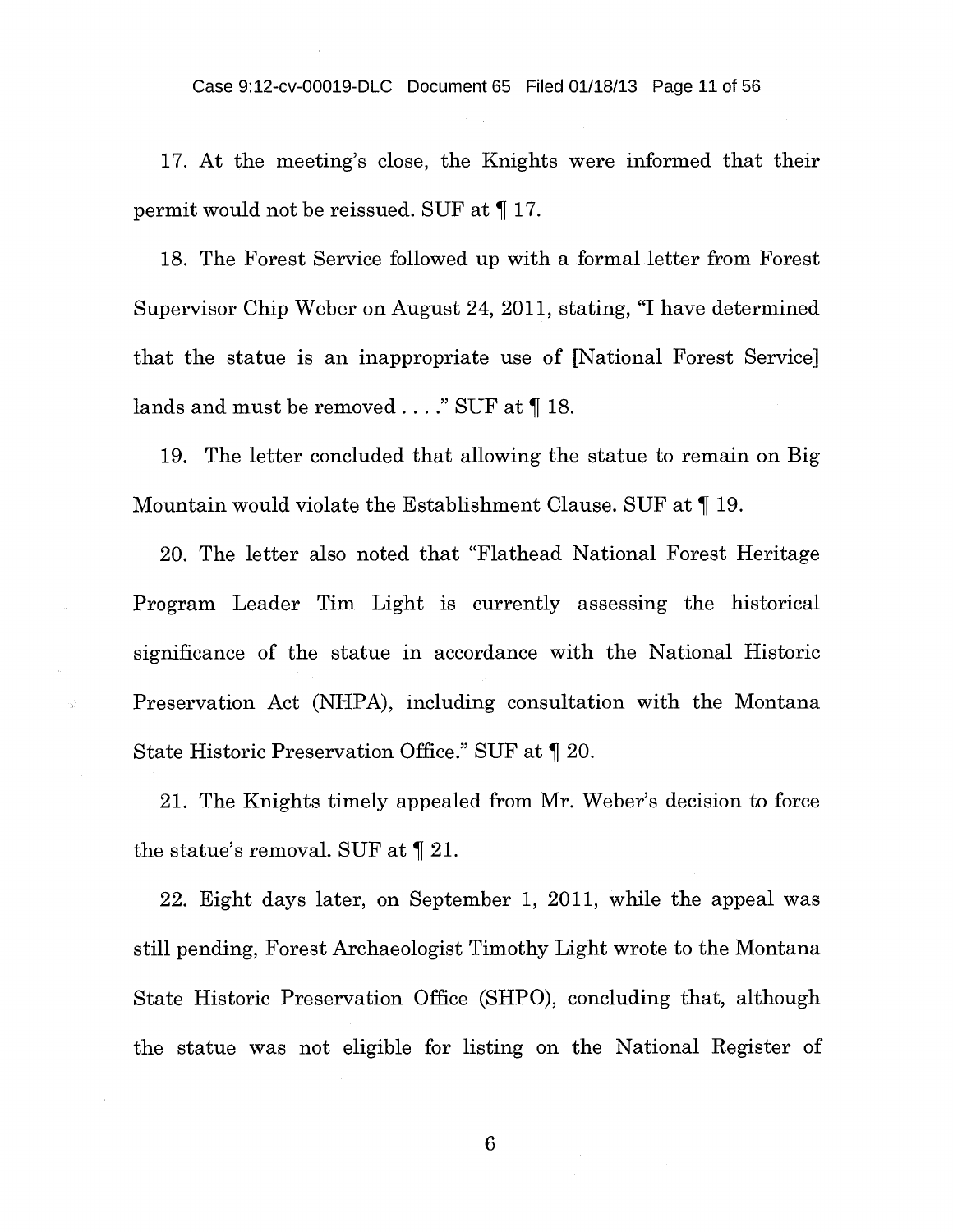Historic Places because of "its association either with the soldiers who fought in WWII nor for its association with Jesus," it probably would be eligible for its "associat[ion] with events important to local history," namely, the area's "transition . . . from a town heavily dependent on the lumber industry to a community built around tourism, skiing, and outdoor recreation." SUF at ¶ 22.

23. Mr. Light noted that, "[i]ndividually [the statue] represents a small part of the history of the ski area but since so little remains intact of that early history, the statue of Jesus is probably eligible for listing on the National Register of Historic Places under criteria 'a' associated with events important to local history." SUF at ¶ 23.

24. Mr. Light concluded that, in his opinion, "[m]oving the statue would be an adverse effect to the integrity of the setting and location[,] and the setting, with its grand views of the valley and proximity to Chair 2, is an important aspect to the site's historic integrity." SUF at ¶ 24.

25. Mr. Light requested the SHPO's independent "concurrence in this determination of eligibility." SUF at ¶ 25.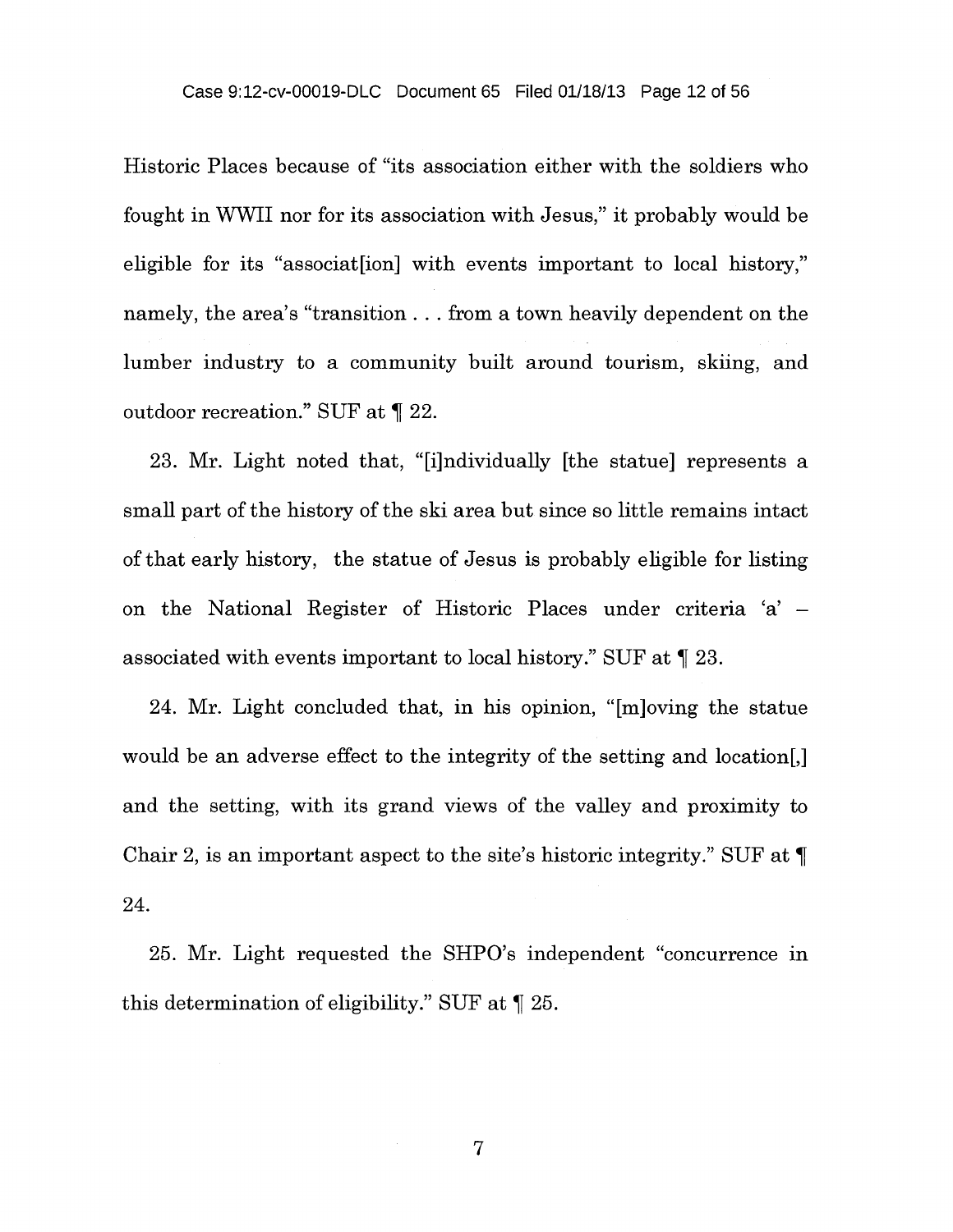Case 9:12-cv-00019-DLC Document 65 Filed 01/18/13 Page 13 of 56

26. By letter dated September 19, 2011, the SHPO "agree[d] that the commemorative marker is eligible" for listing, because it was "placed in its current location a few years after the resort was upgraded after World War II" and "has long been a part of the historic identity of the area." SUF at ¶ 26.

27. The SHPO also noted that the statue "is not believed to be a religious site because unlike Lourdes or Fatima, people do not go there to pray, but it is a local land mark that skiers recognize, and it is a historic part of the resort." SUF at  $\P$  27.

28. The SHPO concluded that the statue was eligible for listing not only under criteria A, but also under criteria "F" because of its commemorative aspect. SUF at ¶ 28.

29. Based on the SHPO's independent confirmation of the statue's listing eligibility, on October 21, 2011, Forest Supervisor Weber withdrew his earlier decision and announced that the Forest Service would "formally seek public comment on a proposed action for reissuing the permit." SUF at ¶ 29.

30. A thirty-day period for public comment was announced on November 3, 2011. SUF at  $\P$  30.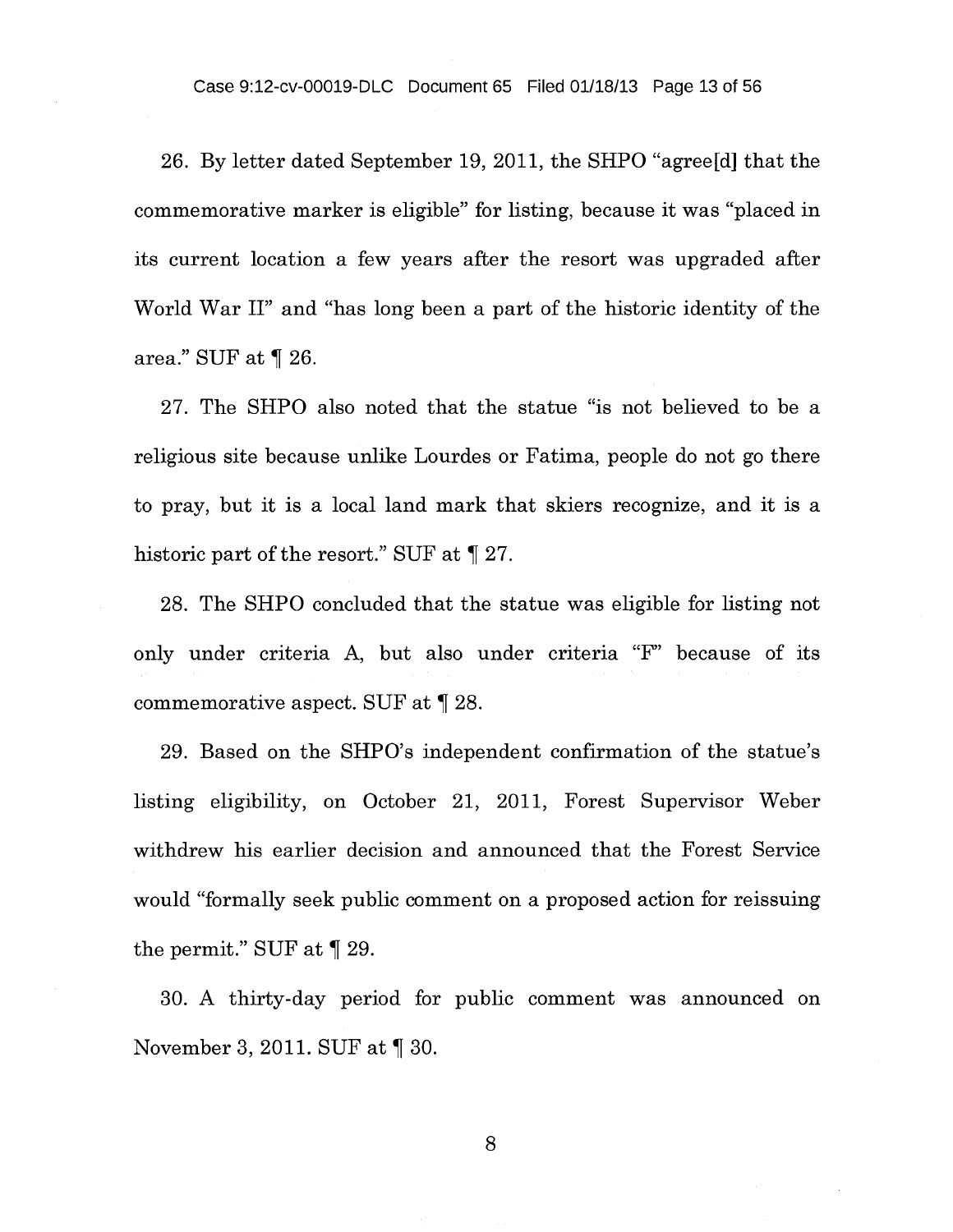#### Case 9:12-cv-00019-DLC Document 65 Filed 01/18/13 Page 14 of 56

31. Approximately 95,000 comments were received. They overwhelmingly favored the permit being renewed. SUF at ¶ 31.

32. Following the notice-and-comment period, the Forest Service issued a final "Decision Memo" reauthorizing the Knights' special use permit for a period of ten years. SUF at ¶ 32.

33. The memo observed that renewal was warranted because "[t]he statue has been a long-standing object in the community since 1953" and "is important to the community for its historical heritage" based on its association with the early development of the ski area on Big Mountain. SUF at ¶ 33.

34. The renewed permit was issued on January 31, 2012, with an expiration date of December 31, 2020. The renewed permit—like all previous permits—is for "nonexclusive use" only. SUF at ¶ 34.

### The Statue's Setting

35. The statue sits on National Forest Land among ski slopes that are part of the Whitefish Mountain Resort. SUF at ¶ 35.

36. The Resort is privately-owned and operated, but the upper ends of its ski runs are on Forest Service land. SUF at ¶ 36.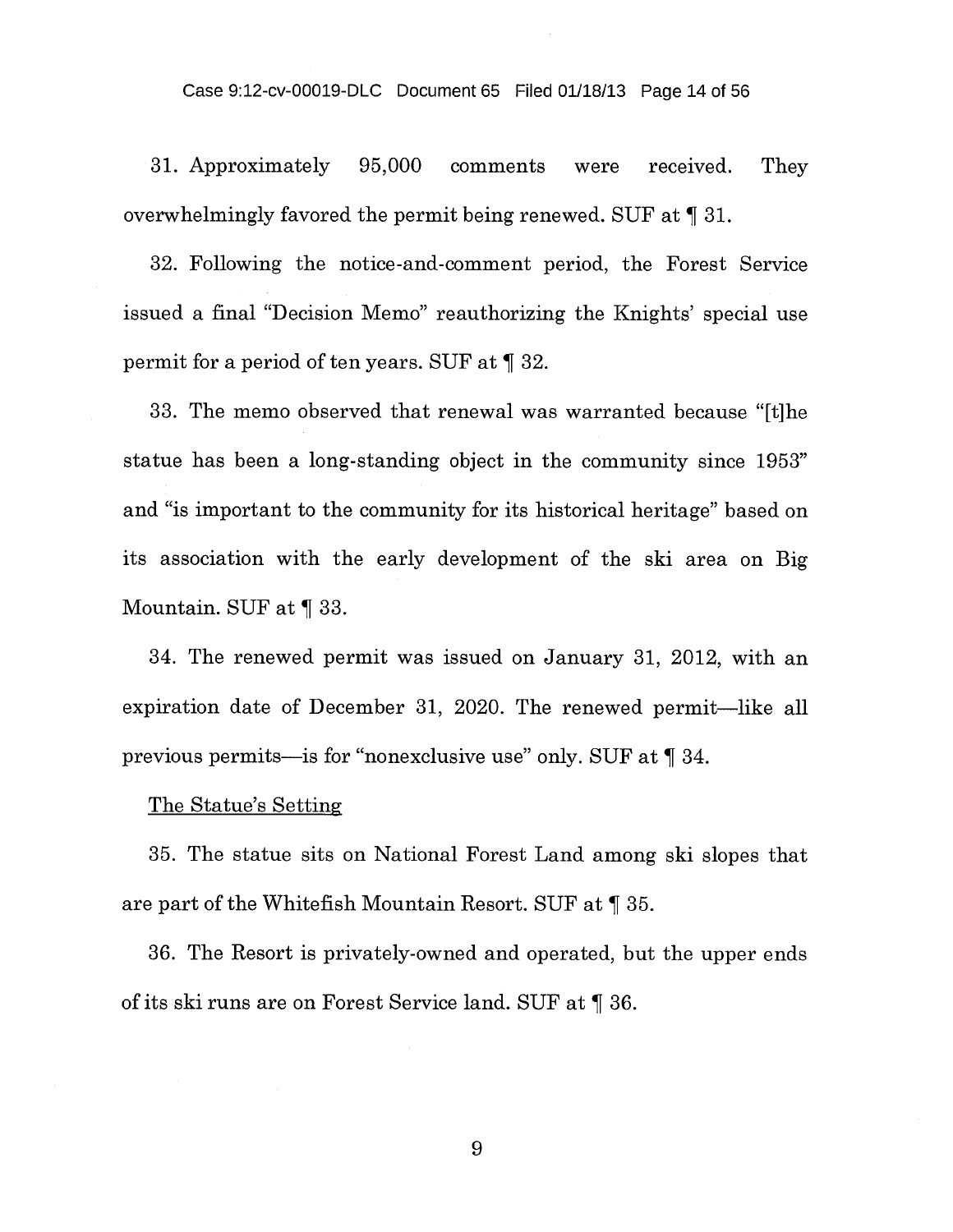37. Thus, the land under the statue is double leased for use by both the Knights and the Resort. The Knights' and the Resort's permits both specify that they are for non-exclusive use. SUF at  $\llbracket 37$ .

38. While well known, the statue stands in a relatively less prominent place on the slopes. SUF at ¶ 38.

39. For the first two decades after the statue was erected, an uphill trek was required to visit the statue, as it was 400 feet beyond the "Tbar that served the resort's main ski runs at that time." SUF at ¶ 39.

40. For years, many people did not know the statue was there. SUF at ¶ 40.

41. Even after the first chairlift was installed at Big Mountain in 1960, access to the statue was not significantly affected, because the lift served runs located "on a different part of the mountain." Thus, skiers still had to "go out of [their] way" to get to the statue. SUF at ¶ 41.

42. Although the second chairlift installed in 1968 did increase access to the statue—meaning that skiers were "more likely simply to happen upon it while making runs down the hill," the statue remained "in a location that is not highly visible from most of the modern ski runs on Big Mountain." SUF at ¶ 42.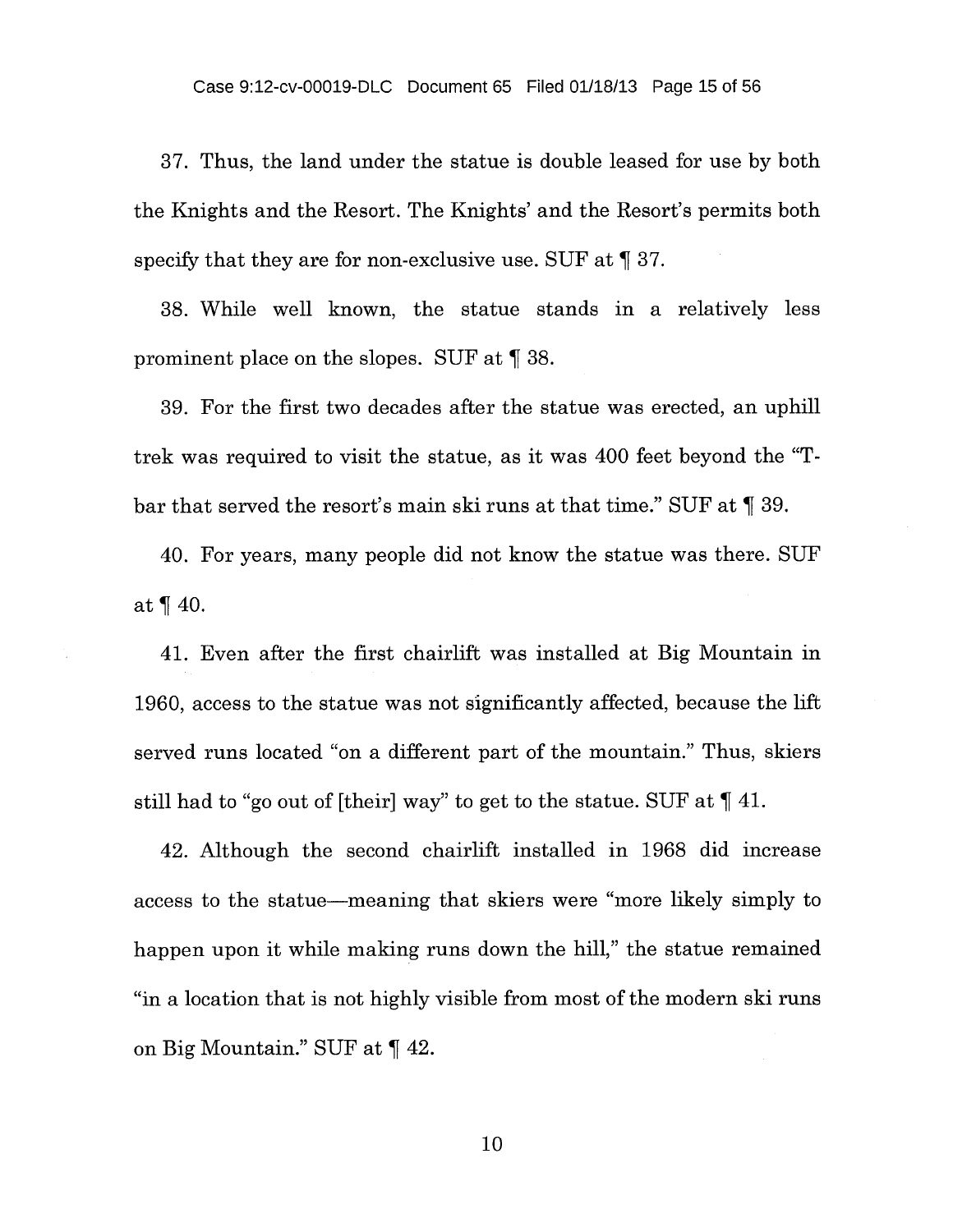43. A grove of trees stands above the statue, so even when skiing the run nearest the statue, it cannot be seen until the skier is nearly alongside it. *See* SUF at ¶ 43. "In fact, this is the way most visitors to Big Mountain have first encountered the statue." *Id.* 

44. Moreover, "the mountain's skiable terrain has expanded so much since the 1960s that 'it's very easy for many people to go skiing and miss it." SUF at  $\P$  44.

45. The statue is not in an area that people walk by in the summer. There are no hiking trails that go by it. SUF at ¶ 45.

46. Current president and CEO of the resort, Dan Graves, was personally not even aware of the statue for several months after he started work on the mountain in 2006. SUF at ¶ 46.

Perceptions of the Statue

47. "Many locals . . . perceive the statue as a memorial to World War II veterans and the Tenth Mountain Division." SUF at ¶ 47.

48. These perceptions are based on the historical reason why the statue was commissioned and installed on Big Mountain. SUF at ¶ 48.

49. "[I]t is historically accurate that several of the founders and leading figures at Big Mountain during its early years were veterans of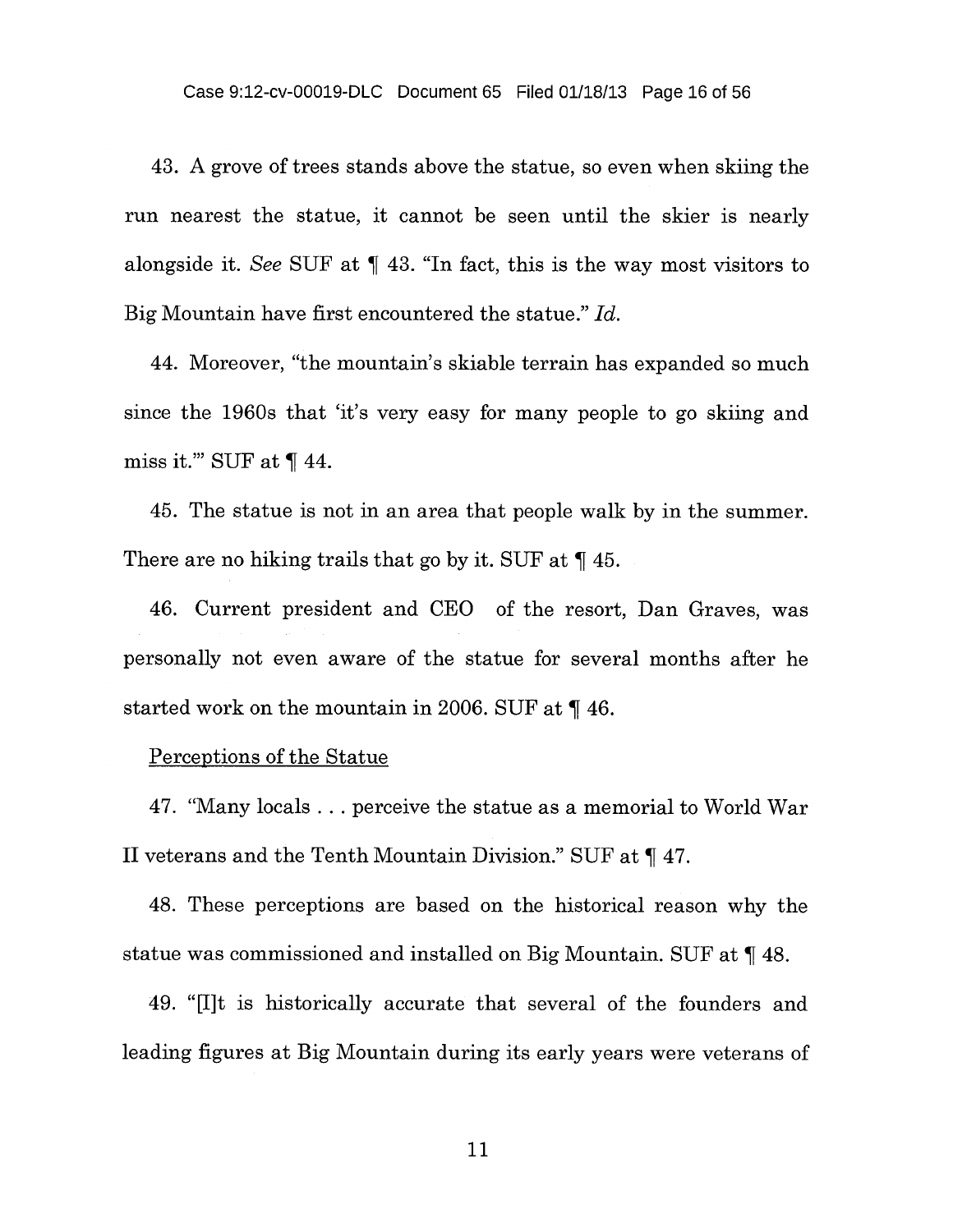World War II, some of whom served in the Tenth Mountain Division." SUF at ¶ 49.

50. The Tenth Mountain Division has used the statue "a couple of times" as a site for a veterans' gathering. SUF at ¶ 50.

51. In 2010—before there was any controversy about the statue—the Resort installed a plaque next to the statue, with information collected by Dan Graves drawing the association between World War II veterans and the statue:

When the troops started returning from [World War II] in Europe to their home in the Flathead Valley they brought with them many memories ... some good, some bad. Some of these troops were members of the Knights of Columbus at St. Matthew's parish in Kalispell. A common memory of their time in Italy and along the French and Swiss border was of the many religious shrines and statues in the mountain communities. This started a dialogue with the U.S. Forest Service for leased land to place this statue of Jesus. On October 15, 1953 the U.S. Forest Service granted a permanent special use permit to the KofC Council #1328 for a 25ft x 25 ft square for placement of the statue. A commission for the statue construction was given to St. Paul Statuary in St. Paul, Minnesota. The statue was installed in 1955 and has been maintained by the KOC from St. Matthew's ever since. We thank those brave troops that brought this special shrine of Christ to the Big Mountain and hope that you enjoy and respect it. — Whitefish Mountain Resort, 2010.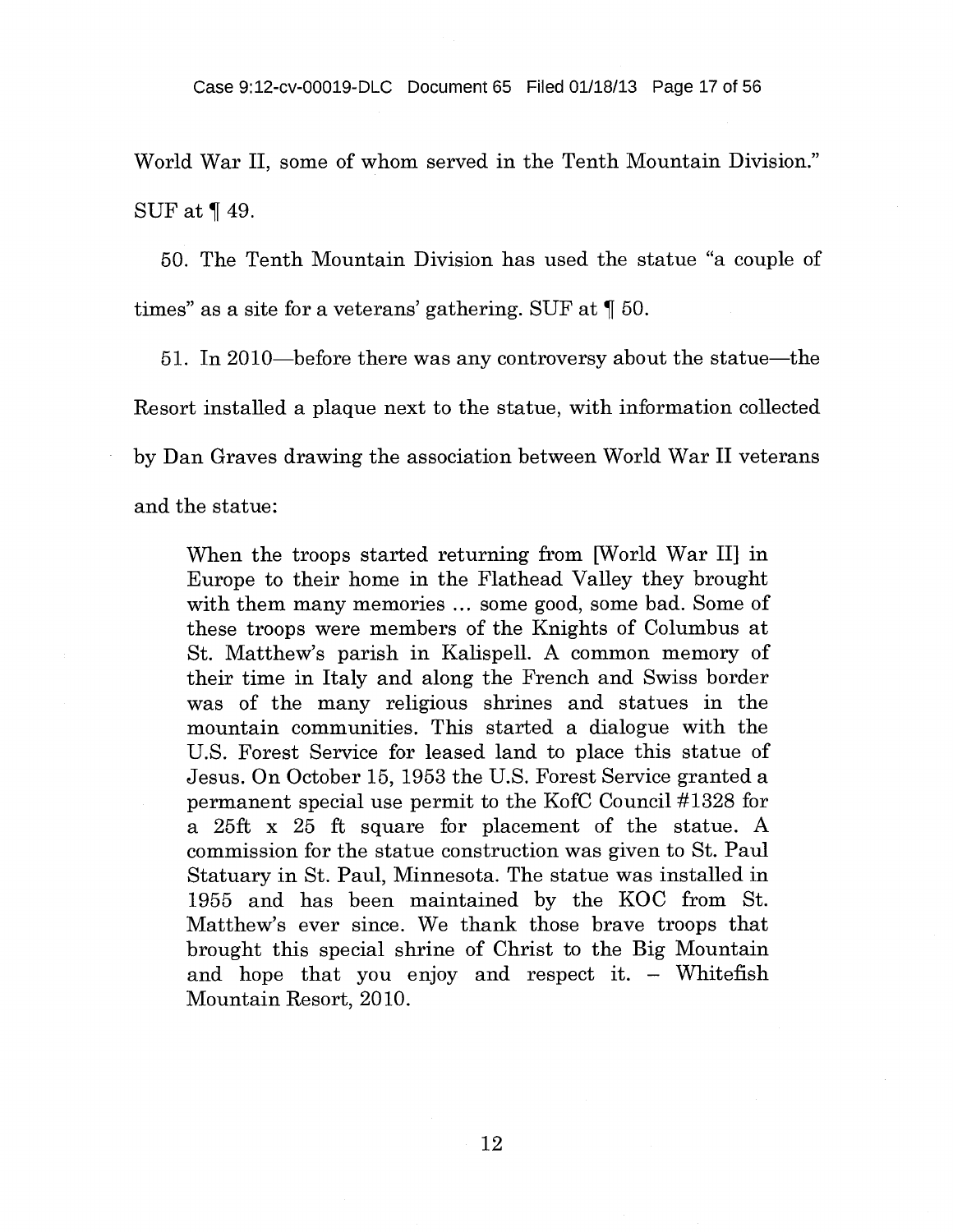SUF at  $\P$  51. Prior to that time the pedestal included a small metal plaque with the words "Knights of Columbus 1954." *Id.* 

52. Even more prevalent is the "long-standing tradition of playfulness surrounding the statue, with skiers sometimes decorating it with ski gear and Mardi Gras beads, or high-fiving it as they ski by—a practice that has led to the statue's hand being broken off on numerous occasions." SUF at ¶ 52.

53. Indeed, one of the best-documented parts of the statue's history on the mountain is the frequency with which the statue's hands and fingers have been broken off by skiers. SUF at ¶ 53.

54. The record includes evidence that the hand was broken off as early as 1970. SUF at ¶ 54.

55. The Knights of Columbus visit the statue several times a year to maintain and repair the statue. The left hand and arm have been broken and repaired numerous times over the years. SUF at ¶ 55.

56. Indeed, in recent years, "a fence was built behind the statue" . to help protect it from ongoing damage caused by skiers either hitting [it] with ski poles or high-fiving it—a long-standing 'comical institution' on the mountain." SUF at ¶ 56.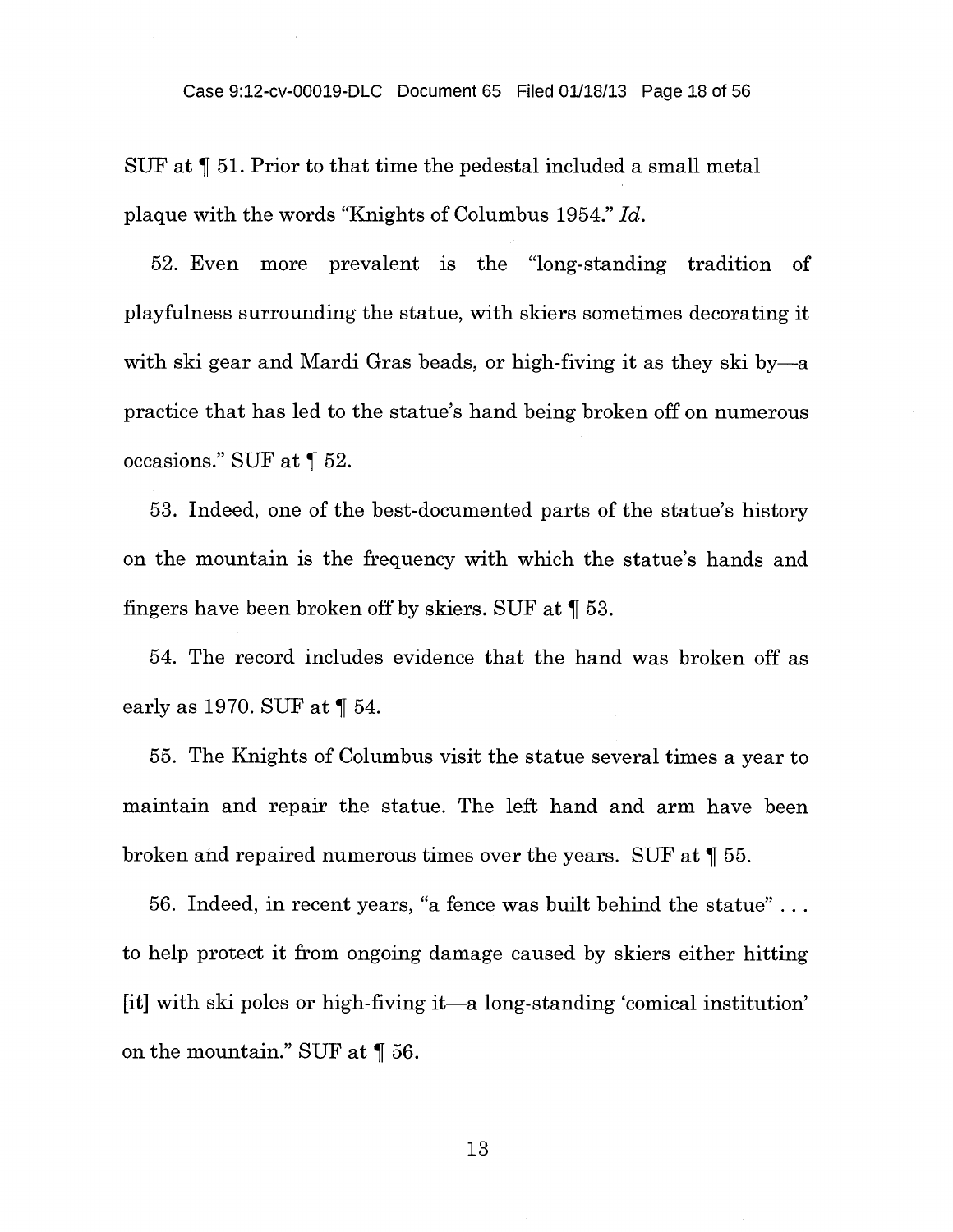57. This "playfulness and irreverence . . . do not represent an anomaly in the history of the Jesus statue on Big Mountain, but rather something that has come to typify many people's interactions with and perceptions of the statue." SUF at ¶ 57.

58. There is also a "long-standing tradition" of other "perceptions and activities surrounding the statue that have little to do with religion"—specifically, its role as "a well-known landmark," a "meeting place for skiers on the mountain," and "a place where visitors have enjoyed having their photographs taken." SUF at ¶ 58.

59. "In addition, nearly all of the local people interviewed by HRA said that they perceived the statue as an important part of the ski area's history and as a landmark that has simply always been there." SUF at ¶ 59.

60. In contrast, "the historical record suggests that religious uses of the Jesus statue on Big Mountain have been sporadic and inconsistent over time." SUF at ¶ 60("[We] found no evidence showing any systematic or consistent use of the statue for church services or prayer gatherings during the nearly sixty years it has stood on Big Mountain."); *see also id.* ("My review of the historical records relating to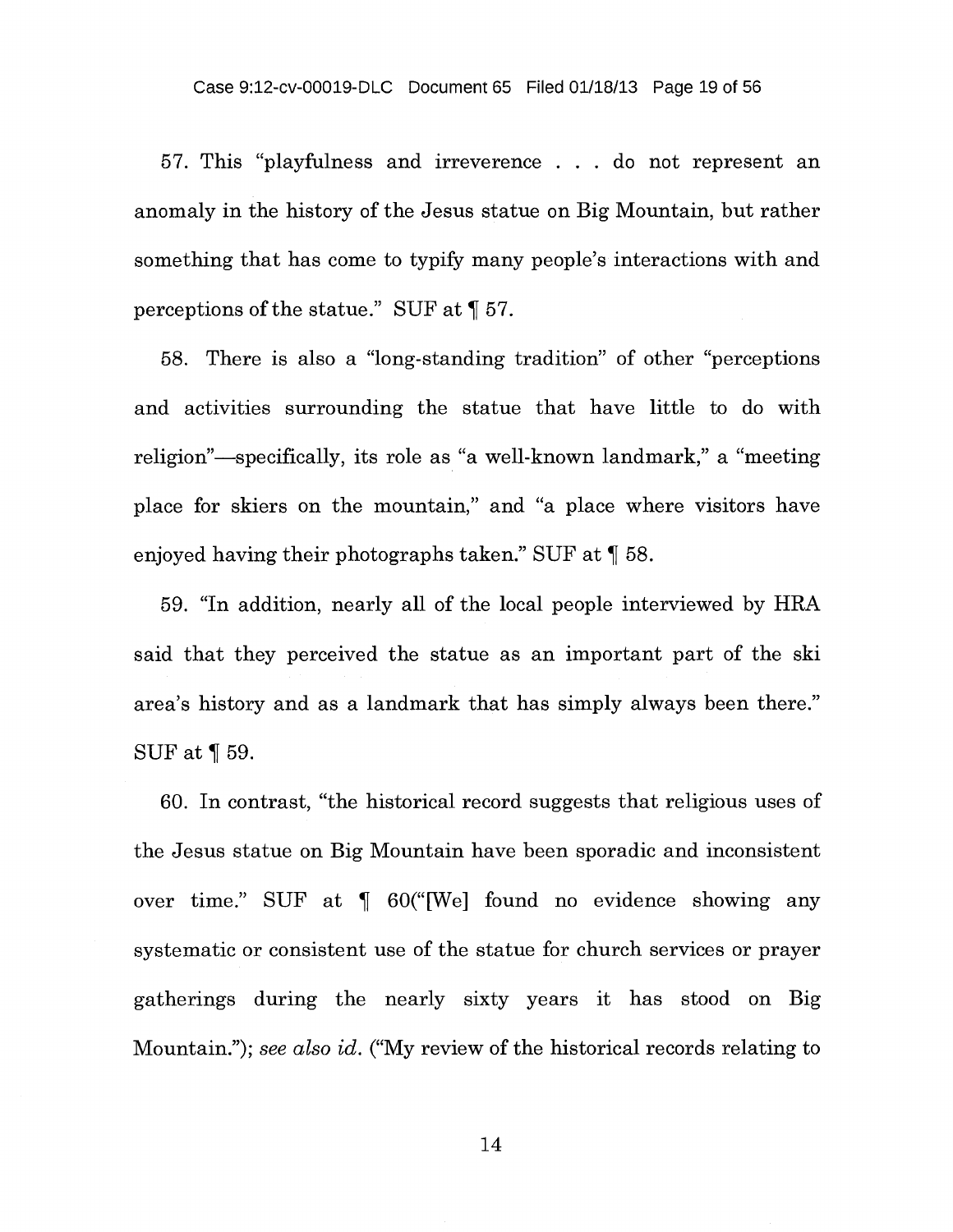the history and development of the Big Mountain ski area uncovered limited evidence of the statue being used as a site for church services or religious gatherings during the nearly sixty years it has stood on the mountain.").

61. Indeed, the record of religious activities at other locations within the Resort strongly outweighs the record of religious activities at the statue. SUF at ¶ 61.

62. The only documented wedding that took place at the statue was presided over by a judge, not a pastor or priest. SUF at ¶ 62.

63. "[T]he vast majority of visitors to Big Mountain throughout the course of its sixty-five-year history have gone there to recreate and enjoy the outdoors, not to visit the Jesus statue." SUF at ¶ 63.

64. In sum, "secular uses surrounding the statue have outweighed the religious ones." SUF at ¶ 64.

65. The Forest Service has made express effort to convey that the statue is privately owned and that the Forest Service does not approve of the statue's religious aspect. SUF at ¶ 65.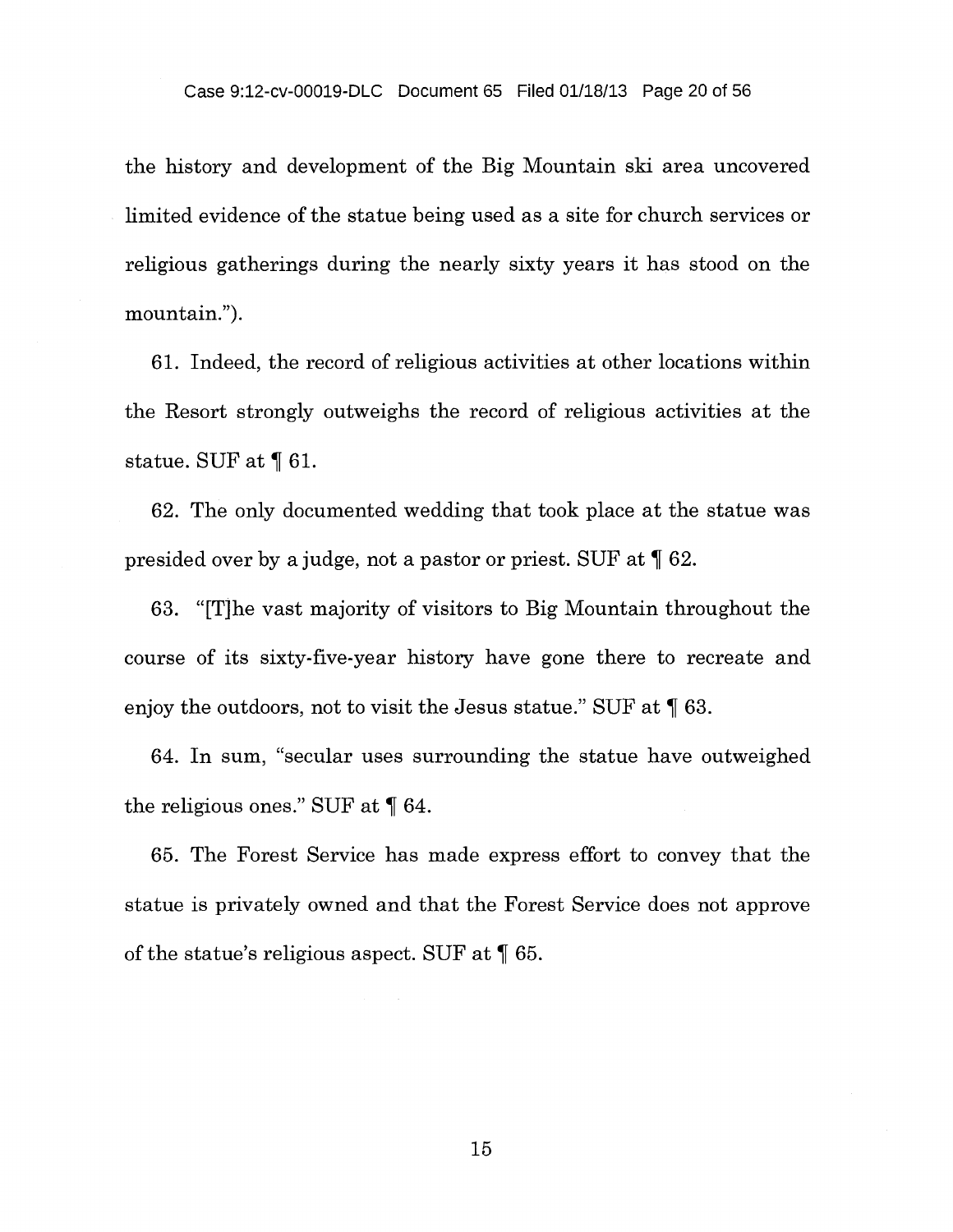### Freedom From Religion Foundation

66. Plaintiff Freedom From Religion Foundation ("FFRF") is a Wisconsin non-profit corporation. SUF at ¶ 66.

67. In its FOIA request of May 26, 2011, FFRF purported to be "writing on behalf of a concerned area resident and taxpayer, and other Montana members of the Freedom From Religion Foundation." SUF at ¶ 67.

68. Shortly before and even long after filing this lawsuit, however, FFRF was still recruiting members to participate in the lawsuit. SUF at 68.

69. To support its standing as an association, FFRF relies upon the standing of its member, William Cox. SUF at ¶ 69.

70. Cox joined FFRF on February 18, 2012, ten days after the complaint in this matter was filed on February 8, 2012. SUF at ¶ 70.

71. Indeed, Cox first contacted FFRF "in response to the suit" and "wasn't aware of the organization before that time." SUF at ¶ 71.

72. As a frequent skier at Big Mountain, Cox has "been acquainted" with the Jesus statue "for most of the last 20 years." SUF at  $\P$  72.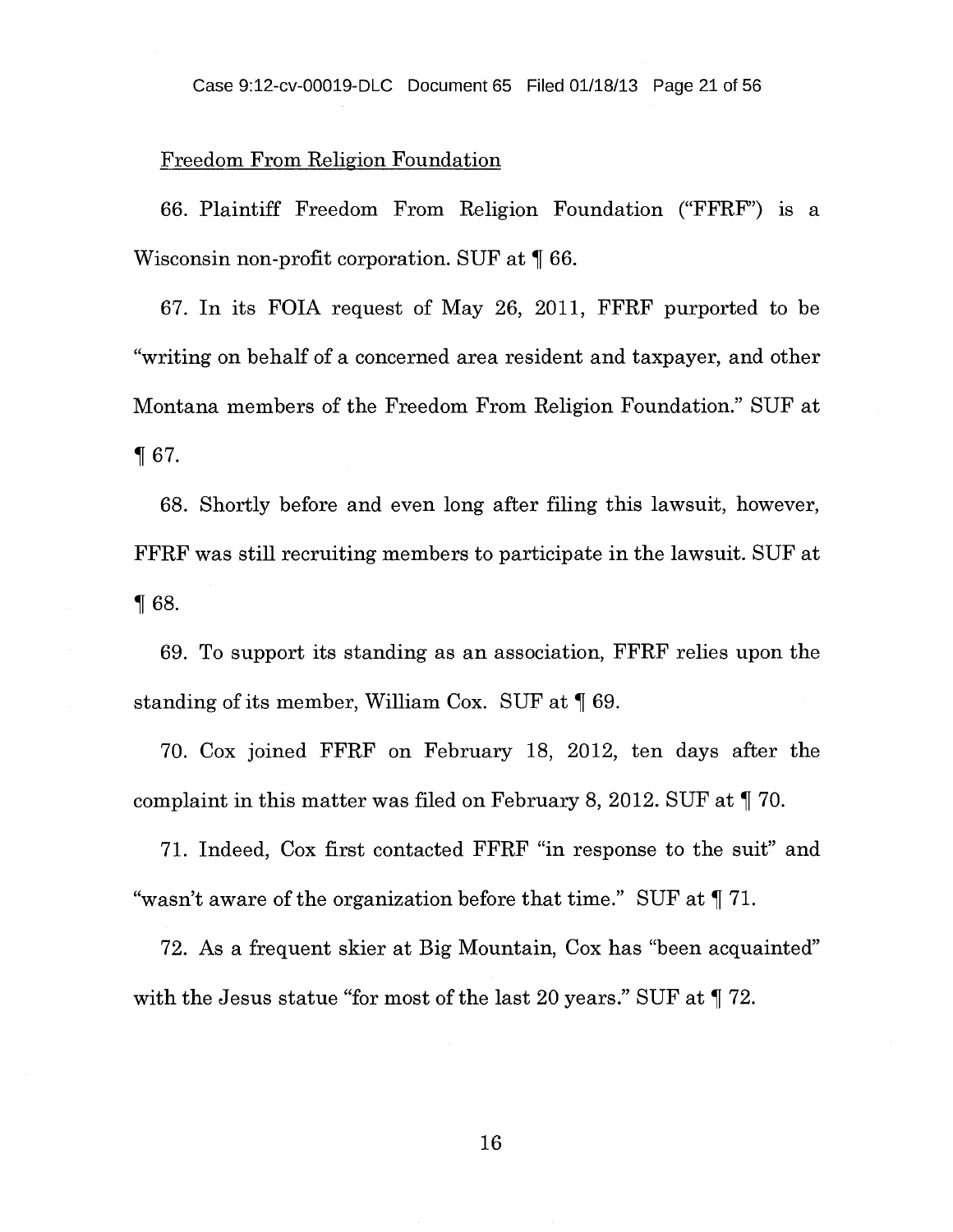73. He is aware that both the slopes and the statue are on federal land leased from the Forest Service. SUF at ¶ 73.

74. He has "known all along that the ski resort leases its property from the Forest Service," but he "hadn't really applied that to the issue of the statue until the question of renewing the lease came up." SUF at ¶ 74.

75. Mr. Cox has not made "any effort to avoid the statue" when skiing at Big Mountain in the past, and he plans to continue skiing there in the future. SUF at ¶ 75.

76. He has never "observed any religious conduct around the statue," and he is not personally "aware of any religious ceremonies that have been conducted at the statue." SUF at ¶ 76.

77. The first time Cox saw the statue, he reacted in "astonishment, as what in the world is that doing there"; he was "amazed to find a statue of Christ standing at the top of a ski run." SUF at ¶ 77.

78. He objects to the statue because of his "outrage or revulsion over what [he] regard[s] as the ignorance or the superstition, not to mention the hypocrisy that goes with much of our religious expression, and certainly the ignorant superstition and hypocrisy that enter our public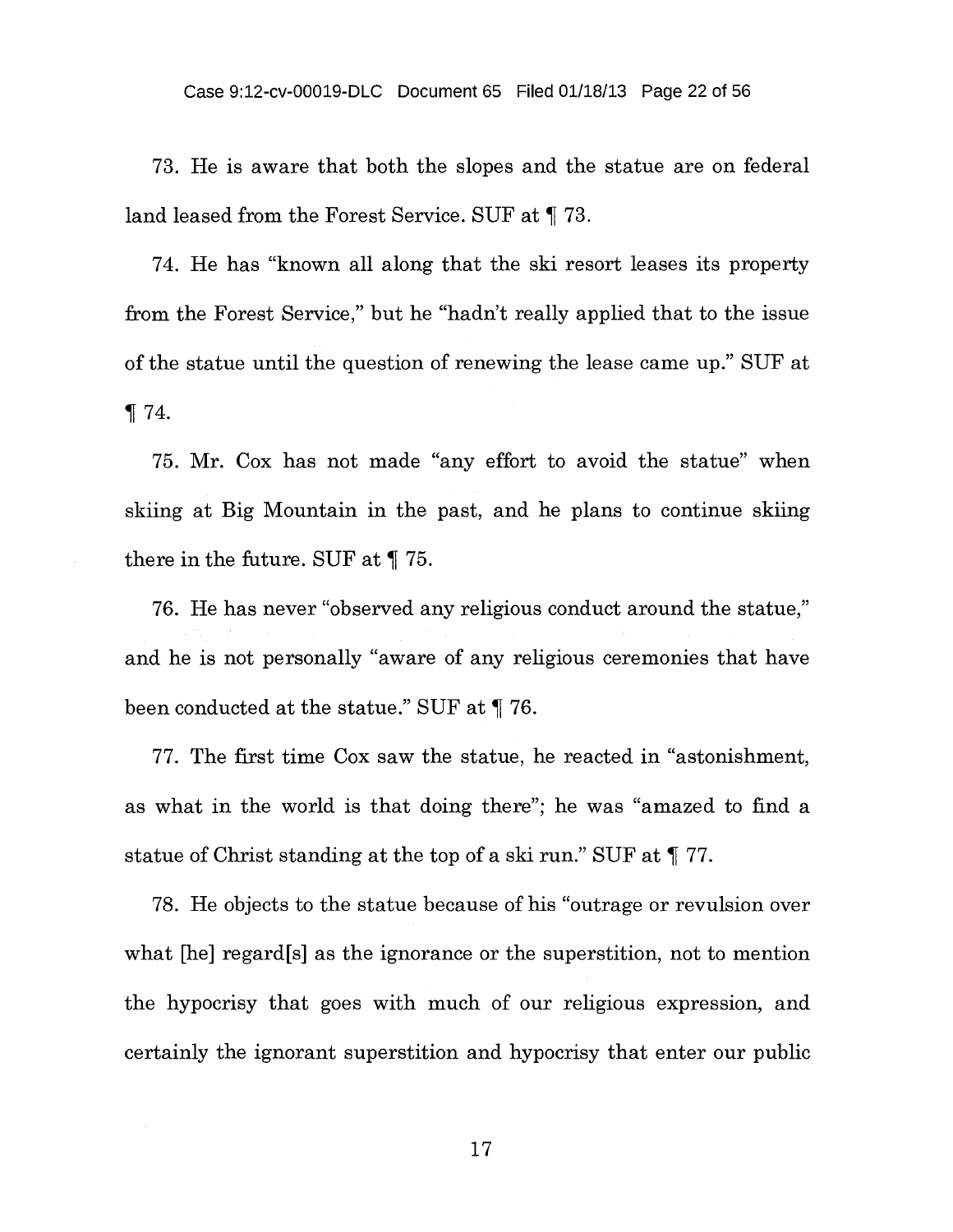debates and our public ceremonies where religion intrudes, and just a matter of personal belief." SUF at ¶ 78.

79. Cox finds the statue to be "totally out of place, just as a matter of personal judgment." SUF at ¶ 79.

80. He also objects to the statue as a "brazen contravention of our Constitution," as he believes that "right up to the [S]upreme [C]ourt, religious monuments on federal property or maybe any public property have been found to be in contravention of the [E]stablishment [C]lause of the U.S. Constitution." SUF at ¶ 80.

81. According to Cox, the Forest Service should discriminate against religious organizations by barring them from its leasing policy because "it's pretty clearly in violation of our jurisprudence . . . to lease property for a big, fat religious symbol, for a brazenly religious monument." SUF at ¶ 81.

82. Cox concedes he is unaware of any evidence of "the Forest defending the statue as a religious symbol." SUF at  $\P$  82.

83. Cox is not offended by public symbols on public property generally, but only when their imagery or placement is what he subjectively considers inappropriate. SUF at ¶ 83.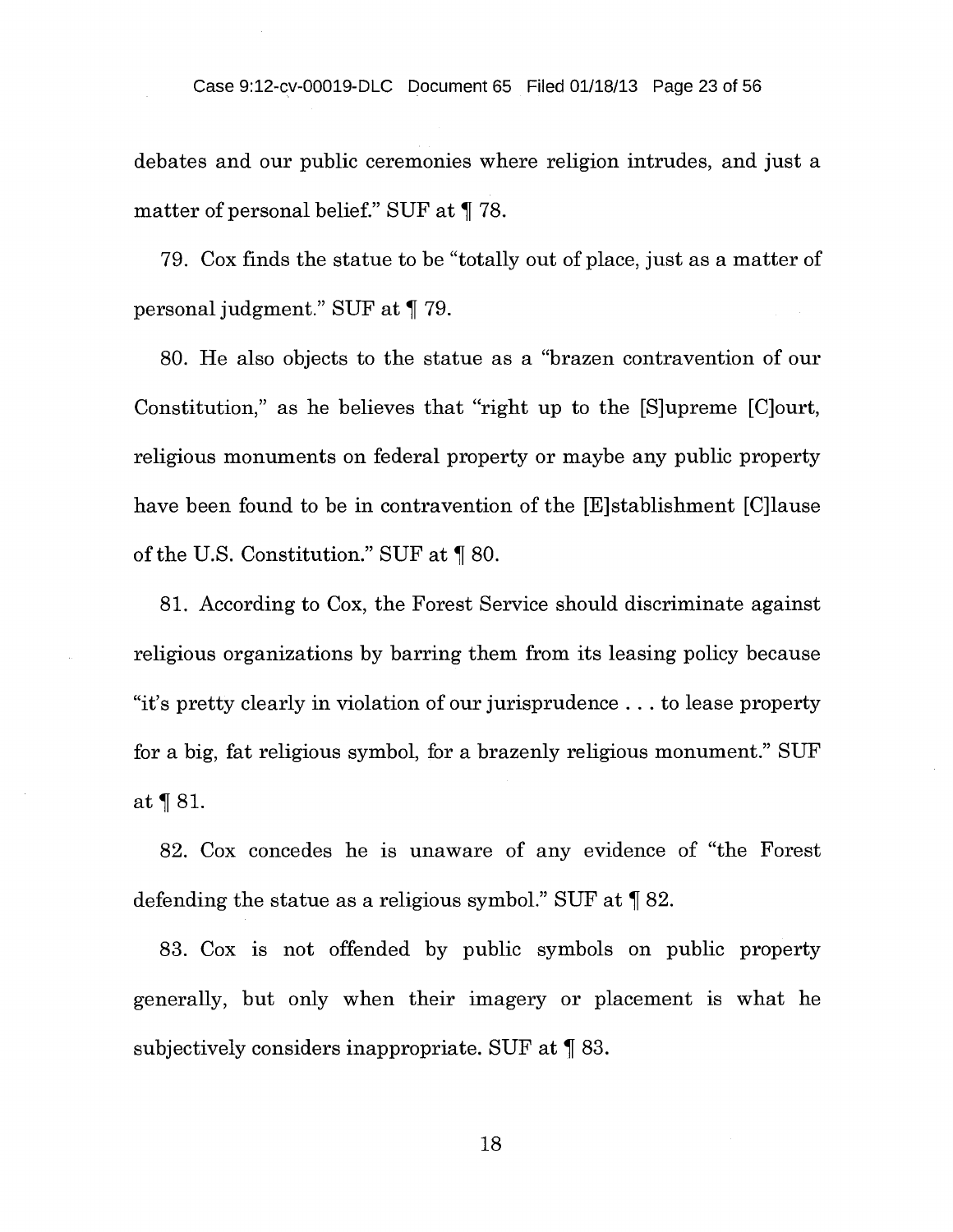84. There is a war memorial at the "depot" in downtown Kalispell depicting "a soldier kneeling with his head bowed before the upright rifle and the helmet on top of his fallen comrade." SUF at  $\P$  84.

85. Cox understands that the depot property is "probably city property," and that the memorial depicts a "spiritual moment." SUF at ¶ 85.

86. Cox does not object to this because he finds it "a fitting war memorial." SUF at ¶ 86.

87. Cox has viewed religious art in the National Smithsonian Museums, but does not find it offensive or unconstitutional, because " $[i]$ t's been there a long time, and as far as  $[he]$  know $[s]$ , if nobody has objected ... it's regarded as cultural history." SUF at ¶ 87.

88. He would object, however, if such art were displayed on the National Mall because this would constitute a "very brazen representation of religion in a national government setting." SUF at  $\P$ 88.

89. Cox is aware that the words "Under God" are carved into the Lincoln Memorial. SUF at ¶ 89.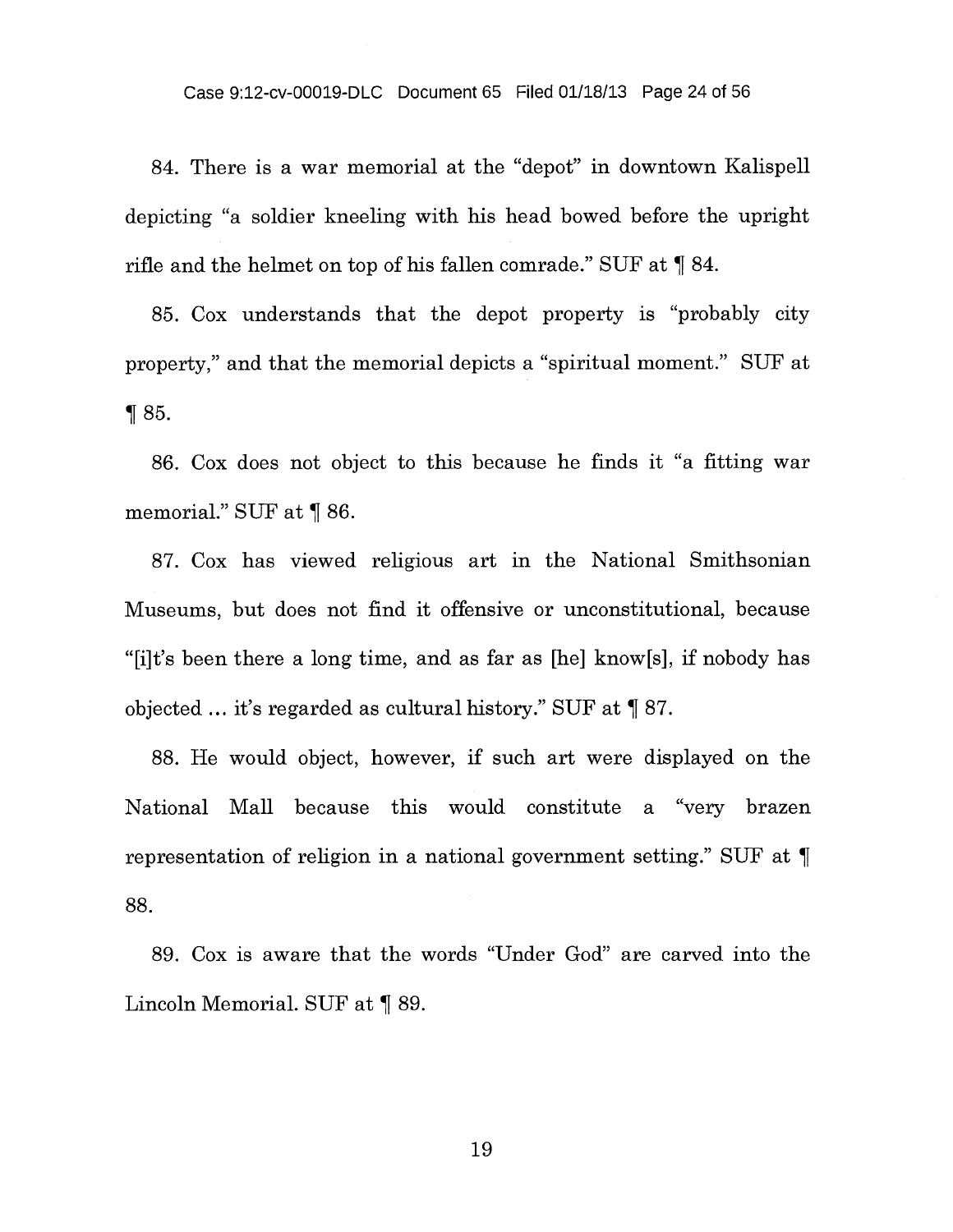90. He does not believe that they should be removed, however, because the words are part of "a historical document, the Gettysburg address." SUF at ¶ 90.

91. Cox does not object to a plaque of the Ten Commandments that sits at the Kalispell city courthouse because "the Ten Commandments do have something to do with the law" and because it is "a nice little monument the size of a large gravestone." SUF at ¶ 91.

92. He would object, however, if the Ten Commandments were put up "in neon lights." SUF at ¶ 92.

93. In general, Cox is not offended by religious images in public if they "have historical significance" and "[i]f they're in an appropriate place." SUF at  $\P$  93.

94. Cox has admitted on National Public Radio that the war memorial is "a part of the local culture." SUF at ¶ 94.

95. For Cox, "whether a piece of religious art or a religious symbol is appropriately placed" depends on "whether it's in violation of the Constitution." SUF at ¶ 95.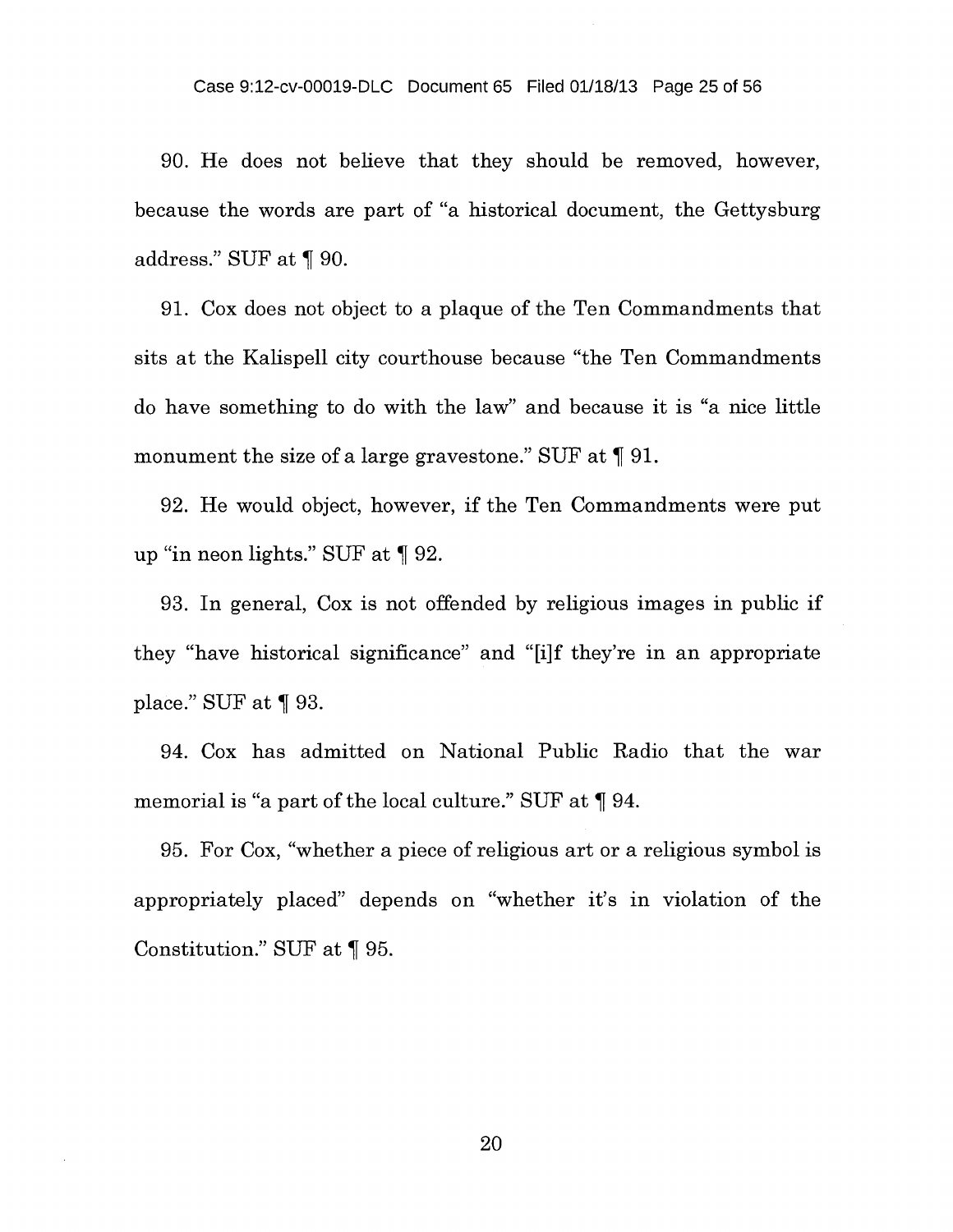96. FFRF's lawsuit has generated significant controversy, triggering nationwide news coverage, public rallies, and action by Montana's congressional representatives. SUF at ¶ 96.

### SUMMARY JUDGMENT STANDARD

Summary judgment is appropriate where no genuine issues of material fact exist and the moving party is entitled to judgment as a matter of law. Fed. R. Civ. P. 56. Summary judgment is based on the record, which "taken as a whole could not lead a rational trier of fact to find for the nonmoving party." *DiMartini v. Ferrin,* 889 F.2d 922, 926 (9th Cir. 1989) *amended,* 906 F.2d 465 (9th Cir. 1990).

Standing is a core element of federal subject matter jurisdiction, and is therefore subject to the same standard of review that applies to a motion to dismiss for lack of subject matter jurisdiction under Federal Rule of Civil Procedure 12(b)(1). *Barnum Timber Co. v. U.S. EPA,* 633 F.3d 894, 899 (9th Cir. 2011). The plaintiff has the burden of proving subject matter jurisdiction by a preponderance of the evidence. *Bly-Magee v. Lungren,* 214 F. App'x 642, 643 (9th Cir. 2006). In determining whether jurisdiction exists, the Court may consider evidence outside of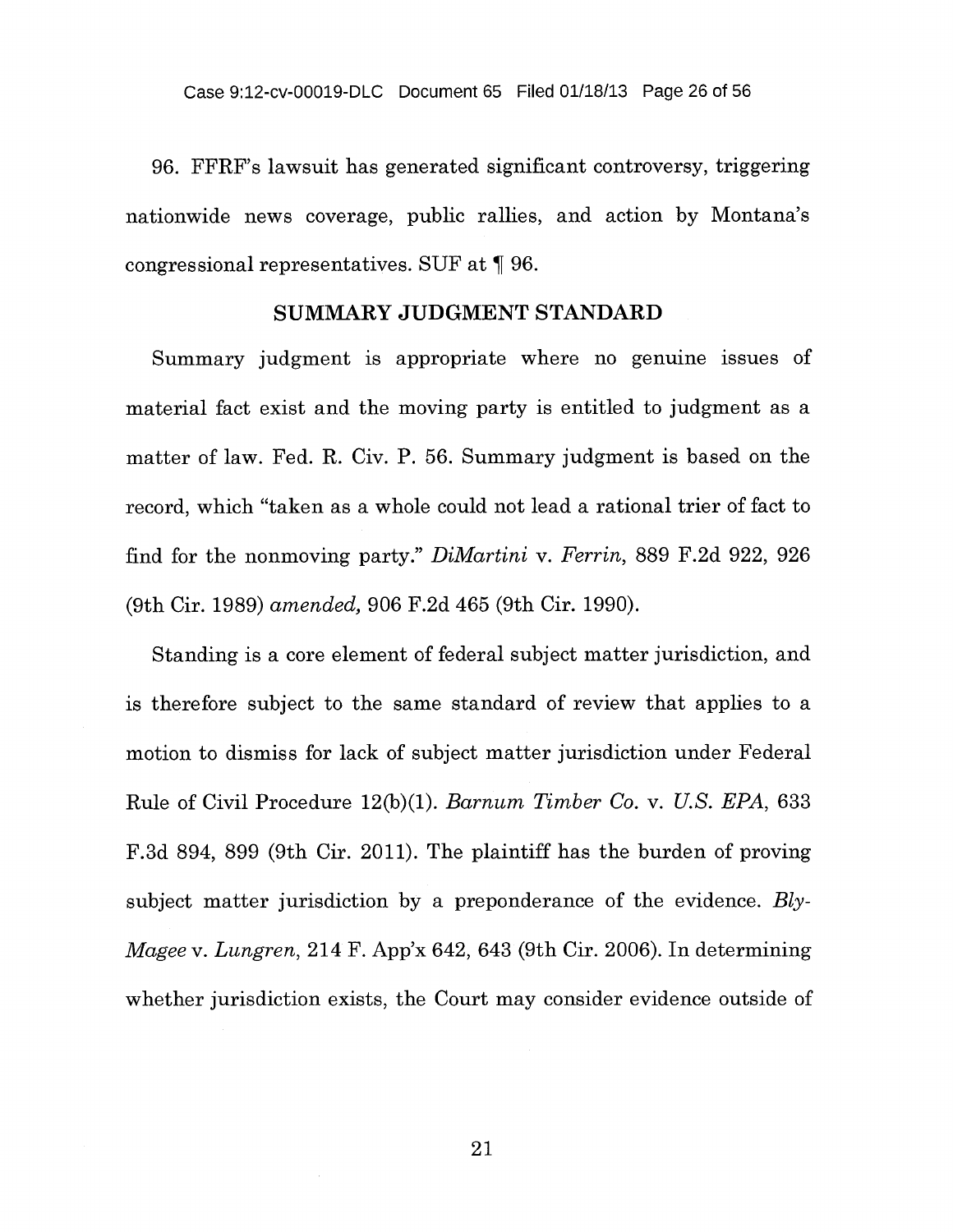the pleadings. *McCarthy v. United States,* 850 F.2d 558, 560 (9th Cir. 1988).

### **ARGUMENT**

## **I. The Court lacks subject matter jurisdiction because discovery revealed that FFRF lacks standing.**

This Court's Order of November 27, 2012, held that FFRF had associational standing. Dkt. 55. The Order was based solely on the affidavit testimony of FFRF member William A. Cox submitted in response to Intervenor-Defendants' motion to dismiss. *Id.* The Court noted that Cox's affidavit was necessary for Plaintiff to have standing, and accepted the affidavit despite Plaintiffs untimely submission only because requiring the Plaintiff to refile the complaint with sufficient allegations would cause "needless delay." *Id.* 

However, discovery has revealed new evidence that negates FFRF's standing in two ways: (1) Cox was not a member of FFRF at the time FFRF filed its complaint; and (2) Cox has not suffered an actual injury. Since "the jurisdictional issue of standing can be raised at any time," FFRF's lack of standing requires dismissal of the case despite the Court's previous ruling. *United States v. Viltrakis,* 108 F.3d 1159, 1160 (9th Cir. 1997). *See also Renee v. Duncan,* 686 F.3d 1002, 1012 (9th Cir.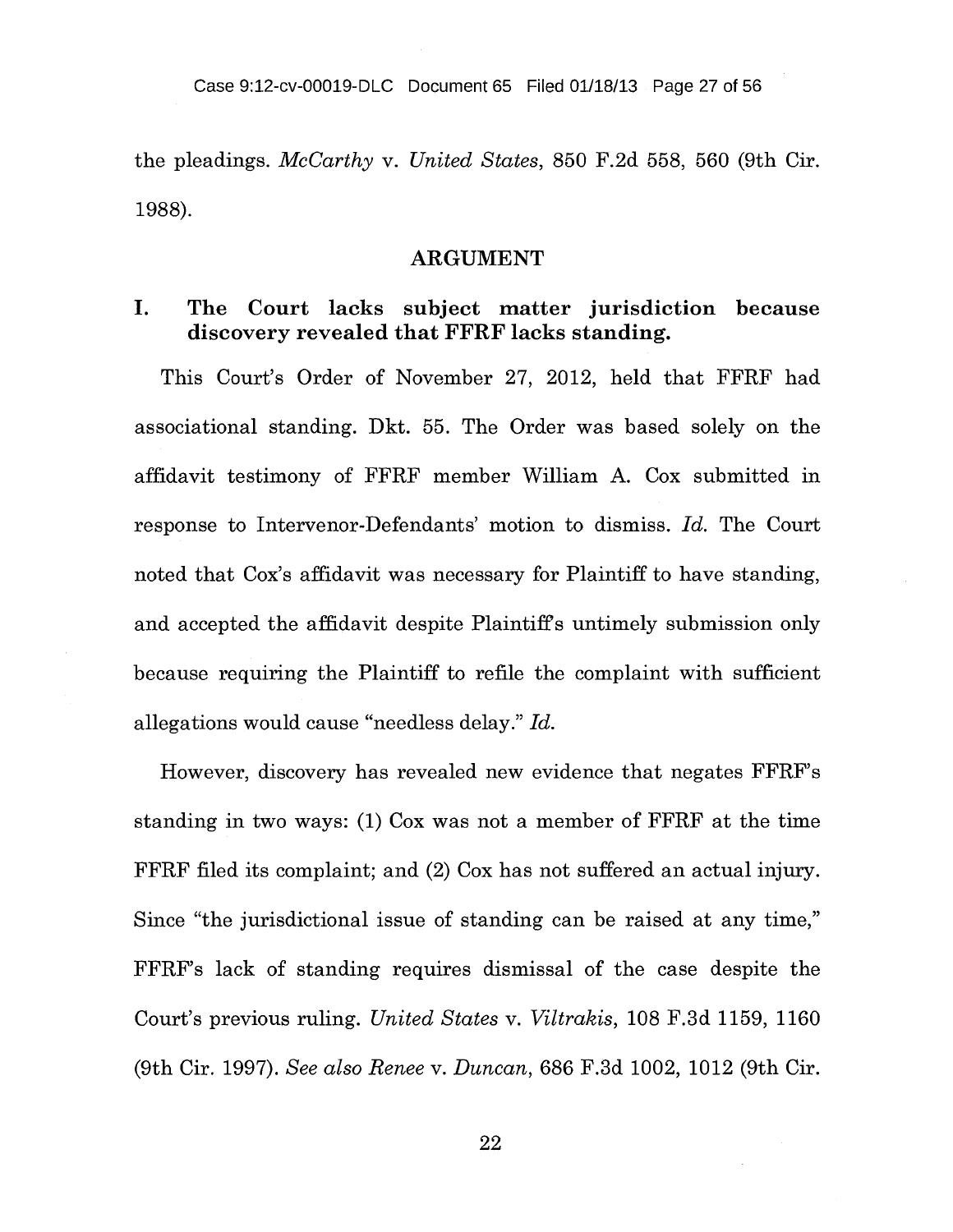2012) ("Article III standing is a non-waivable jurisdictional defect that may be raised at any time").

### **A. FFRF lacks standing because Cox was not a member of FFRF when the complaint was filed.**

Cox did not become a member of FFRF until two weeks after this lawsuit was filed. SUF at  $\parallel$  69. Indeed, Cox did not even know that FFRF existed until after the lawsuit was filed. SUF at ¶ 70.

This newly discovered fact negates FFRF's standing. Associational standing requires an organization to demonstrate that at least one of its "members would otherwise have standing to sue" in his or her "own right." *Wilderness Soc'y, Inc. v. Rey,* 622 F.3d 1251, 1256 (9th Cir. 2010) (quoting *Friends of the Earth, Inc. v. Laidlaw Envtl. Servs.,* 528 U.S. 167, 181 (2000)). To satisfy this element of associational standing, an organization must identify at least one individual who is a member of the organization at the time it filed the lawsuit. *D'Lil v. Best W. Encina Lodge & Suites,* 538 F.3d 1031, 1036 (9th Cir. 2008) ("The evidence relevant to the standing inquiry consists of 'the facts as they existed at the time the plaintiff filed the complaint."') (quoting *Skaff v. Meridien N. Am. Beverly Hills, LLC,* 506 F.3d 832, 838 (9th Cir. 2007)). Indeed, there is "no case law to support" the idea "that representational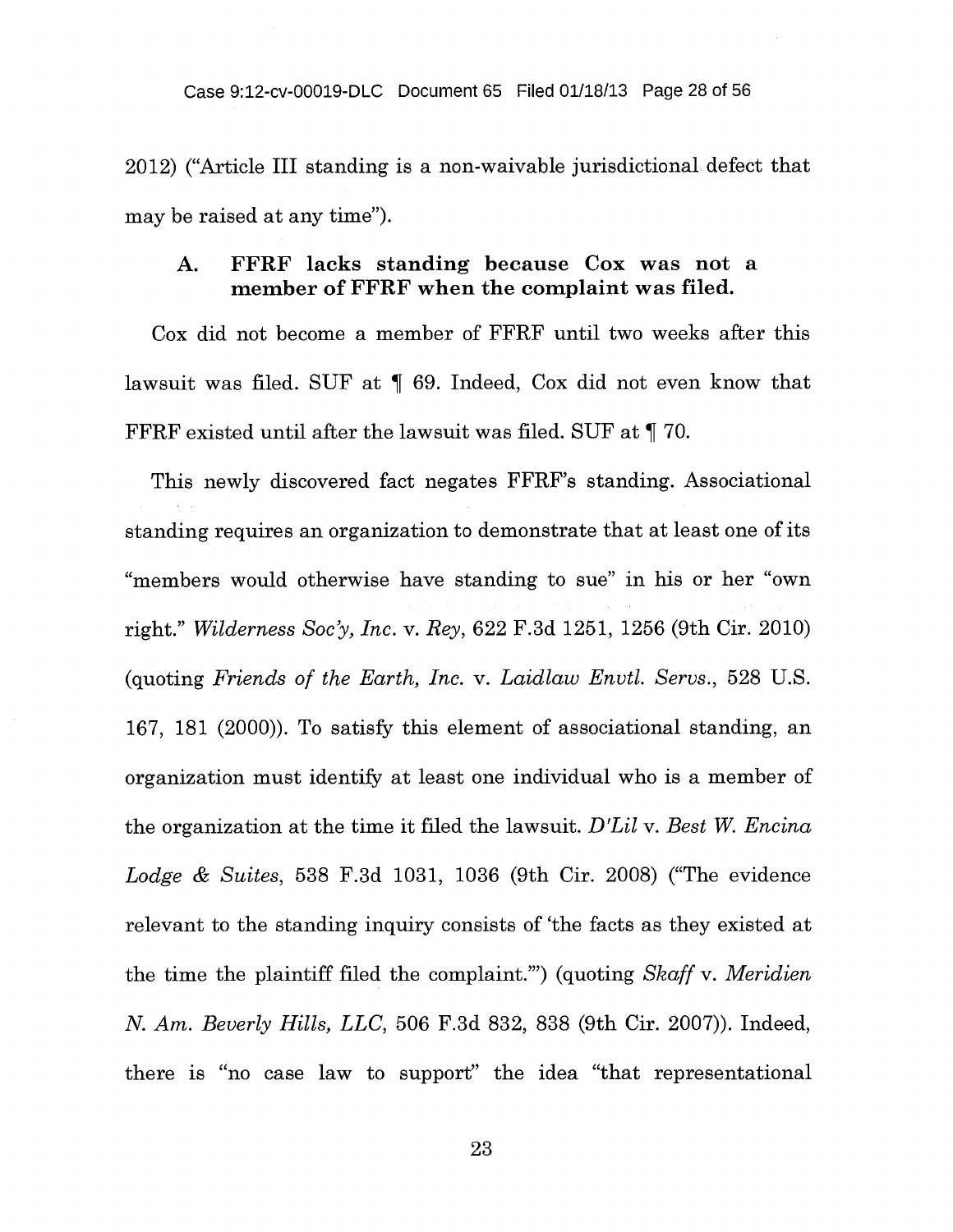standing may be based on a member who joined the organization after the suit has been filed." *EPIC v. Pacific Lumber Co.,* 469 F. Supp. 2d 803, 815-16 (N.D. Cal. 2007).

Cox was not even aware of FFRF's existence until after it had filed suit, and his first contact with FFRF was "in response to the suit." SUF at ¶ 70. Because Cox was not a member of FFRF at the time FFRF filed the suit, he cannot serve as the basis for FFRF's associational standing. *D'Lil,* 538 F.3d at 1036.

The Court relied on FFRF's representations about Cox in ruling on the motion to dismiss, Dkt. 55, because FFRF failed to mention in its submissions to this Court, including in the Cox Affidavit, that Cox was not a member of FFRF when FFRF filed its complaint. FFRF made this rather important omission knowingly, since FFRF attempted to add Cox to this case after the motion to dismiss was filed in an attempt to shore up its standing. Its failure to inform the Court or the other parties that Cox joined after the complaint was filed led directly to the Court's ruling on the motion to dismiss. Given this new information, FFRF's complaint should now be dismissed for lack of standing.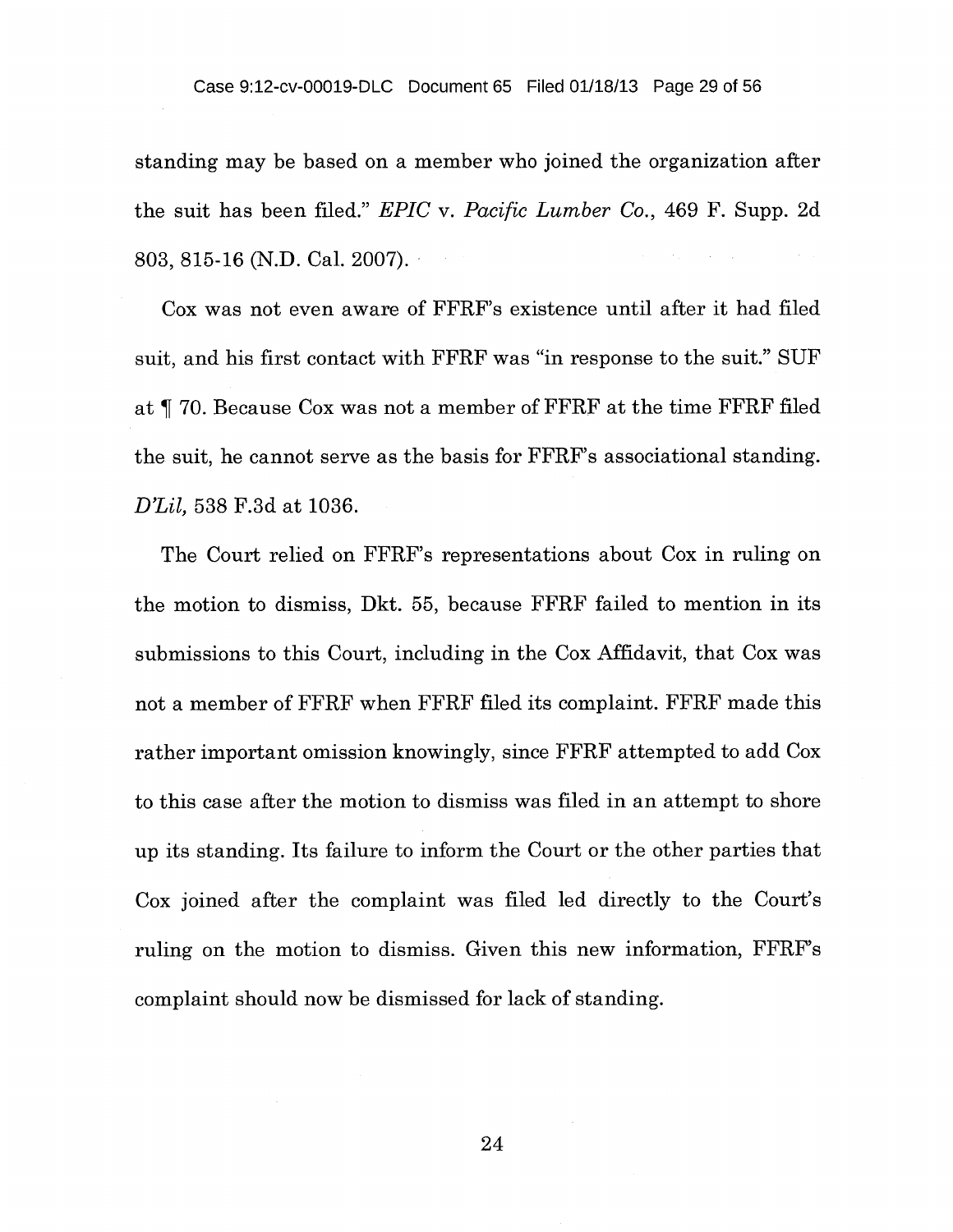# **B. FFRF does not have standing because Cox admitted in discovery that he had a mere philosophical disagreement with the statue, not a cognizable injury.**

In addition to the fact that Cox joined FFRF after the fact, discovery has also revealed a separate set of facts that negate FFRF's standing: Cox's "injury" amounts to nothing more than the "'psychological consequence presumably produced by observation of conduct with which [he] disagrees," and is thus insufficient to confer standing to Cox, much less FFRF. *Caldwell v. Caldwell,* 545 F.3d 1126, 1131 (9th Cir. 2008) (quoting *Valley Forge Christian Coll. v. Ams. United for Separation of Church & State, Inc.,* 454 U.S. 464, 485 (1982)). In particular, Cox made clear that he **(1)** has only a philosophical and legal disagreement with the statue's placement; (2) does not seek to avoid the statue; and (3) is not forced into frequent, direct contact with the statue.

## **1. Only a philosophical disagreement with the statue's placement.**

During his October 23, 2012 deposition, Cox described his reaction to the war memorial as stemming from (a) his disagreement with religion generally and "the hypocrisy that goes with much of our religious expression, and certainly the ignorant superstition and hypocrisy that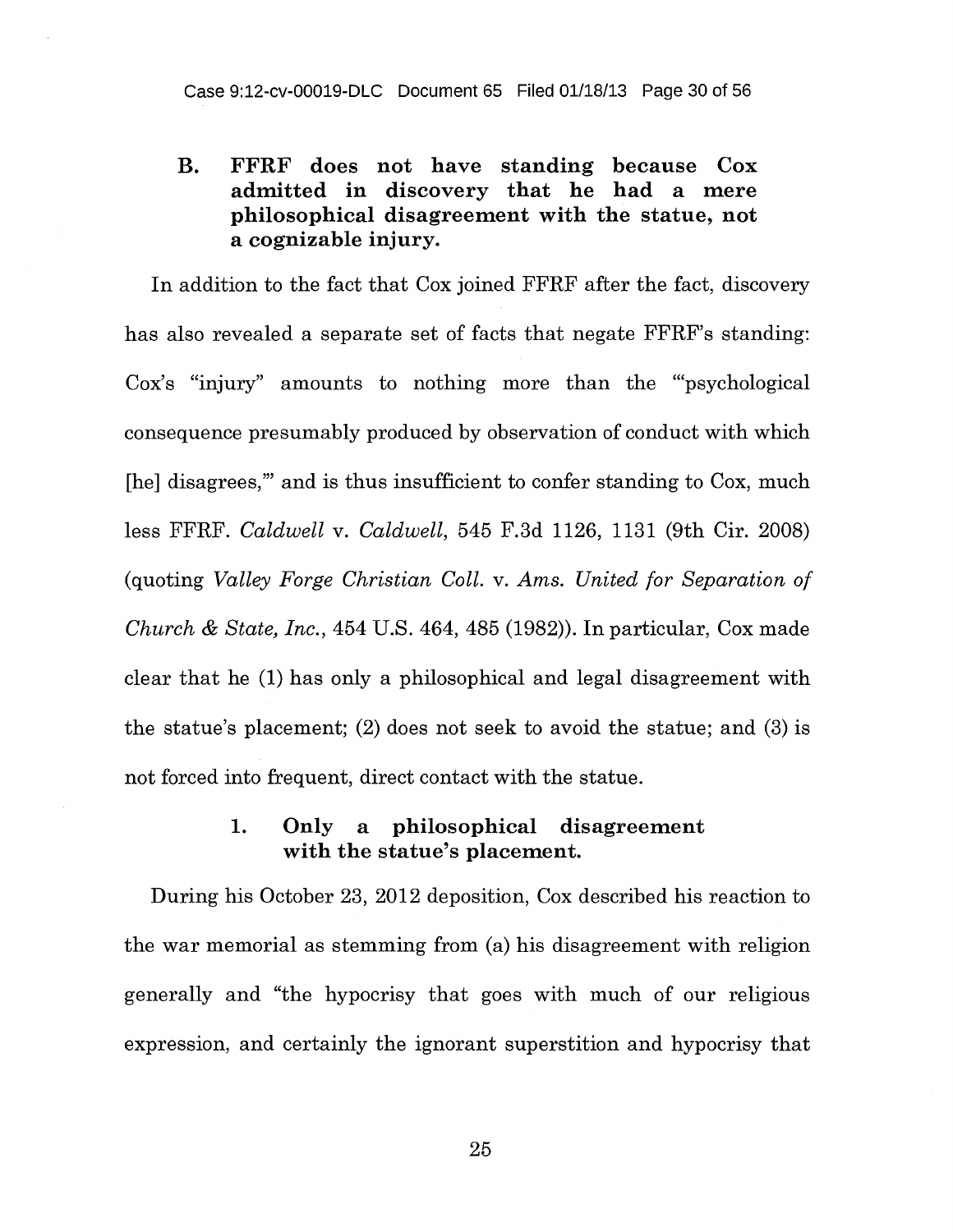#### Case 9:12-cv-00019-DLC Document 65 Filed 01/18/13 Page 31 of 56

enter our public debates and our public ceremonies where religion intrudes"; $\frac{1}{b}$  (b) his personal preferences on where war memorials should or should not be located (a war memorial "at the top of a ski hill . . . [is] totally out of place, just as a matter of personal judgment");<sup>2</sup> and (c) his understanding of constitutional jurisprudence.<sup>3</sup> These are all philosophical differences, not cognizable injuries.

Offended observer standing is a controversial category of standing that has increasingly come into question by courts. In *Valley Forge,* the Supreme Court rejected the idea of psychological offended observer standing: "the psychological consequence presumably produced by observation of conduct with which one disagrees . . . is not an injury sufficient to confer standing under Art. III." 454 U.S. at 485. There must be a "personal injury" beyond mere psychological harm. *Id.* The Ninth Circuit has spelled out this distinction in the context of offended observer standing by rejecting standing for plaintiffs asserting mere

<sup>&</sup>lt;sup>1</sup> SUF at  $\P$  77.

<sup>&</sup>lt;sup>2</sup> SUF at  $\P$  78.

<sup>&</sup>lt;sup>3</sup> "[R]ight up to the supreme court, religious monuments on federal property or maybe any public property have been found to be in contravention of the establishment clause of the U.S. Constitution." SUF at ¶ 79.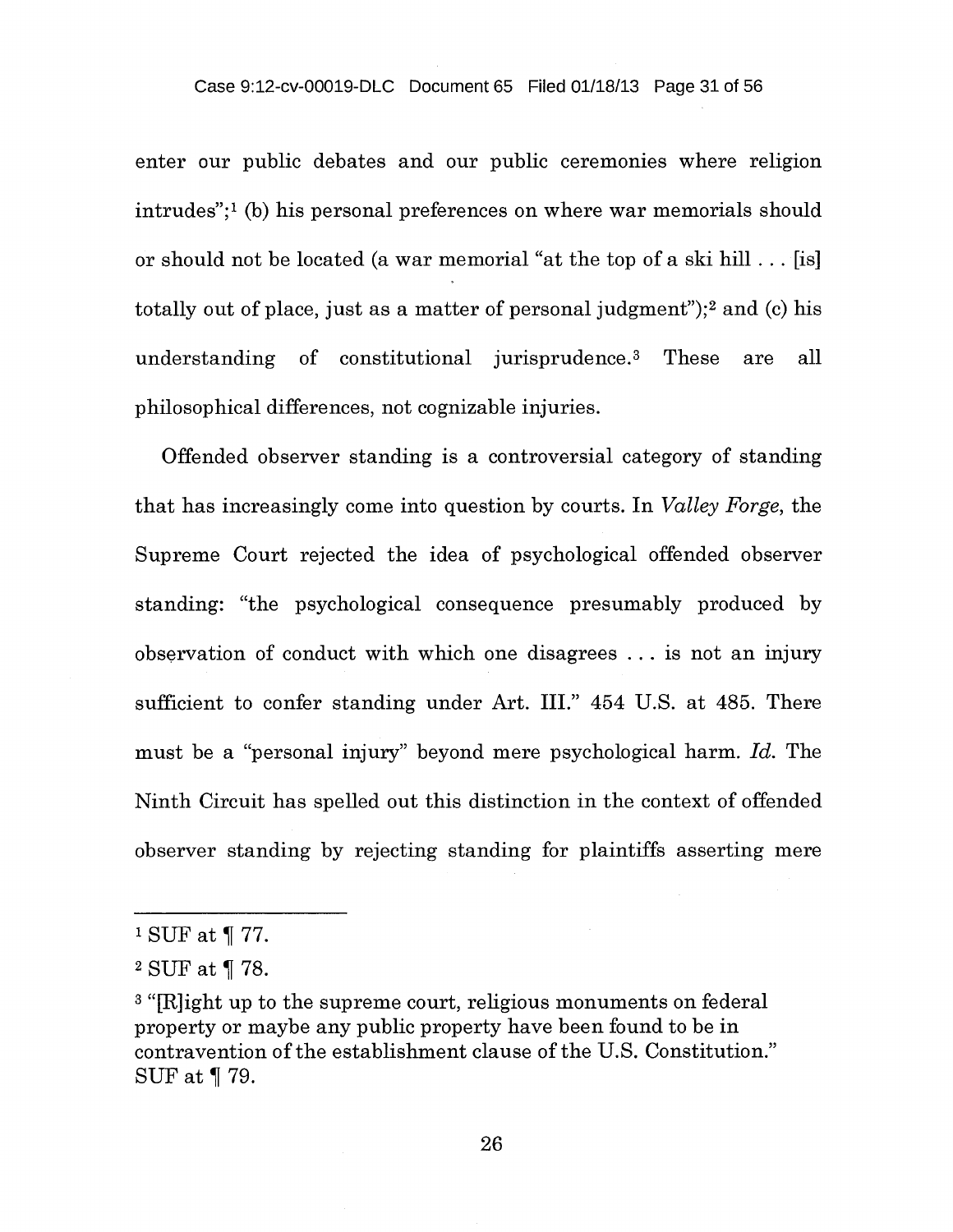philosophical disagreement, *Caldwell,* 545 F.3d at 1130-33 and finding it only where there is evidence of avoidance by the plaintiff, *Buono v. Norton,* 371 F.3d 543 (9th Cir. 2004), or forced frequent and direct contact, *Vasquez v. Los Angeles Cnty.,* 487 F.3d 1246 (9th Cir. 2007).

In *Caldwell,* the Ninth Circuit rejected offended observer standing where the plaintiff claimed that a government-funded website endorsed religious viewpoints about evolution and made her feel like an "outsider[ ] by the State of California and the United States." *Id.* at 1129-30. The plaintiff was a parent with students in the California public schools who was "actively involved in elections and debates about the selection of instructional materials for science classes." *Id.* at 1129. Despite her personal connection to the website, the court held that her interest was "not sufficiently differentiated and direct to confer standing" and that her allegations "constitute[d] no more than the generalized grievances of one who observes government conduct with which she disagrees." *Id.* at 1133, 1130. *See also United States v. 5 S 351 Tuthill Rd. Naperville, Ill. ,* 233 F.3d 1017, 1022 (7th Cir. 2000) ("[A] plaintiff who has merely an 'intellectual or academic curiosity' in the outcome of a suit does not have standing") (quoting *S.E. Lake View*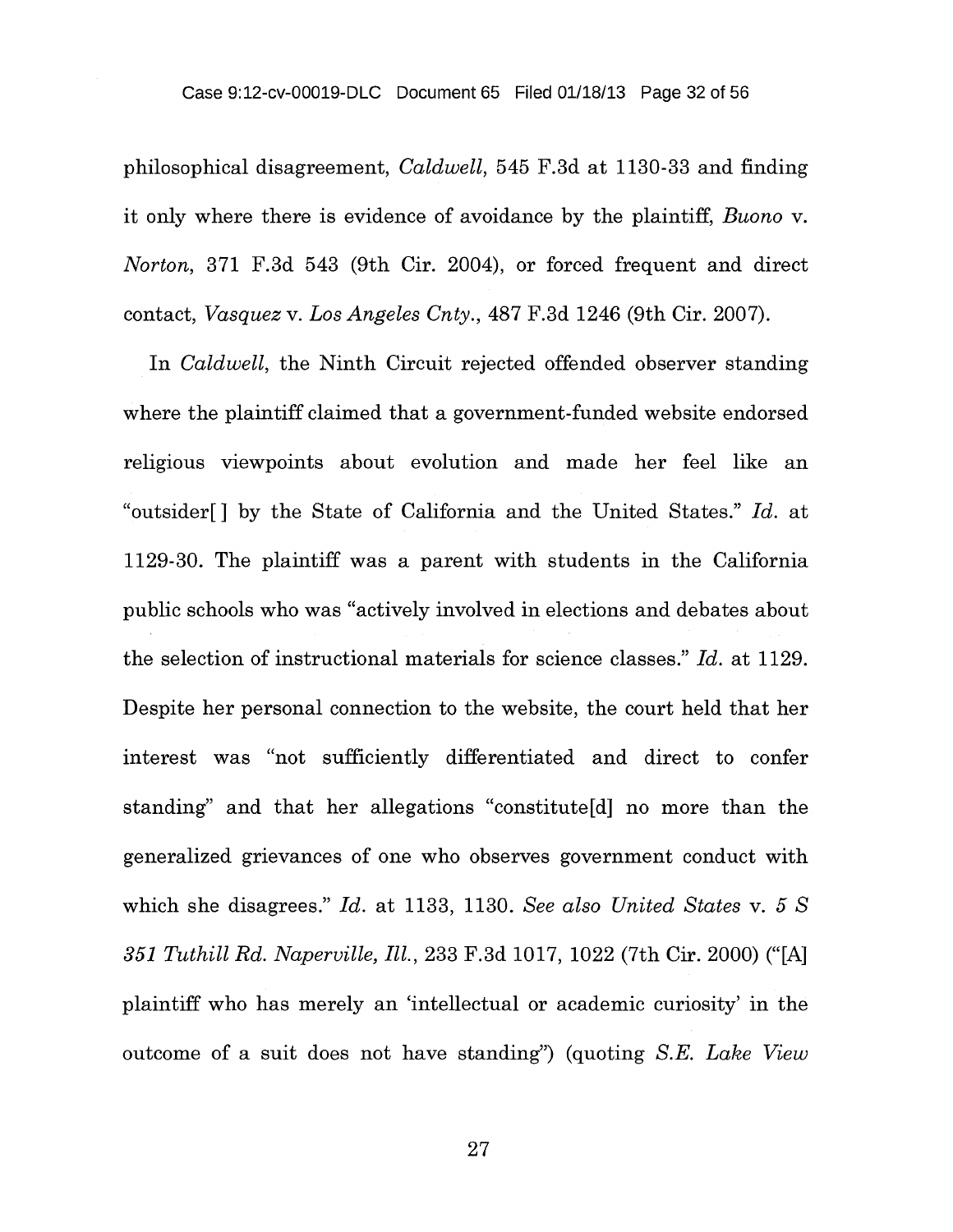*Neighbors v. Dep't of Hous. and Urban Dev.,* 685 F.2d 1027, 1033 (7th Cir.1982)).

The court explained that "it is not enough for a party to claim that the Establishment Clause has been violated." *Id.* at 1131. Plaintiffs must "identify [a] personal injury suffered by them *as a consequence* of the alleged constitutional error . . . ." *Id.* (quoting *Valley Forge,* 454 U.S. at 485).

Cox's injury is merely psychological. *Caldwell,* 545 F.3d at 1132. Disagreements with religion and distaste for "the hypocrisy that goes with much of our religious expression," 4 Cox's "personal judgment" about where a statue should be sited,<sup>5</sup> and Cox's feelings about constitutional jurisprudence<sup>6</sup> are philosophical and legal disagreements, not legally cognizable injuries.

Despite his philosophical and legal objections to the nature and location of the war memorial, Cox takes no offense at a statue at the

V)

<sup>4</sup> SUF at  $\P$  77.

<sup>&</sup>lt;sup>5</sup> SUF at ¶ 78.

<sup>&</sup>lt;sup>6</sup> "[R]ight up to the supreme court, religious monuments on federal property or maybe any public property have been found to be in contravention of the establishment clause of the U.S. Constitution." SUF at  $\P$  79.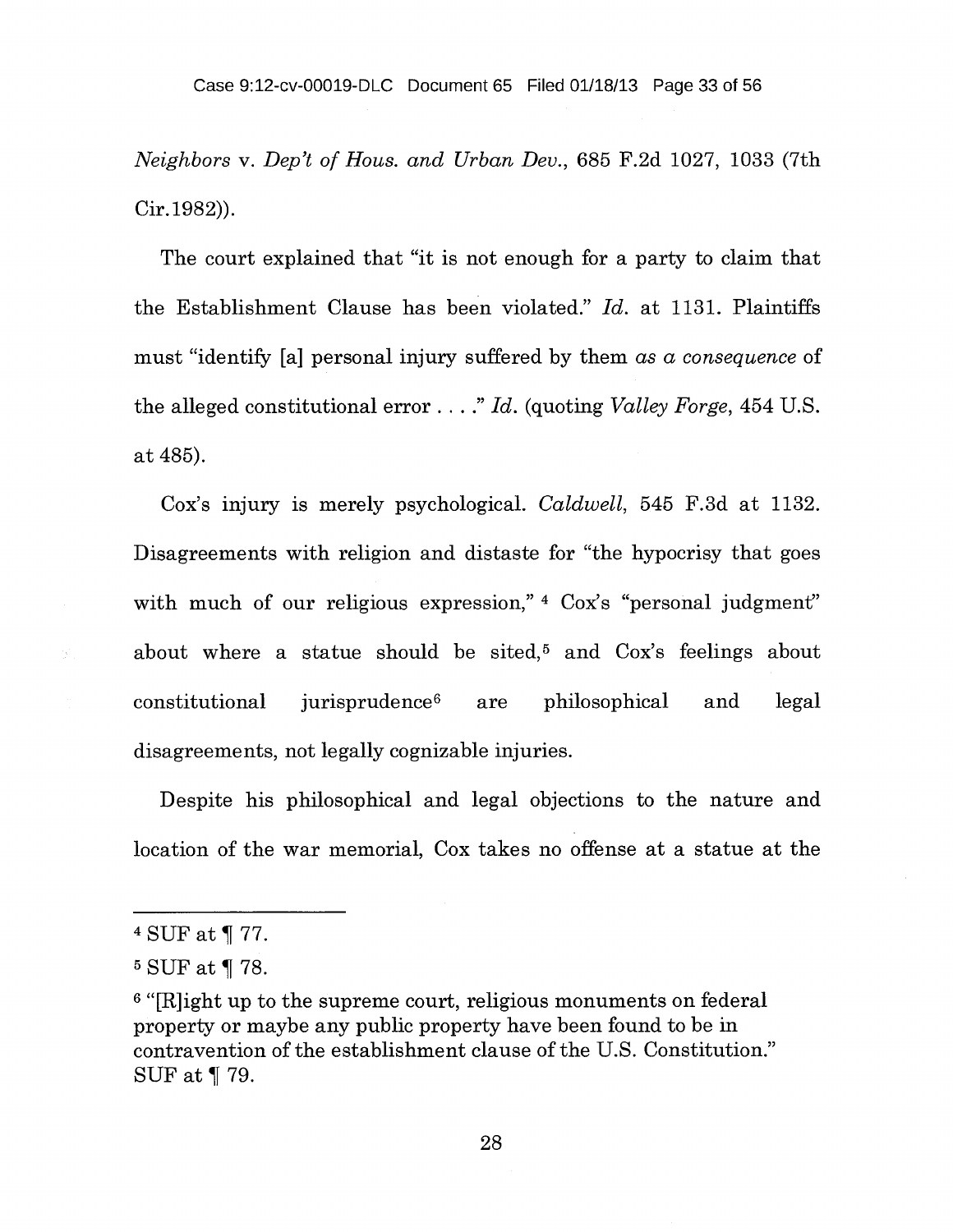city depot that Cox concedes depicts a "spiritual moment." SUF at  $\P\P$ 83-85. The city depot statue is of a soldier in a praying position, "kneeling with his head bowed before the upright rifle and the helmet on top of his fallen comrade." *Id.* In Cox's estimation, this statue is a "fitting war memorial." *Id.* 

Nor is Cox offended by a plaque of the Ten Commandments at the city courthouse because "the Ten Commandments do have something to do with the law" and because it is "a nice little monument the size of a large gravestone." SUF at ¶ 90. Cox would object to the plaque only if it were larger or put up in "neon lights." SUF at  $\P$  91. And he is similarly comfortable with religious art in public museums because "[i]t's been there a long time, and as far as [he] know[s], if nobody has objected  $\dots$ it's regarded as cultural history." SUF at ¶ 86. Cox also believes the phrase "Under God" is properly included as part of the Lincoln Memorial on the National Mall because it is part of "a historical document, the Gettysburg address." SUF at  $\P\P$  88-89.

Ultimately, then, whether Cox is offended by religious displays depends on his personal conceptions of whether they "have historical significance" and "[i]f they're in an appropriate place"—"appropriate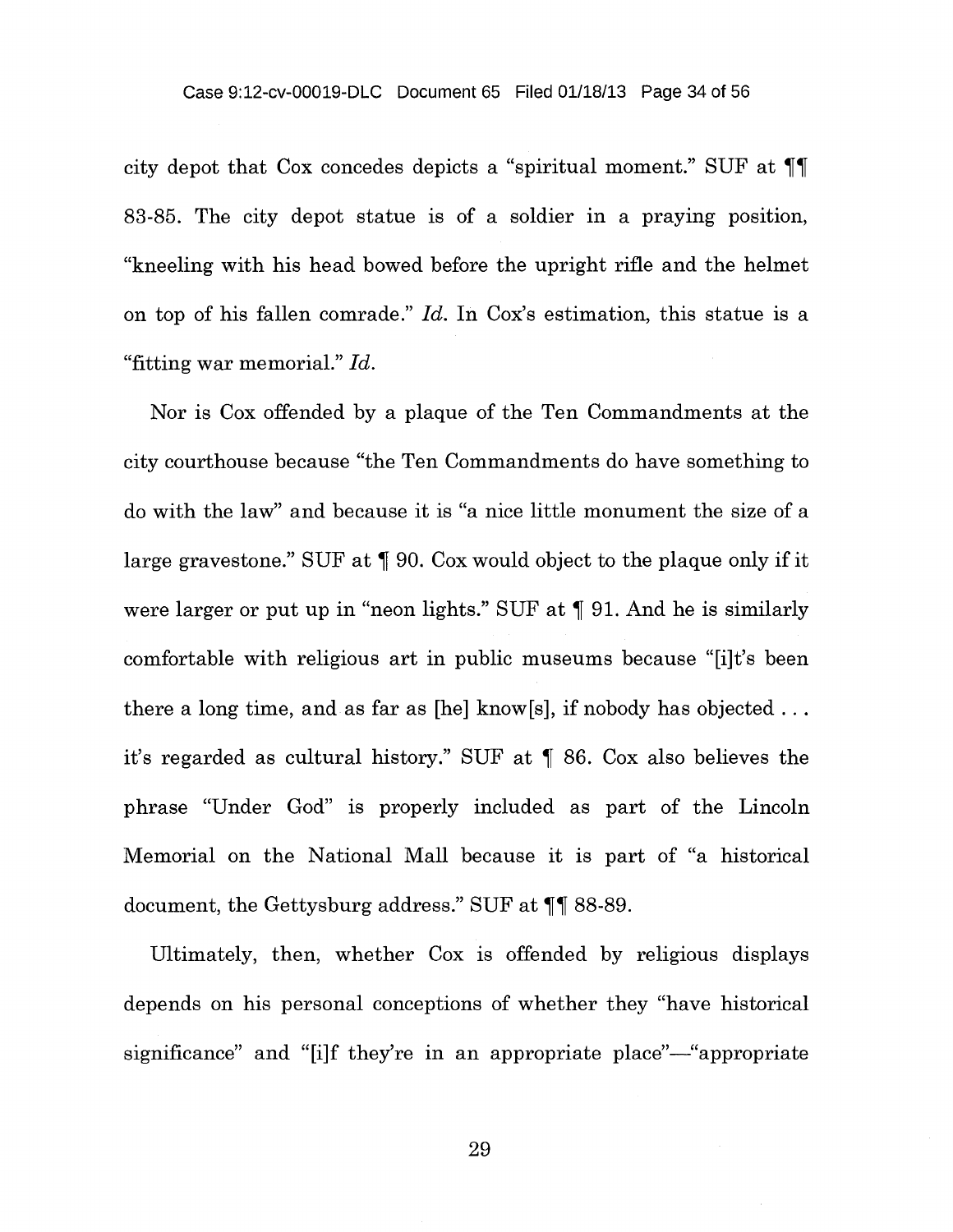placement" being defined as whether, in his understanding, "it's in violation of the Constitution or not." SUF at  $\P\P$  92, 94. And he is not offended by religious symbols that have been there for a long time and "nobody has objected" to them. SUF at ¶ 86. Yet, he is offended by the memorial at issue here despite its role as "part of the local culture," and despite it being undisputed that the war memorial has been around for over sixty years without objection. SUF at ¶ 93.

Cox's objection to the memorial is thus insufficient to confer standing on Cox or FFRF. Cox is merely asserting a right to "have the Government act in accordance with *[his] views* of the Constitution." *Valley Forge,* 454 U.S. at 483 (emphasis added). But this "assertion of a right to a particular kind of Government conduct . . . cannot alone satisfy the requirements of Art. III without draining those requirements of meaning." *Id.* Cox cannot use the judicial process as a mere "'vehicle for the vindication of [his] value interests." *Schmier v. U.S. Court of Appeals for Ninth Cir.,* 279 F.3d 817, 822 (9th Cir. 2002) (quoting *Allen v. Wright,* 468 U.S. 737, 756 (1984)). See also *5 S 351 Tuthill Rd.,* 233 F.3d at 1022 ("Slimple indignation,' or an impact on 'one's opinions,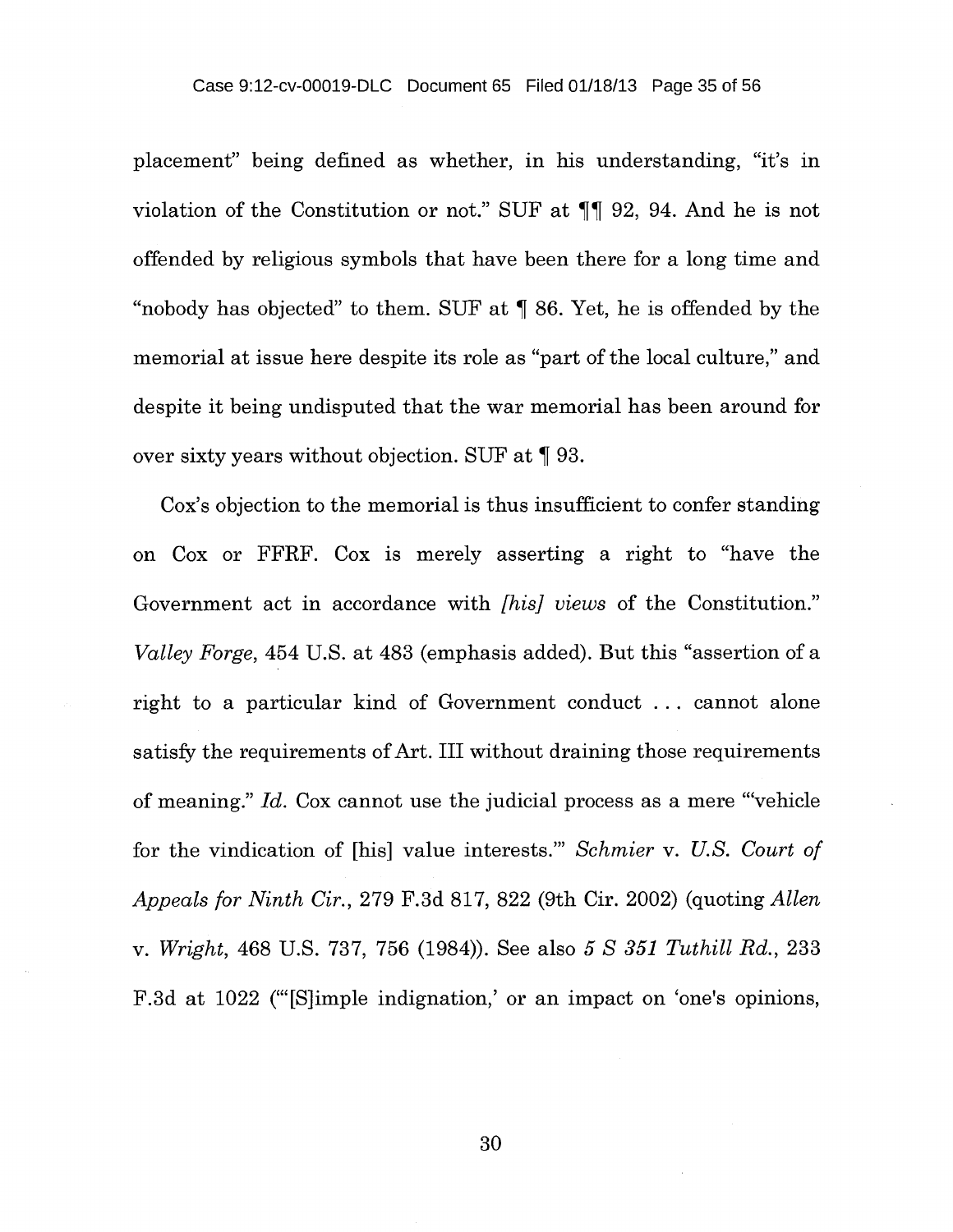#### Case 9:12-cv-00019-DLC Document 65 Filed 01/18/13 Page 36 of 56

aspirations or ideology' do not suffice to establish standing") (quoting *Harris v. City of Zion,* 927 F.2d 1401, 1405 (7th Cir.1991)).

Indeed, Cox's subjective philosophical differentiation between the war memorial and other religious displays raises questions better resolved in the "rarified atmosphere of a debating society" than in court. *Cent. Delta Water Agency v. United States,* 306 F.3d 938, 946 (9th Cir. 2002) (quoting *Valley Forge,* 454 U.S. at 472)). It is precisely the type of "abstract objection" the Ninth Circuit in *Caldwell* held insufficient to confer standing. 545 F.3d at 1133 (quoting *Valley Forge,* 454 U.S. at 473).

## **2. No forced avoidance of the statue.**

Cox also expressly disclaims that he has avoided the statue. Unlike the plaintiff in *Buono,* Cox concedes that he has not changed his behavior to avoid the war memorial. SUF at ¶ 74(stating that Cox makes no effort to avoid the Jesus statue). He "most certainly plan[s] to continue to ski on 'Big Mountain."' *Id.* By contrast, the plaintiff in Buono avoided the area entirely as long as the offending symbol was in place. 371 F.3d at 547 ("Buono will tend to avoid Sunrise Rock on his visits to the Preserve as long as the cross remains standing"). *Cf.*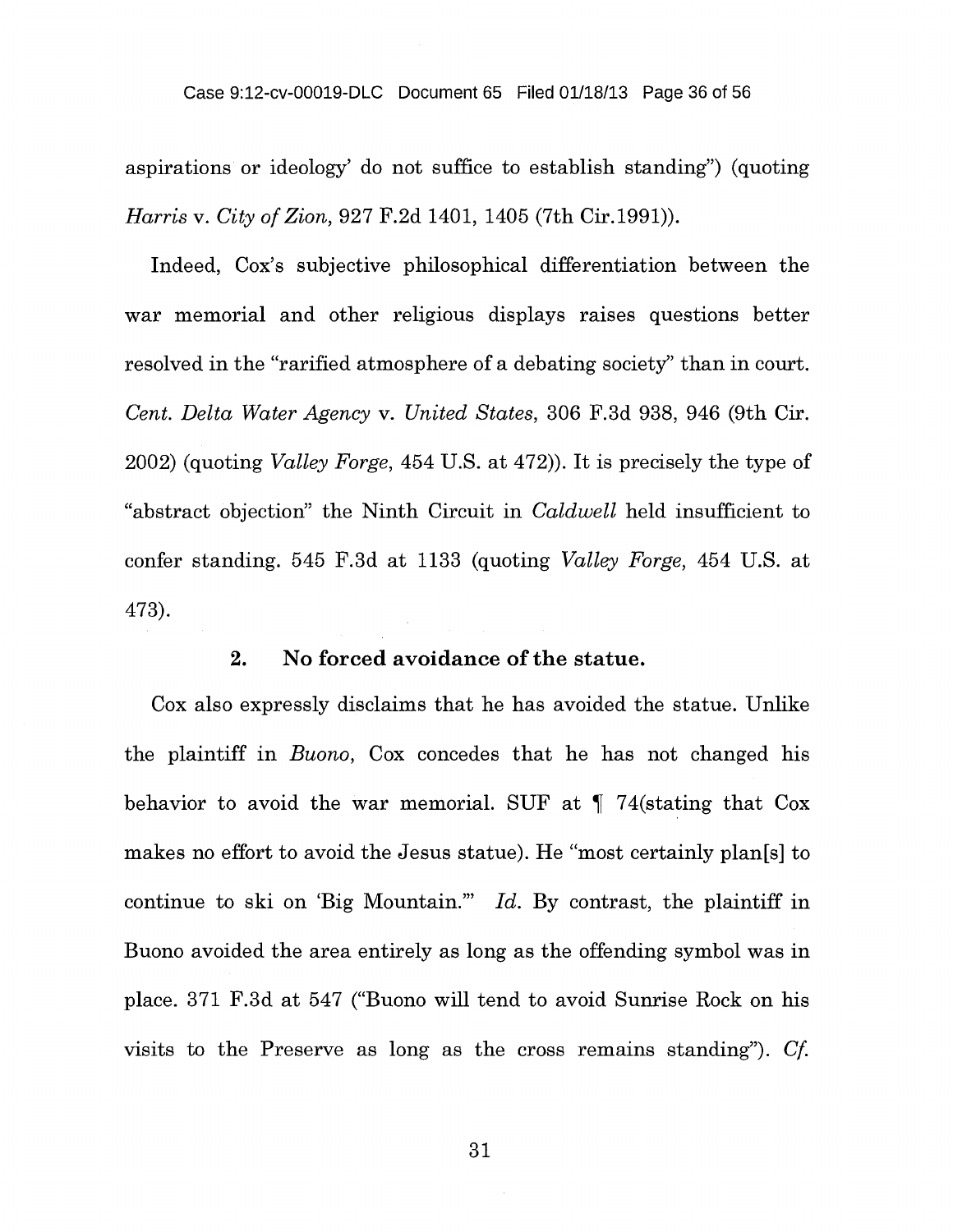*Barnes-Wallace v. City of San Diego,* 530 F.3d 776, 784 (9th Cir. 2008). (Plaintiffs avoided public park altogether because they were offended by Boy Scouts).

### **3. No forced frequent, direct contact.**

Moreover, unlike the plaintiff who objected to the seal in *Vasquez,*  Cox is not forced into frequent, direct contact with the war memorial. It is undisputed that although the statue sits on federal land, the land is leased to a commercial ski resort where Cox has to obtain a lift ticket to engage in a recreational activity. Cox is not forced to confront the war memorial to get to a government job, to avail himself of government goods or services, or to participate in government programs. Indeed, it is undisputed that Cox's unwanted exposure is merely fleeting as Cox "ski[s] past the statue." SUF at ¶ 74. There is no proof that Cox has anywhere near the "daily contact" that the *Vasquez* plaintiff did. In *Vasquez*, by contrast, the plaintiff had "daily contact" with the offending seal, presumably as a part of his job. 487 F.3d at 1249. The contact was "frequent and regular" and forced him into "unwelcome 'daily contact and exposure."' *Id.* at 1252. None of those factors are present here.

\* \* \*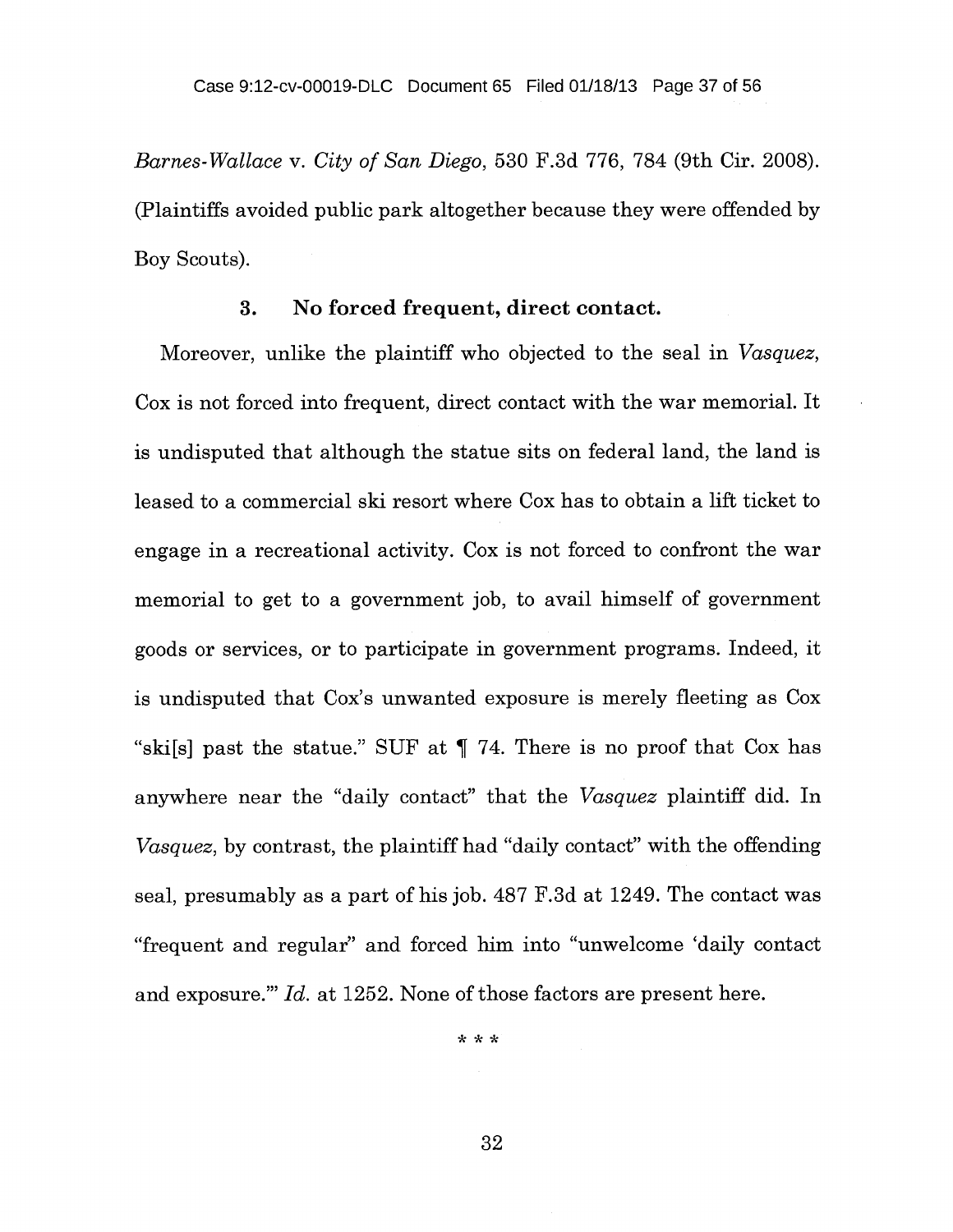Cox's standing fails for two reasons. First, he was not a member of FFRF until two weeks after the complaint was filed. Second, Cox describes only a psychological injury—really a philosophical disagreement—as the basis for his standing. His testimony expressly disclaims that he avoids the statue, or that he comes into frequent, direct contact with it. "Because [Cox] is a member of the Foundation and the Foundation has relied exclusively on h[is] alleged injury to support its standing, its claim to standing rises or falls with [Cox]. Thus, because [Cox] lacks standing, so too does the Foundation." *Moss v. Spartanburg Cnty. Sch. Dist. Seven,* 683 F.3d 599, 606 (4th Cir. 2012) (rejecting FFRF associational standing).

## **II. The Forest Service's decision renewing the Knights' permit does not violate the Establishment Clause.**

Contrary to FFRF's apparent assumptions, the Establishment Clause does not promise—or even propose—a public square stripped of even the smallest evidence that our nation includes religious people whose values and beliefs are manifest in its history and culture. Rather, the Constitution gives the government "latitude in recognizing and accommodating the central role religion plays in our society." *Kreisner v. City of San Diego,* 1 F.3d 775, 780 (9th Cir. 1993) (quoting *County of*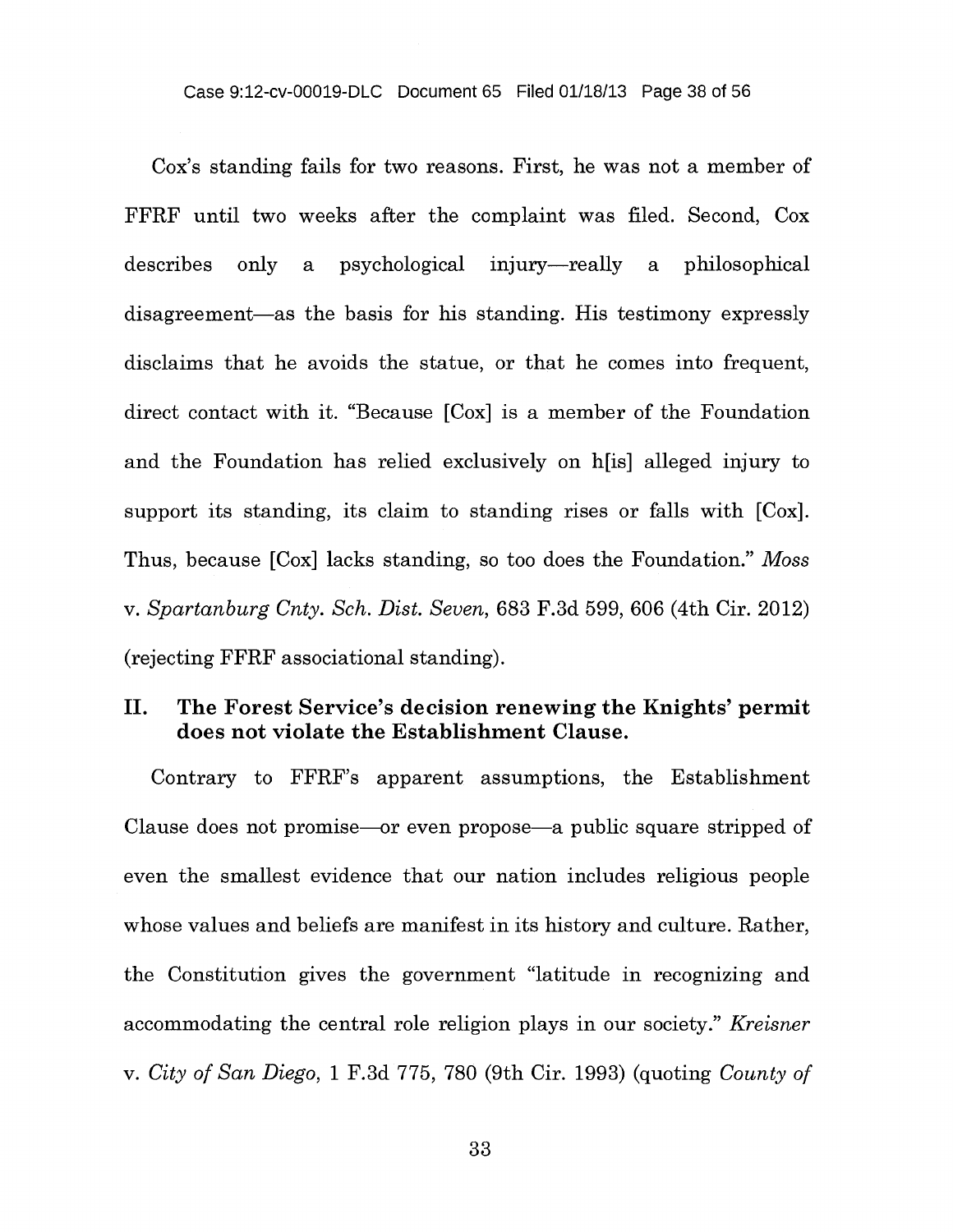*Allegheny v. ACLU,* 492 U.S. 573, 657 (1989) (Kennedy, J., concurring and dissenting)). It "does not compel the government to purge from the public sphere all that in any way partakes of the religious. Van *Orden v. Perry,* 545 U.S. 677, 699 (2005) (Breyer, J., concurring) (citations omitted). And it "does not prohibit practices which by any realistic measure create none of the dangers [the Establishment Clause] is designed to prevent." *Kreisner,* 1 F.3d at 780 (citations omitted); *see also Salazar v. Buono,* 130 S. Ct. 1803, 1818 (2010) (plurality opinion) ("The goal of avoiding governmental endorsement does not require eradication of all religious symbols in the public realm . . . [or] oblige government to avoid any public acknowledgment of religion's role in society.").

The statue on Big Mountain raises no threat of an establishment of religion. It is private speech, by a private organization, far from the seat of government or any government activity that might lend indicia of government endorsement. Indeed, the statue sits in the middle of a commercial ski resort, further removing the possibility that any person might infer from it a sense of government rejection or disapproval. Moreover, a large sign stands directly adjacent to the statue, explicitly stating the statue's history as a war memorial installed and maintained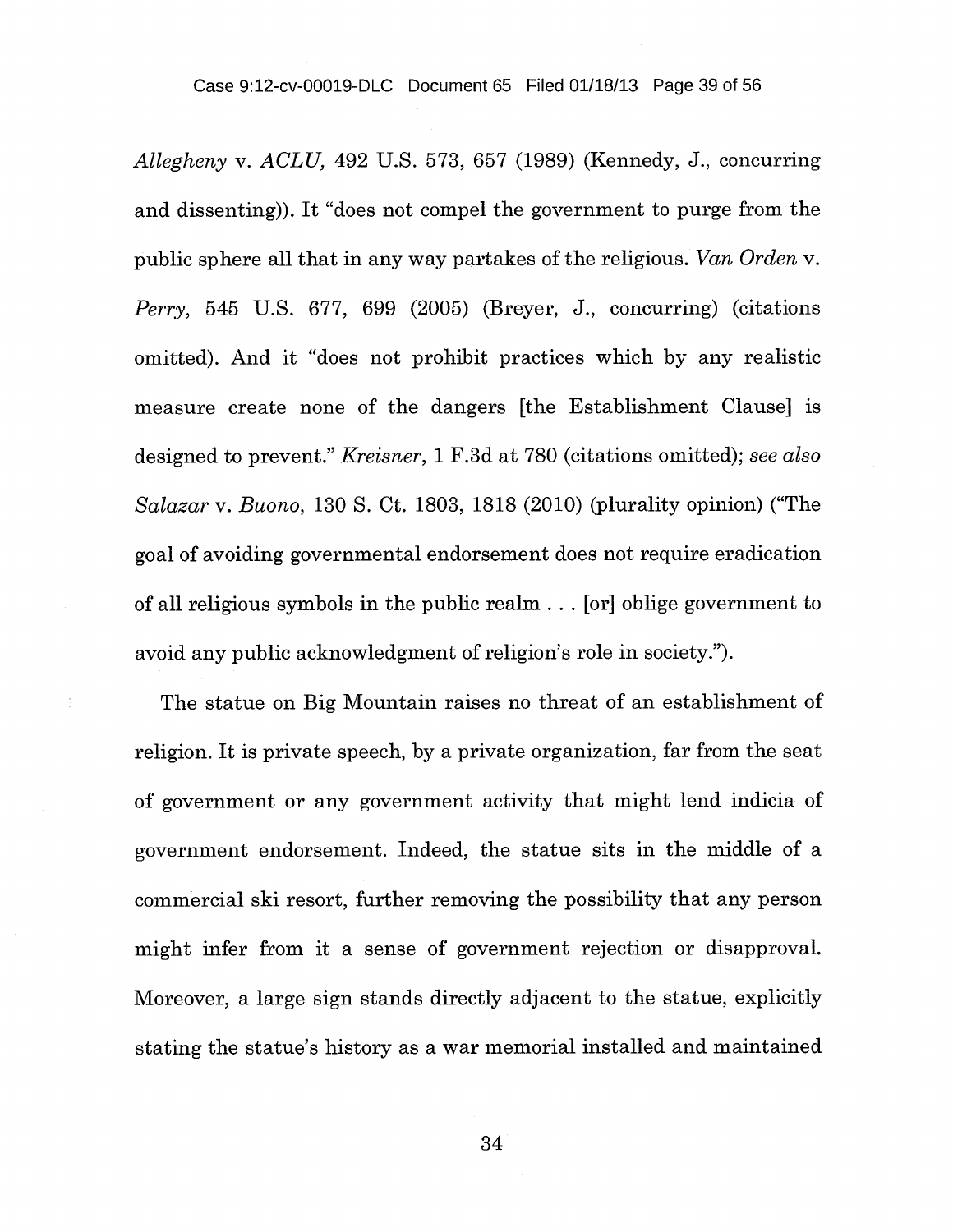by the Knights of Columbus, marking it as private, not government speech. In this context, the statue poses no risk of creating the dangers the Establishment Clause was designed to prevent.

To the contrary, it is evidence of government neutrality, where both commercial enterprise and religious organization (and by extension everything in between) are given equal access to a public forum, with complete indifference to their expressive activity. This is the very aim of the Establishment Clause, not something it should seek to prohibit.

Moreover, the statue has stood on Big Mountain for nearly sixty years without controversy. Unobtrusive, it can be and has been easily tolerated by the philosophically opposed. And the Knights and others, who through the statue privately express a religious remembrance, have bemusedly tolerated the jovial irreverence—even when that has become destructive—poured out on the statue over the years. The current dispute—stirred up as it was by a mission-driven, outside organization, scrambling for local members in whose name it could sue—simply cannot cloud the fact that for sixty years, the statue has never so offended nor coerced as to send a message of government exclusion to anyone from anything. The Establishment Clause ought to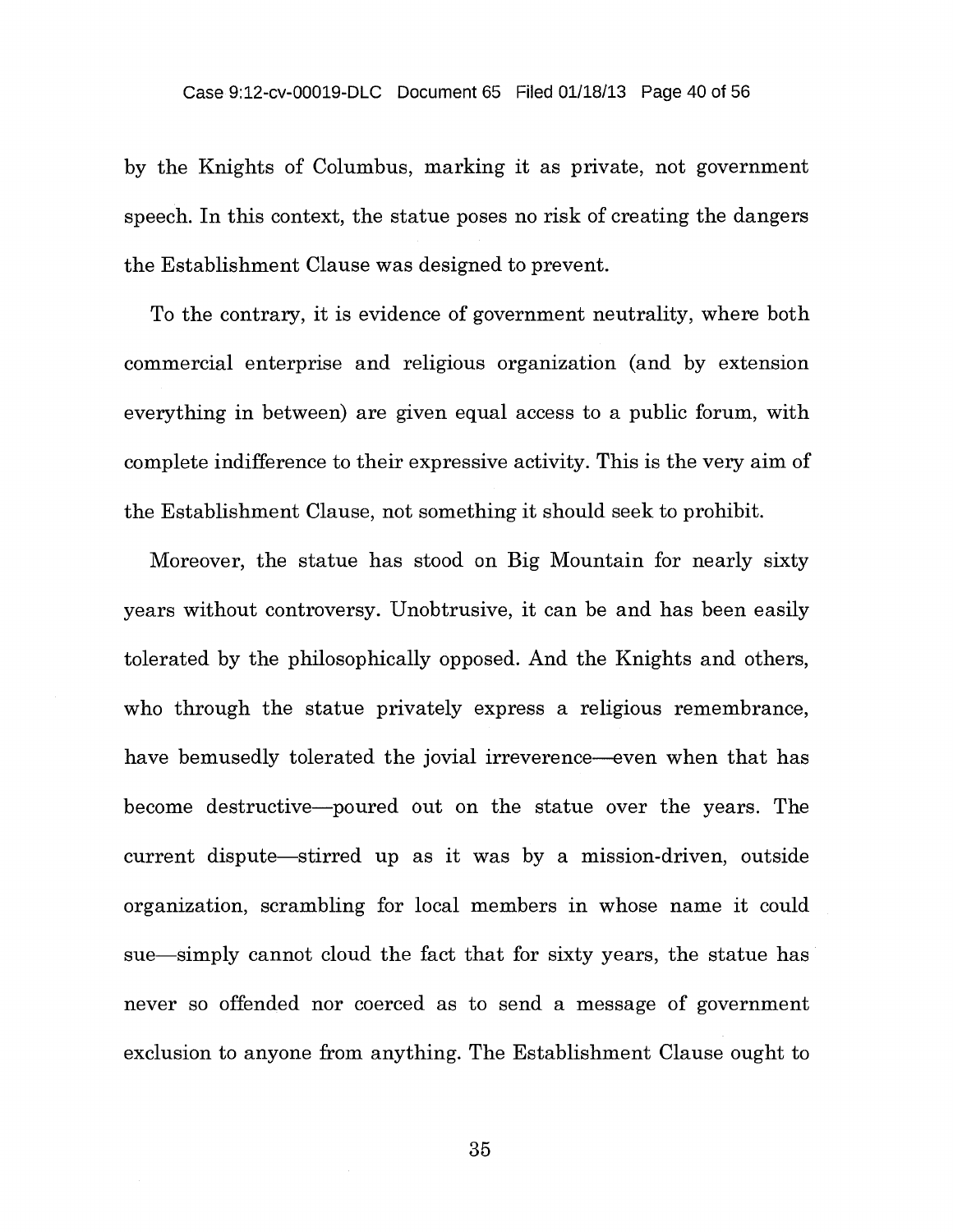reward the friendly mutual respect that pre-existed this litigation, not the "social conflict" that its "absolutism" engenders.?

## **A. The statue does not violate the Establishment Clause because it is private speech in a public forum.**

Private speech in a public forum can almost never violate the Establishment Clause.<sup>8</sup> In *Capitol Square Review and Advisory Bd. v. Pinette*, the Supreme Court considered a "large Latin cross" standing "alone and unattended" in a public forum directly in front of Ohio's capitol building. 515 U.S. 753, 757 (1995); *see also id.* at 817 (Ginsburg, J., dissenting). A majority of seven confirmed that "private religious speech, far from being a First Amendment orphan, is as fully protected

<sup>7</sup>*Van Orden v. Perry,* 545 U.S. 677, 699 (2005) (Breyer, J., concurring) ("Such absolutism is not only inconsistent with our national traditions, but would also tend to promote the kind of social conflict the Establishment Clause seeks to avoid.")

<sup>8</sup>Since only government action, not private action, can violate the Establishment Clause, the leading *Lemon* test focuses on whether (1) the "government's actual purpose is to endorse or disapprove of religion"; (2) the government's action has a "principal or primary effect . . . that . . . advances [or] inhibits religion"; and (3) the government's action "foster[s] excessive government[al] entanglement with religion." *Nurre v. Whitehead,* 580 F.3d 1087, 1096-97 (9th Cir. 2009) (quotations omitted; alterations original) (citing *Lemon v. Kurtzman,* 403 U.S. 602 (1971)). Notably, the *Lemon* test is not applied in every case. *See, e.g., Van Orden,* 545 U.S. at 686 *(Lemon* test "not useful in dealing with" government-owned "passive monument").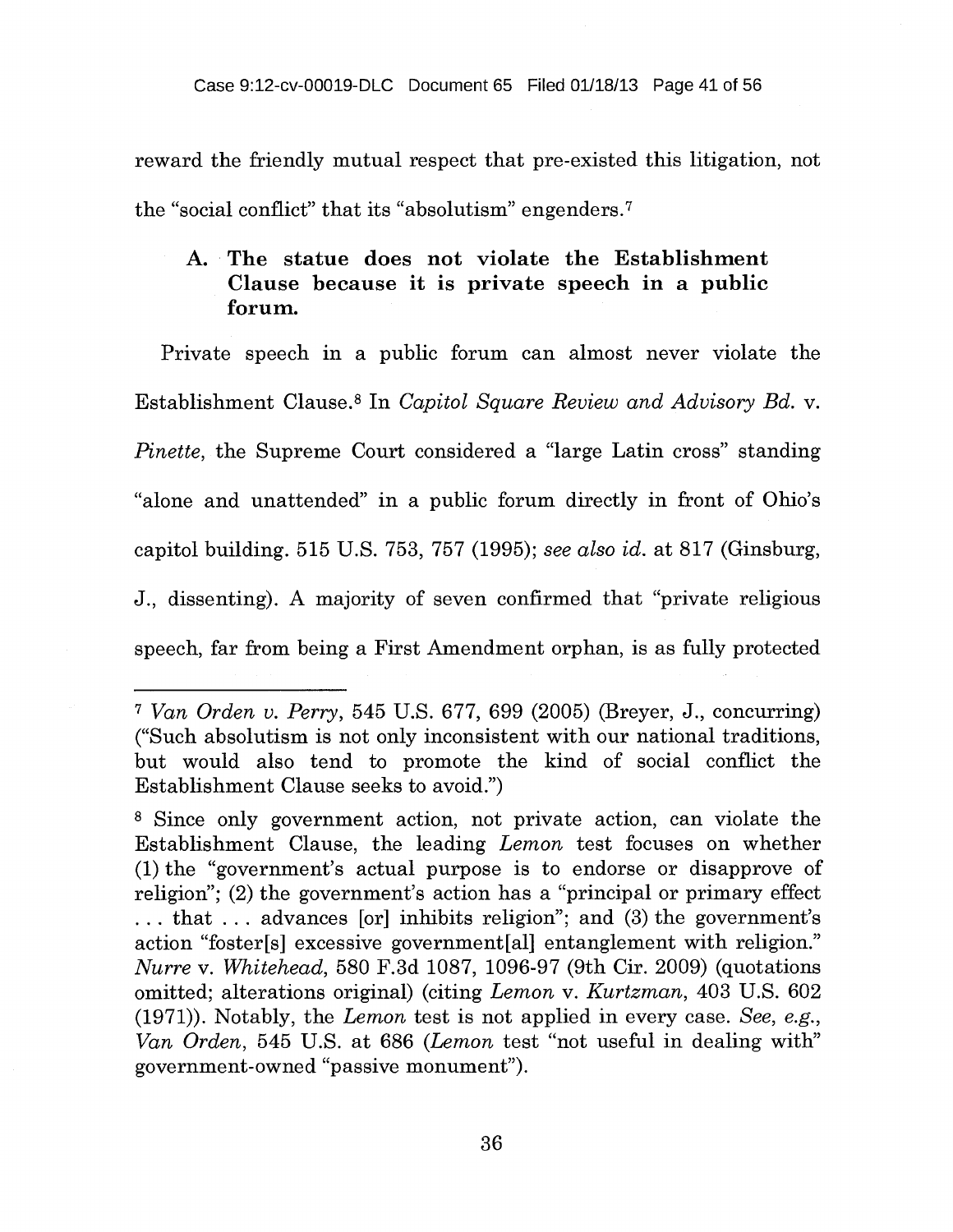under the Free Speech Clause as secular private expression." *Id.* at 760. Thus, the State could only restrict the display outright if it had a compelling government interest in doing so. *Id.* at 761. The State claimed—and the Court agreed—that avoiding a violation of the Establishment Clause would be a compelling government interest. *Id.*  at 761-62. Thus, the question for the Court was "whether a State violates the Establishment Clause when, pursuant to a religiously neutral state policy, it permits a private party to display an unattended religious symbol in a traditional public forum located next to its seat of government." *Id.* at 757.

The Court found no violation. The full majority upheld the display because—as is true in this case—"[t]he [government] did not sponsor . . . expression, the expression was made on government property that had been opened to the public for speech, and permission was requested through the same application process and on the same terms required of other private groups." *Id.* at 763.

The majority divided only on whether the cross's proximity to the statehouse might cause a reasonable observer to "mistake private expression for officially endorsed religious expression." *Id.* A plurality of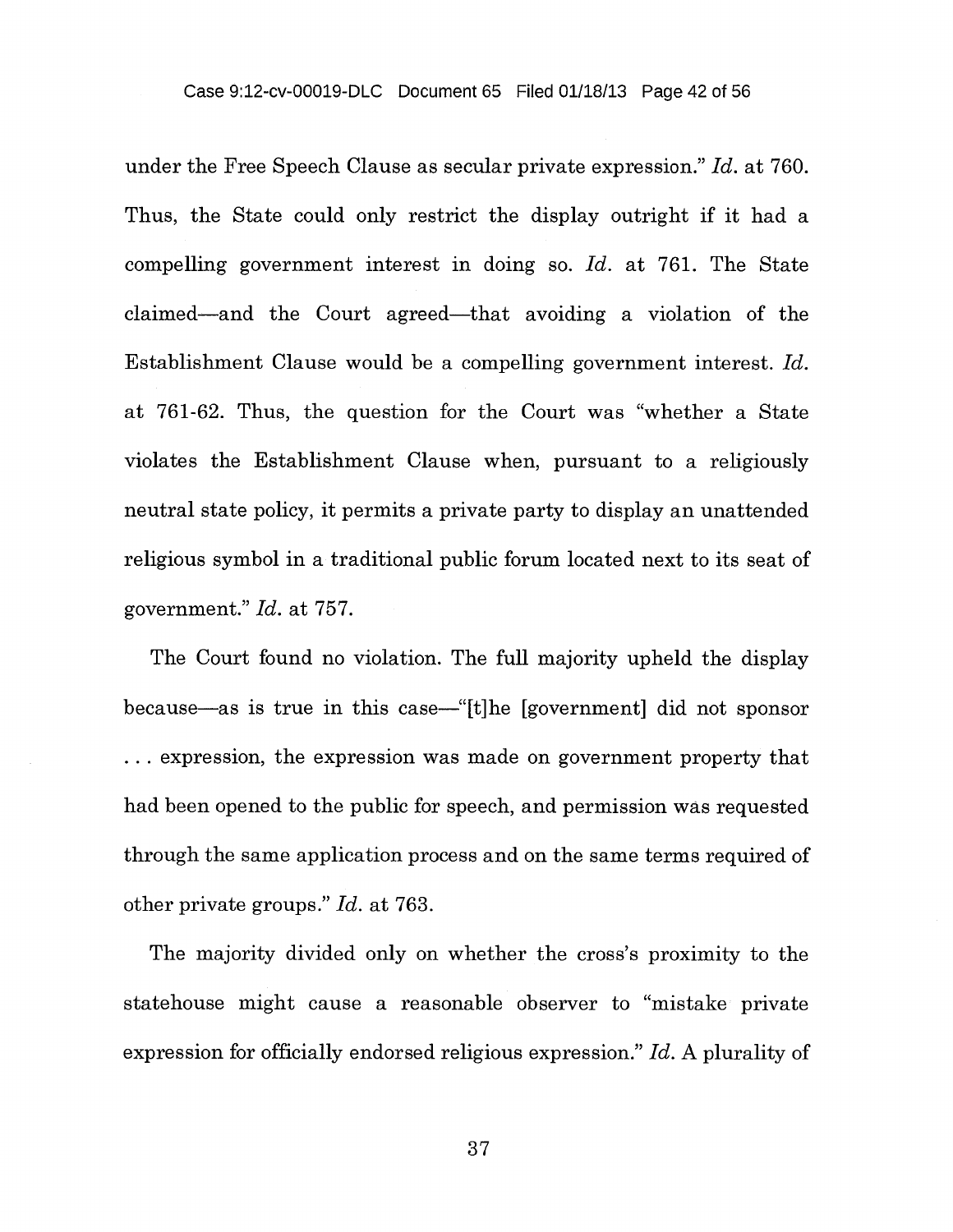four justices declined to consider the question, adopting a *per se* rule that private religious expression "cannot violate the Establishment Clause where it (1) is purely private and (2) occurs in a traditional or designated public forum, publicly announced and open to all on equal terms." *Id.* at 770.

Speaking for the majority's three remaining members, Justice O'Connor insisted that—even in cases involving private speech—the fact-intensive endorsement test should still be applied to consider "the perception of a reasonable, informed observer," who possibly could be misled as to government endorsement by, for example, the nearby looming statehouse. *Id.* at 772-73. But even there, Justice O'Connor agreed that cases involving private speech in a public forum would almost always satisfy the "endorsement" inquiry: "None of this is to suggest that I would be likely to come to a different result from the plurality where truly private speech is allowed on equal terms in a vigorous public forum that the government has administered properly." *Id.* at 775 (O'Connor, J., concurring).

Applying this standard to the Latin cross by the statehouse, Justice O'Connor found no violation of the Establishment Clause. Although she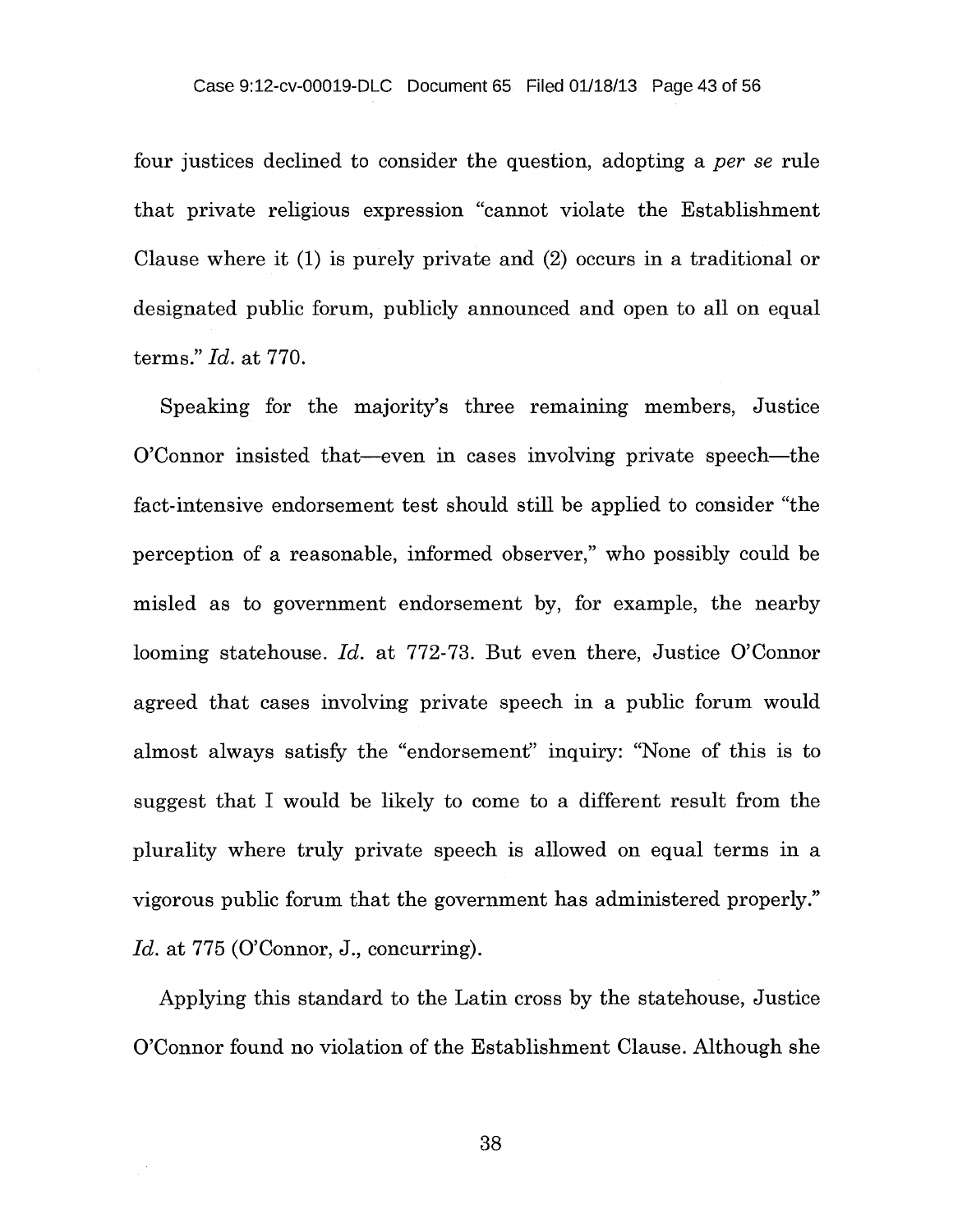assumed that her hypothetical "reasonable observer" would know that "the cross is a religious symbol, that [the ground] is owned by the State, and that the large building nearby is the seat of state government," *id.* at 780-81, that observer would also know "the general history of the place" and that ""Capitol Square is a public park that has been used over time by private speakers of various types." *Id.* at 781. Finally, the reasonable observer would also "certainly be able to read and understand an adequate disclaimer," which was presumed under the facts of the case to exist. *Id.* at 782. Under such circumstances, Justice O'Connor concluded that no such reasonable observer could conclude that the government was endorsing the religious message of the Latin cross, notwithstanding its proximity to the statehouse. *Id.* at 783; *see also id.* at 784 (noting that a sign "adequately disclaim[s] any government sponsorship or endorsement") (Souter, J., concurring).

The Ninth Circuit has similarly applied a standard that strongly presumes no violation of the Establishment Clause in the case of private speech in a public forum. In *Kreisner v. City of San Diego,* the court assessed the constitutionality of a religious Christmas display in Balboa Park—a vast, 1200-acre spread of public property. 1 F.3d 775,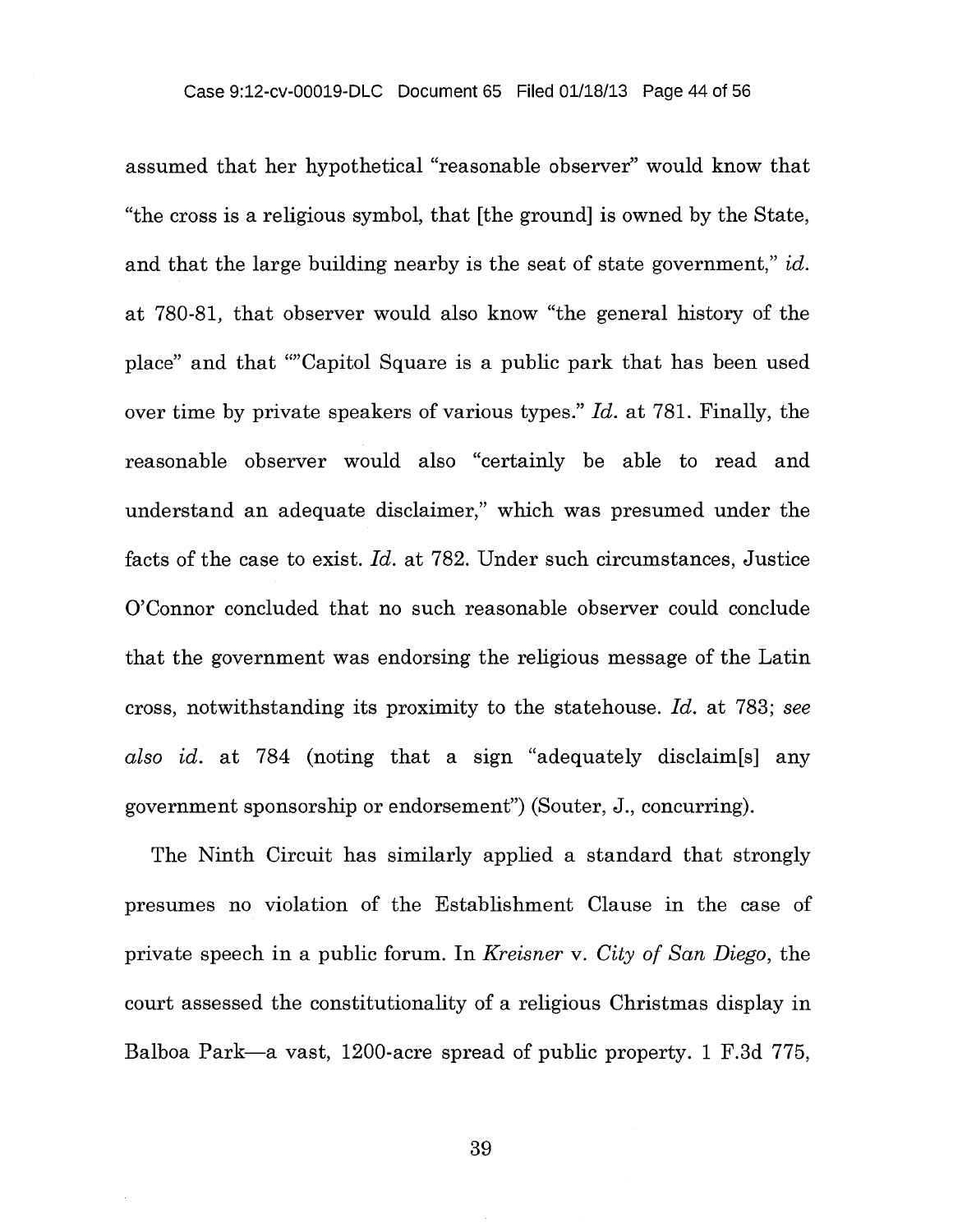776 (9th Cir. 1993). The display was erected in a smaller area of the park, within "the Organ Pavilion." It consisted of eight scenes from the New Testament, "[e]ach . . . housed in a palm-covered booth ten feet high and fourteen feet wide" and "[e]ach contain[ing] [a] life-size statuary depicting a . . . scene from the life of Christ." *Id.* at 777. "Seven of the eight scenes also include[d] gospel passages in English and Spanish." *Id.* The display was accompanied by "[o]ne or more disclaimer signs, stating that the Biblical display is privately sponsored and not allied with the City." *Id.* at 778.

The plaintiff argued that the city's decision to issue a permit for the display violated the Establishment Clause. The Ninth Circuit disagreed, holding—as in *Capitol Square—that* a "truly *private*  religious expression in a truly *public* forum cannot be seen as endorsement by a reasonable observer." *Id.* at 785 (quoting *Americans United For Separation of Church & State v. City of Grand Rapids,* 980 F.2d 1538, 1553 (6th Cir. 1992) (emphasis in original)). The court explained that a more restrictive policy prohibiting use of the forum by religious speakers simply because they are religious would constitute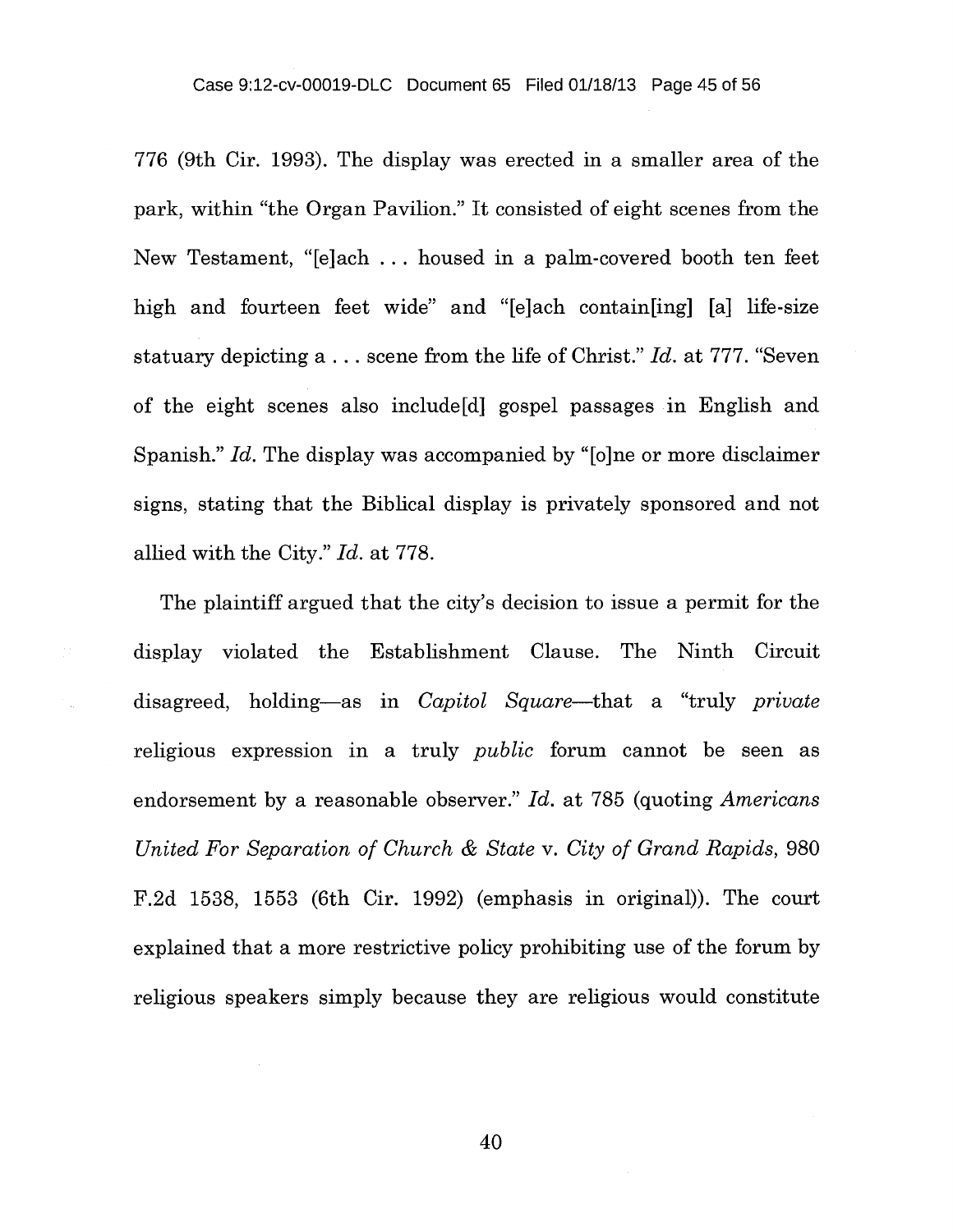#### Case 9:12-cv-00019-DLC Document 65 Filed 01/18/13 Page 46 of 56

"government hostility to religion" instead of "the neutrality contemplated by the Establishment Clause." *Id.* at 785.

Together, *Capitol Square* and *Kreisner* create a strong presumption that the Establishment Clause is not implicated by the facts of this case, because the statue constitutes private speech in a public forum. It is undisputed that displaying the statue is expressive conduct by the Knights of Columbus, not the government. It is likewise undisputed that the Flathead National Forest, where the statue resides, is a public forum. *See, e.g.,* 36 C.F.R. 251.50(c) (authorizing "noncommercial activities involving the expression of views, such as assemblies, meetings, demonstrations, and parades"). Thus, it would require unusual government presence or involvement for a reasonable observer to infer government endorsement of religion from the statue.

The facts cannot support such a conclusion. There are no buildings or other trappings of government in close proximity to the statue that could confuse the reasonable observer. Rather, the statue sits high on the mountain, where it is completely surrounded by a commercial ski resort. Moreover, the statue is widely perceived as either a war memorial, SUF at  $\P\P$  47-50, a quirky tourist attraction, SUF at  $\P\P$  52-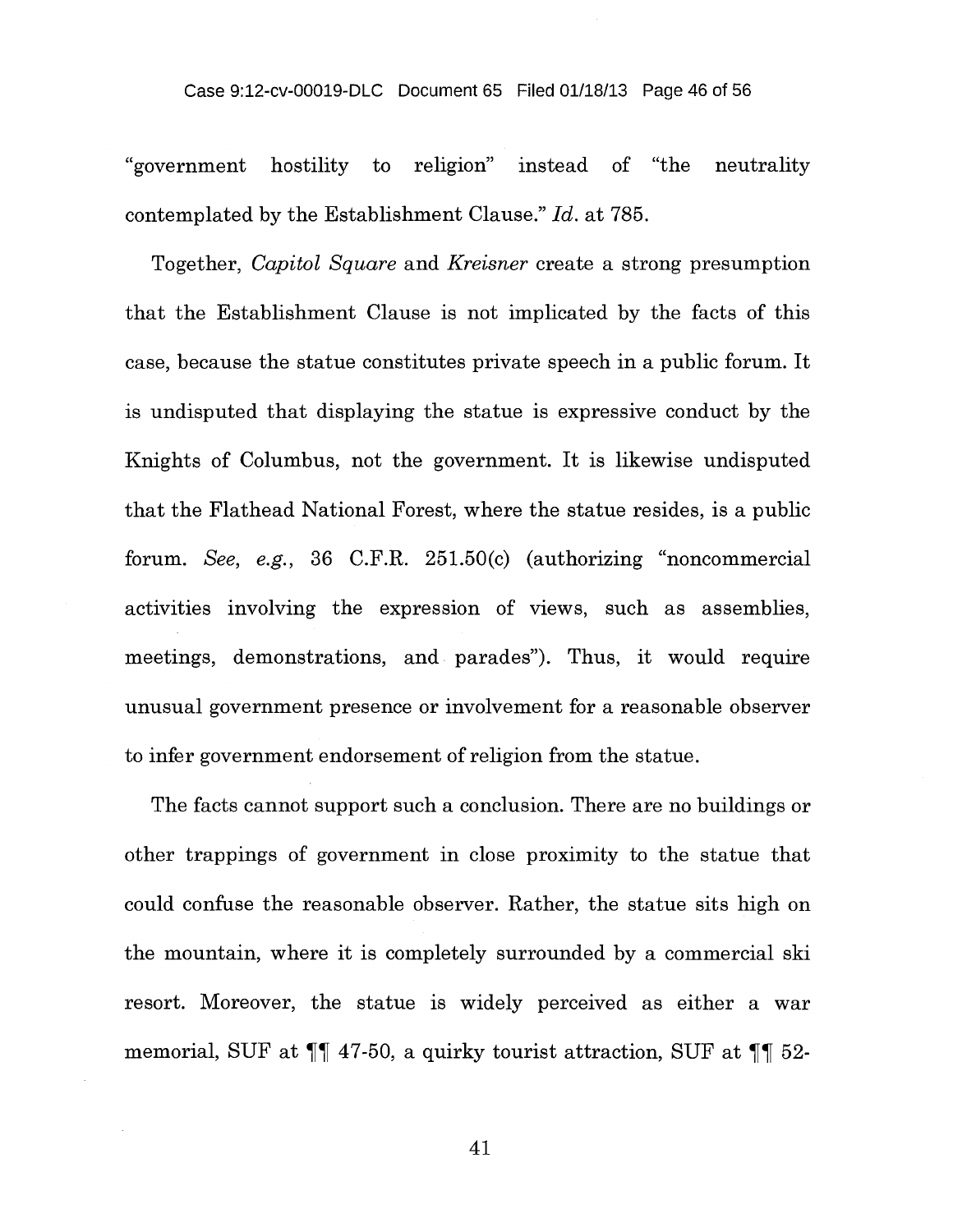57, or simply an historical cultural landmark, SUF at TT 58-59. Any religious activity in connection with the statute has been "sporadic and inconsistent," far outweighed by the secular activity surrounding it. SUF at ¶¶ 60-64. And perhaps most significantly, there is a large plaque directly adjacent to the statue clearly explaining that it is an expression by the Knights of Columbus in memory of veterans from the Army's 10th Mountain Division. SUF at ¶ 51. Justice O'Connor's analysis in *Capitol Square* that a disclaimer overcame the effect of proximity to a government building applies a *fortiori* here, where there is a disclaimer with no visible indicia of government presence to disclaim in the first place.

Under all the relevant circumstances, no reasonable observer could conclude that the Forest Service's decision to renew the permit—for a private display in a public forum, far removed from the seat of government—is a government endorsement of religion. Thus, Defendants are entitled to a summary judgment.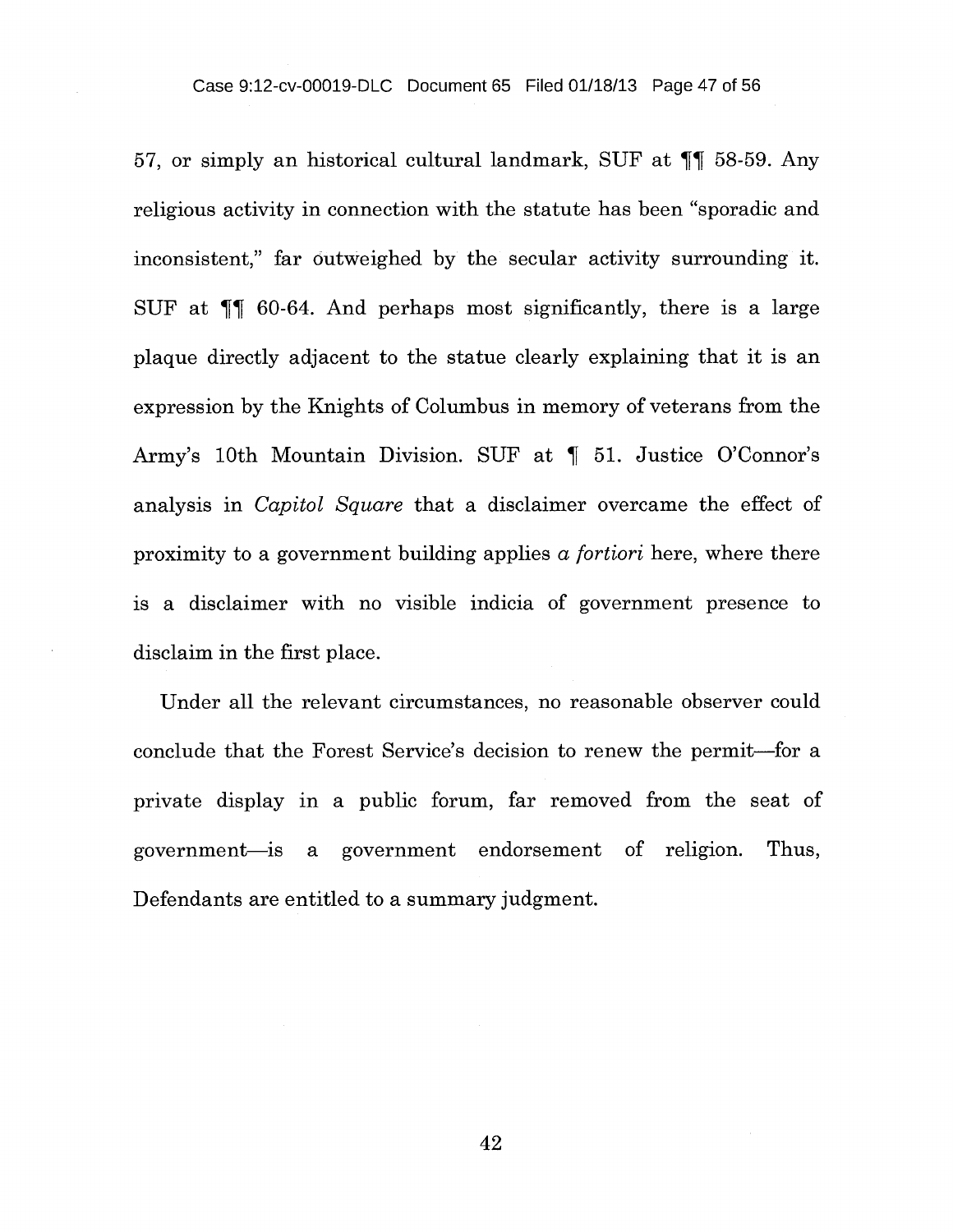## **B. The statue's longevity without controversy further confirms it does not violate the Establishment Clause.**

In *Van Orden v. Perry,* the Supreme Court considered a six-foot tall "monolith" standing on Texas's State Capitol grounds and enscribed with the Ten Commandments, two Stars of David, and "the superimposed Greek letters Chi and Rho, which represent Christ." 545 U.S. 677, 681 (2005). Van Orden was a lawyer who "encountered the Ten Commandments monument during his frequent visits to the Capitol grounds" for using the Supreme Court library. *Id.* at 682 "Forty years after the monument's erection and six years after Van Orden began to encounter the monument frequently, he sued numerous state officials," alleging a violation of the Establishment Clause. *Id.* 

A plurality of four justices recognized the Court's "Januslike" cases, with "[o]ne face look[ing] toward the strong role played by religion and religious traditions throughout our Nation's history," and the other "look[ing] toward the principle that governmental intervention in religious matters can itself endanger religious freedom." *Id.* at 683. Recognizing the difficulty of "respecting both faces," *id.,* the plurality ultimately concluded that the "passive use" of the Ten Commandments,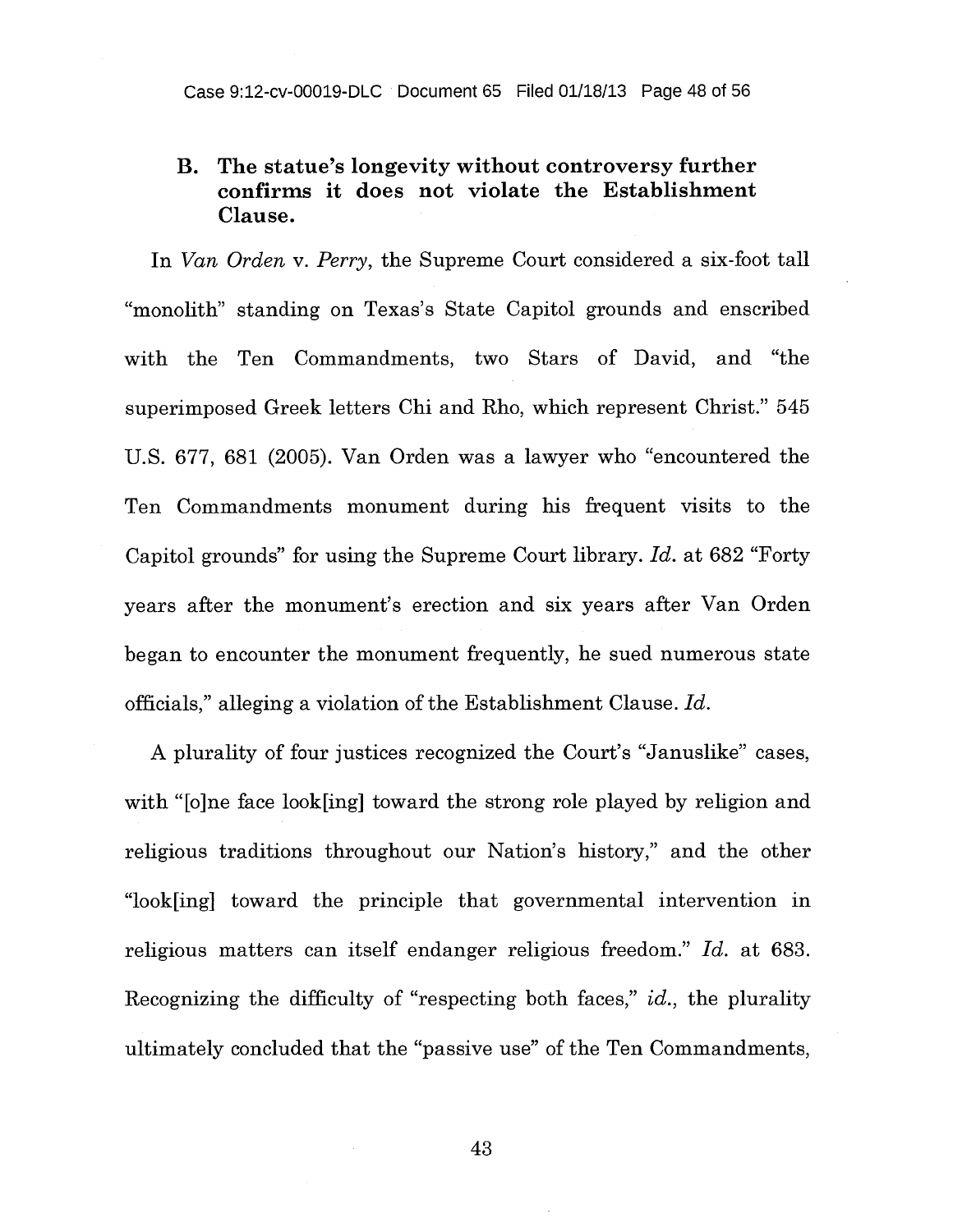which have both religious and historic significance, did not violate the Establishment Clause, particularly considering that the petitioner had "apparently walked by the monument for a number of years before bringing [his] lawsuit." *Id.* at 691.

Justice Breyer provided the concurring opinion that upheld the monument.<sup>9</sup> He focused on "the basic purposes" of the sometimes conflicting Free Exercise and Establishment Clauses:

They seek to "assure the fullest possible scope of religious liberty and tolerance for all." They seek to avoid that divisiveness based upon religion that promotes social conflict, sapping the strength of government and religion alike.

Id. at 698 (Breyer, J., concurring) (citations omitted). In this spirit, Justice Breyer emphasized that "the Establishment Clause does not compel the government to purge from the public sphere all that in any way partakes of the religious." *Id.* at 699 (citation omitted). "Such absolutism is not only inconsistent with our national traditions, but would also tend to promote the kind of social conflict the Establishment Clause seeks to avoid." *Id.* (citations omitted).

<sup>9</sup>His opinion thus provided the rule of decision under *Marks v. United States,* 430 U.S. 188 (1977).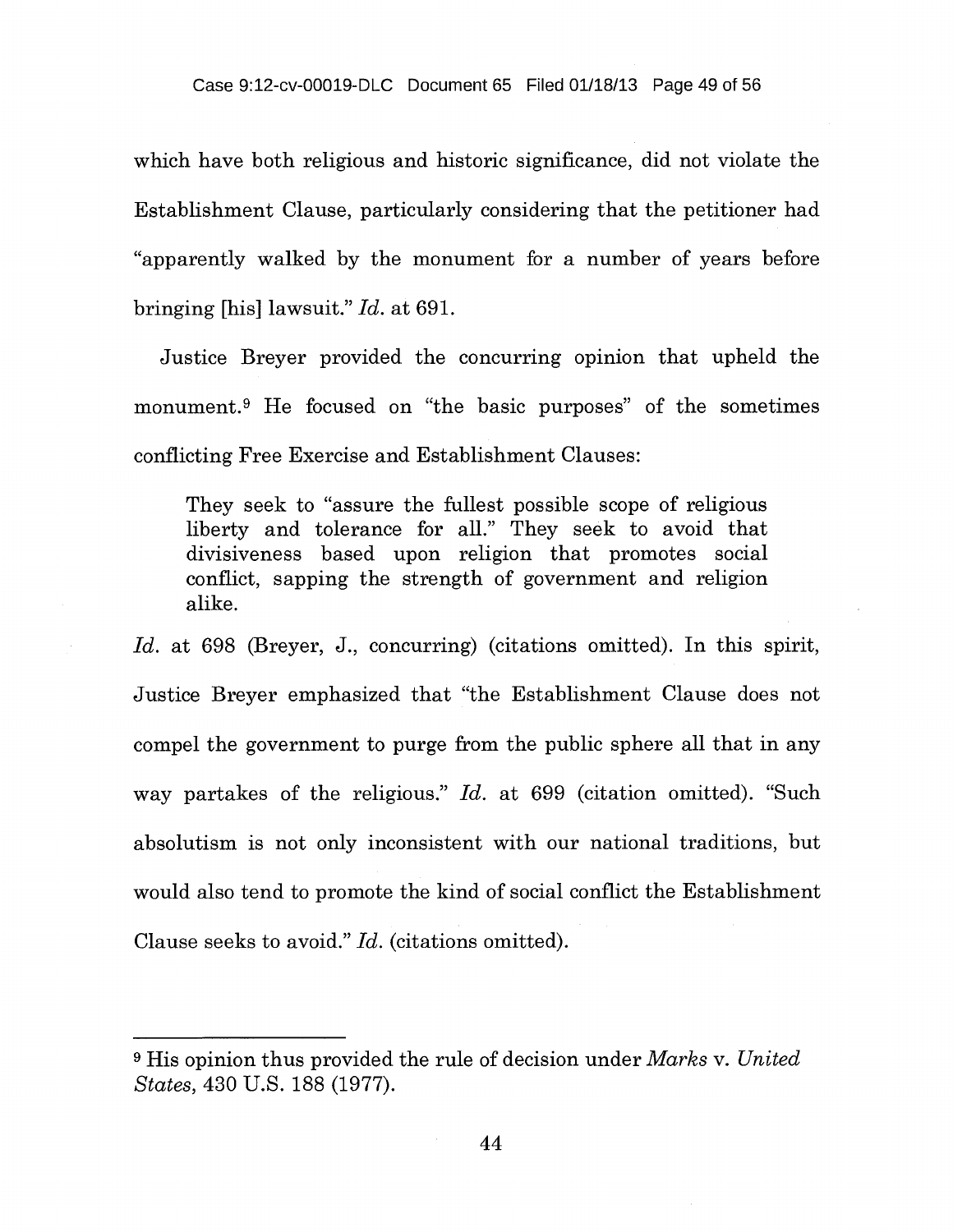Justice Breyer observed several factors confirming that the Ten Commandments posed little threat of establishing religion. The monument "communicate[d] not simply a religious message, but a secular message as well." *Id.* at 701. There was "prominent acknowledge[ment]" that the monument had been donated to the State. Id. at 702. The monument's physical setting, while providing a "context" of history and moral ideals," did not "readily lend itself to meditation or any other religious activity." *Id.* These factors strongly conveyed that the monument "convey[ed] a predominantly secular message." *Id.* 

Still, Justice Breyer found "a further factor" that was even more determinative:

As far as I can tell, 40 years passed in which the presence of this monument, legally speaking, went unchallenged (until the single legal objection raised by petitioner). And I am not aware of any evidence suggesting that this was due to a climate of intimidation. Hence, those 40 years suggest more strongly than can any set of formulaic tests that few individuals, whatever their system of beliefs, are likely to have understood the monument as amounting, in any significantly detrimental way, to a government effort to favor a particular religious sect, [or] primarily to promote religion over nonreligion . . . .

*Id.* at 702 (Breyer, J., concurring).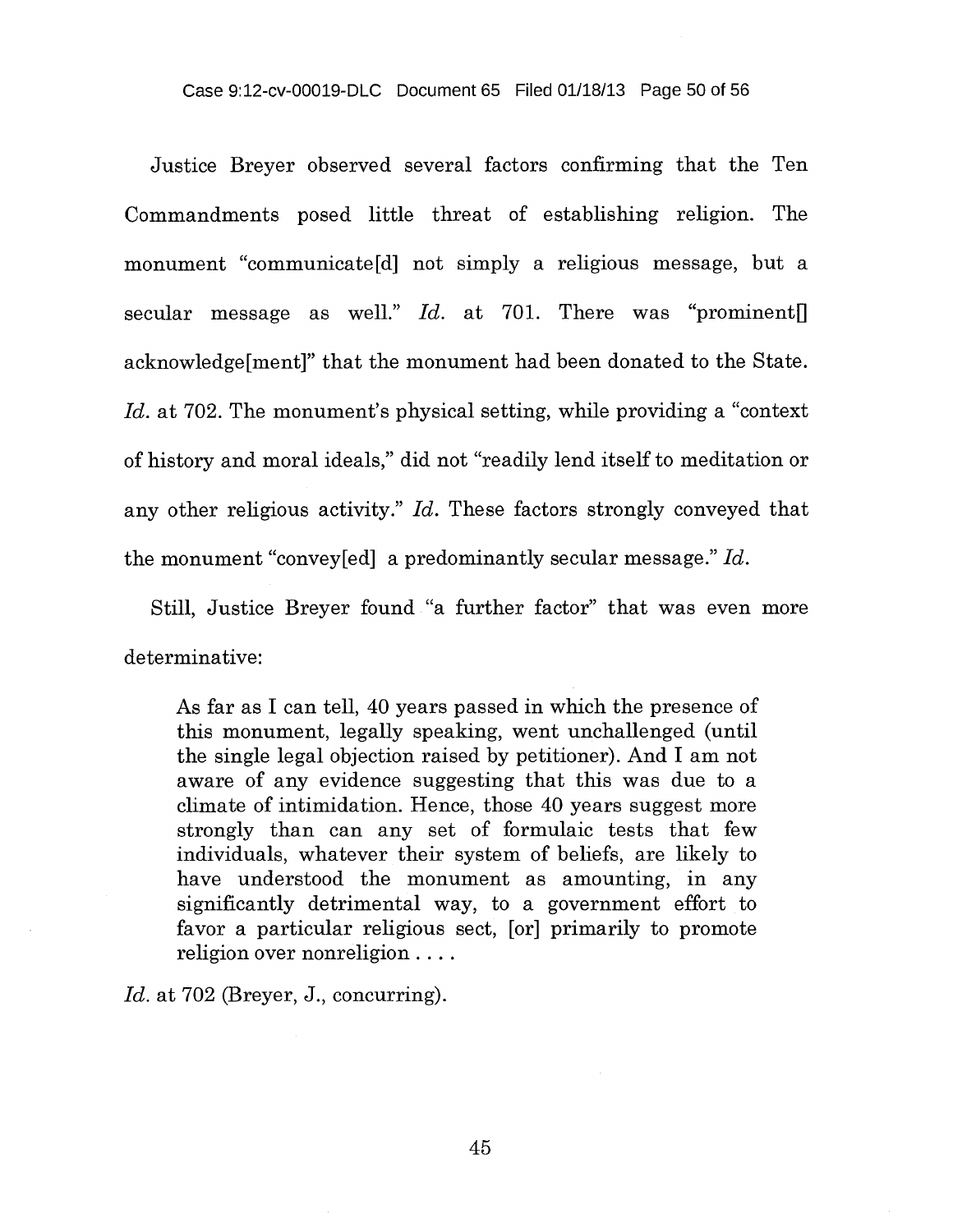Unlike the government-owned monument in Van *Orden,* the privately-owned statue in this case does not present a "difficult borderline case<sup>[]</sup>." *See id.* at 700. Its private character already removes it from the core of the Establishment Clause, where government action is the concern. *See Corp. of Presiding Bishop v. Amos,* 483 U.S. 327, 337 (1987) (stating that "[a] law is not unconstitutional simply because it *allows* churches to advance religion"; rather, "it must be fair to say that the *government itself* has advanced religion through its own activities and influence"). But that only underscores Justice Breyer's concern that Establishment Clause "absolutism" not be permitted to stir up "social conflict." *Van Orden,* 545 U.S. at 699.

The statue here, like the monument in *Van Orden,* clearly conveys a predominantly secular message. While the image of Jesus is indisputably religious, the adjacent signage conveys the clear message of honoring those who have sacrificed their lives defending our country. *See id.* at 701. The plaque includes a prominent statement that the statue is privately owned and maintained. *See id.* at 701-02. The physical setting, while undoubtedly striking, does not "readily lend itself to meditation or any other religious activity." *See id.* at 702.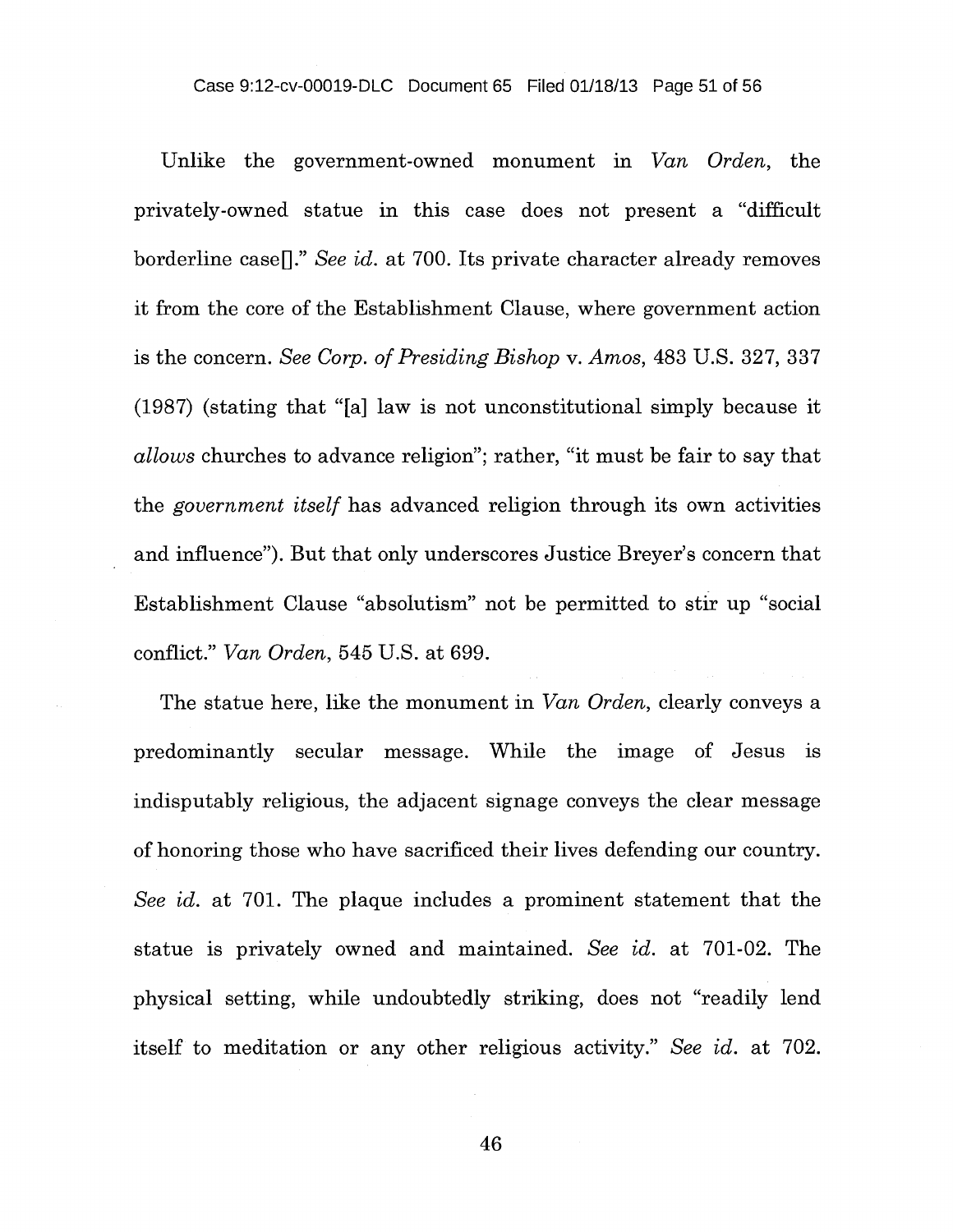Indeed, the statue is only accessible to persons who have paid to use the chairlift and skied part way down the slope. SUF at TT 39-46. It is unlikely that anyone would make this effort just to meditate or worship at the statue. The history of the statue strongly confirms that, in fact, the secular perception of the statue far outweighs any religious perception that might arise from the strictly private expression.

Most significantly, as in Van *Orden,* the empirical evidence here is clear that—for sixty years— "few individuals . . . are likely to have understood the [statue] as amounting, *in any significantly detrimental way"* to an endorsement of religion. *See id.* at 702 (emphasis added). Mr. Cox, the lead complainant has skied at Big Mountain for more than twenty years, yet only joined FFRF and this litigation, after the complaint was filed. SUF at  $\P$  69-71. Indeed, the litigation itself was stirred up only because of FFRF, an outside organization that aggressively litigates for the removal of *all* religious symbols from the public square—a position that is far afield from that espoused by the Supreme Court. *Compare e.g.,* SUF at ¶ 13 (suggesting it is always "inappropriate to have religious symbols placed on Federal property"), *with Van Orden,* 545 U.S. 677 (upholding government display of Ten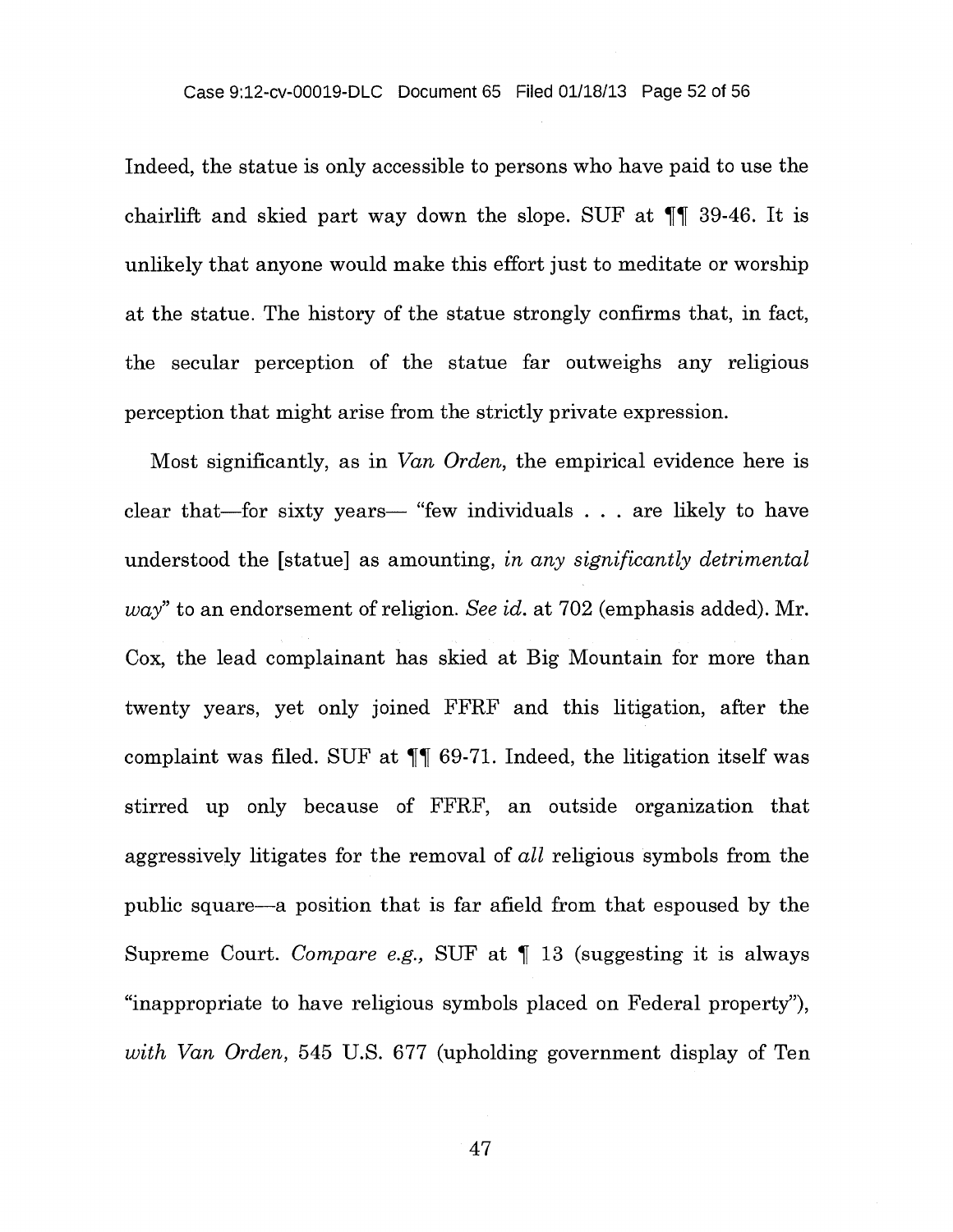#### Case 9:12-cv-00019-DLC Document 65 Filed 01/18/13 Page 53 of 56

Commandments) *and Capitol Square,* 515 U.S. 753 (upholding private display of Latin cross on government property).<sup>10</sup> And even *after* it filed the complaint in this case, FFRF was still searching for a Montana resident to bolster its standing. *See* SUF at ¶ 67. Rather than condone such litigious advocacy, the Establishment Clause should "seek to avoid that divisiveness based upon religion that promotes social conflict" and instead promote the "'peaceful dominion that religion exercises in [this] country,' where the 'spirit of religion' and the 'spirit of freedom' are productively 'united,' 'reign[ing] together' but in separate spheres 'on *the same soil."' Van Orden,* 545 U.S. at 698 (quoting A. de Tocqueville, Democracy in America 282-283 (1835) (H. Mansfield & D. Winthrop transls. and eds. 2000)). The passage of sixty years more than

<sup>10</sup>The Ninth Circuit's recent ruling in *Trunk v. City of San Diego,* 629 F.3d 1099 (9th Cir. 2011), is not to the contrary. Although the court in that case struck down the display of a forty-three foot Latin cross on government property, it expressly noted "[t]his result does not mean that . . . no cross can be part of this veterans' memorial." *Id.* at 1125. Moreover, the cross in *Trunk* constituted government, not private, speech, *id.* at 1102, 1104-05, and had a long history of religious use and perception that overwhelmed its secular message, *id.* at 1101-02, 1118. The cross's "sectarian effect" was also reinforced by a history of "longstanding, culturally entrenched anti-Semitism" in the city where the cross was displayed. *Id.* at 1121. No such factors are present in this case.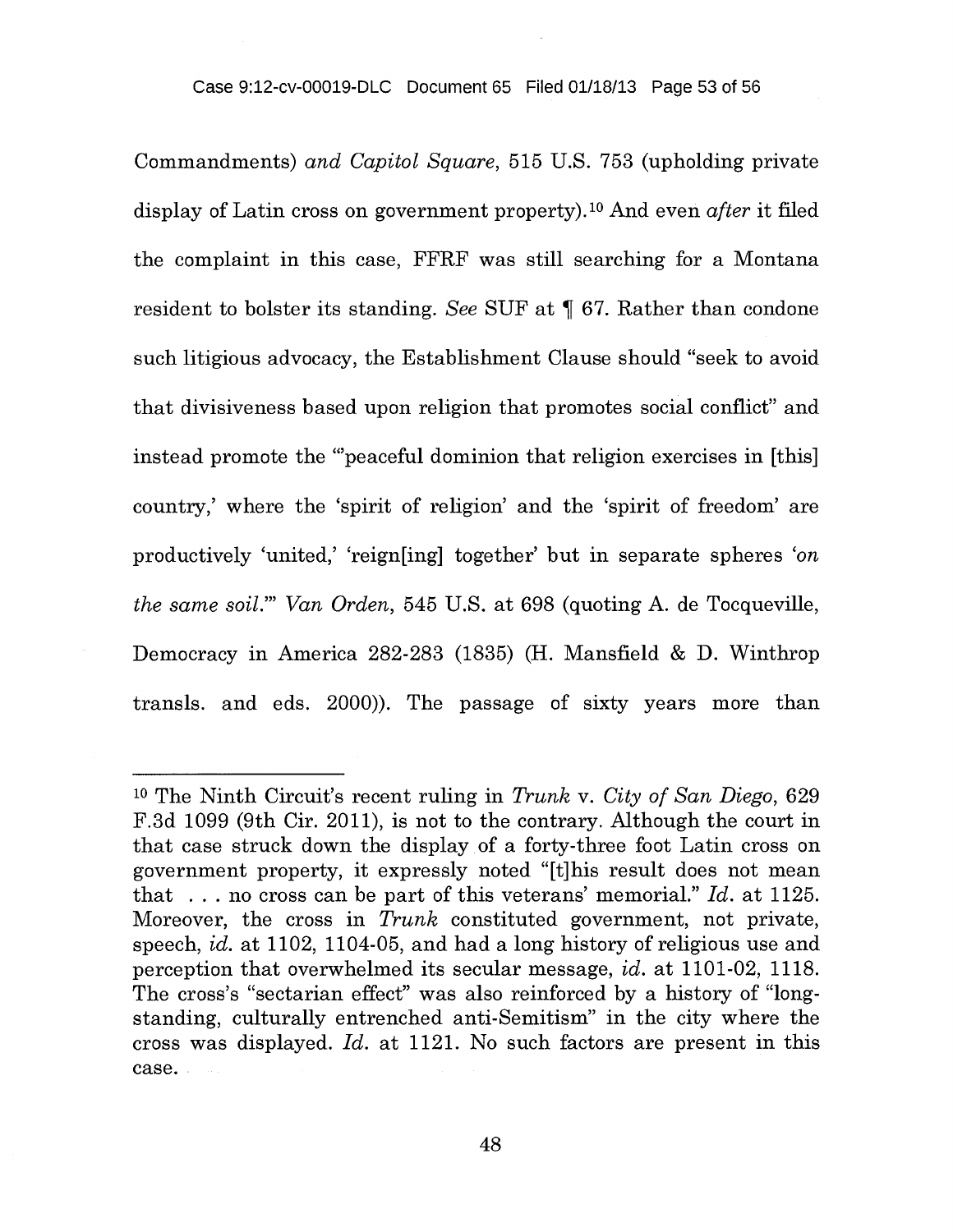adequately confirms that the statue poses no threat of an establishment of religion. *Accord Buono,* 130 S. Ct. at 1817 (plurality opinion) ("Time also has played its role.... It is reasonable to  $\ldots$  giv[e] recognition to the historical meaning that the cross ha[s] attained.).

### **CONCLUSION**

For all the foregoing reasons, Intervenor-Defendants' motion for summary judgment should be granted.

Dated: January 18, 2013 Respectfully submitted,

*Is! Eric S. Baxter*  Eric C. Rassbach *(pro hac vice)*  Eric S. Baxter *(pro hac vice)*  The Becket Fund for Religious Liberty 3000 K St. NW, Suite 220 Washington, DC 20007 Telephone: (202) 955-0095 Facsimile: (202) 955-0090

Charles A. Harball (Montana Bar No. 2841) Kalispell, MT 59901 Telephone: (406) 758-7709 Facsimile: (406) 758-7758

*Counsel for Defendant-Intervenors*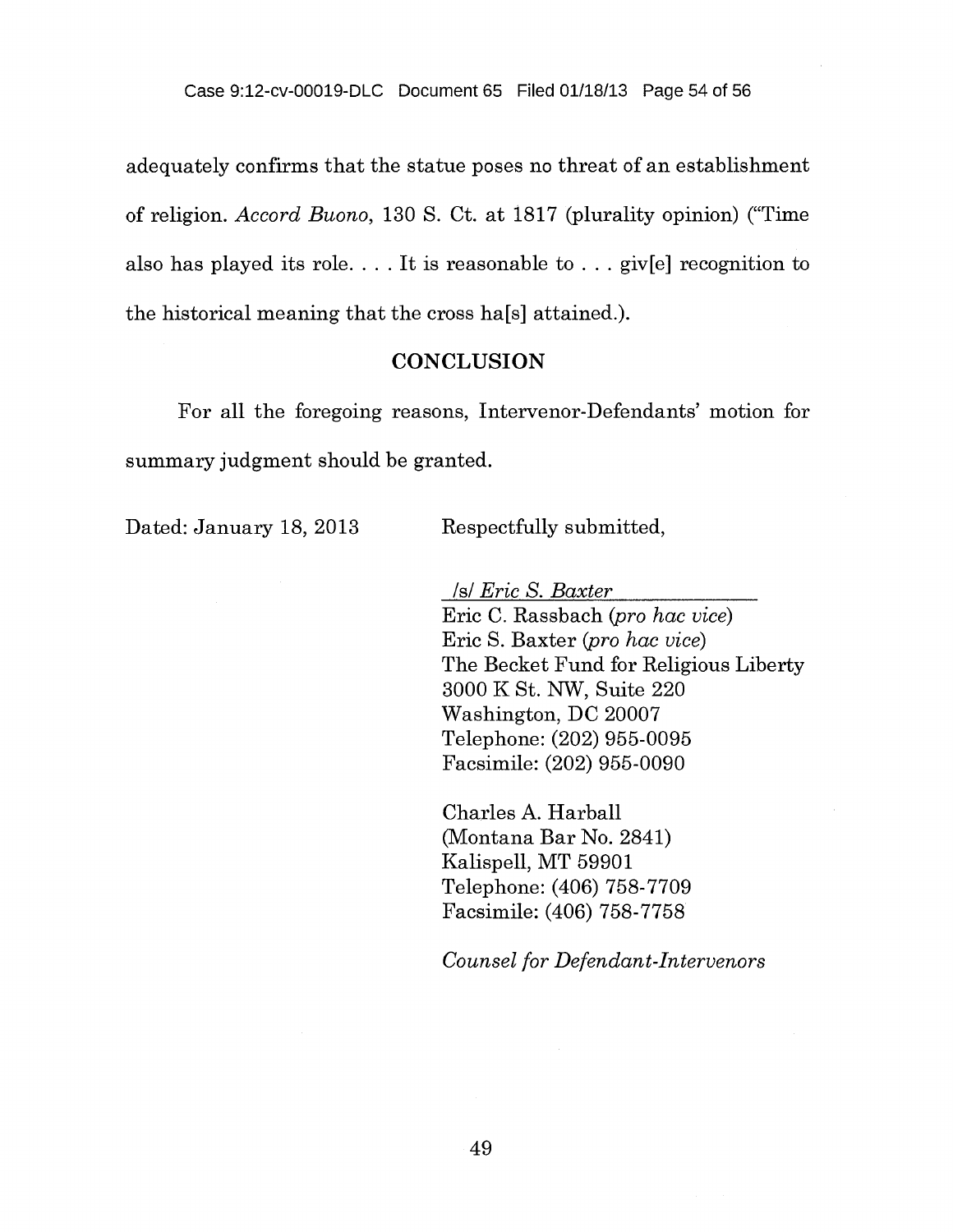# CERTIFICATE OF COMPLIANCE WITH CIVIL LOCAL RULE 7.1(d)(2)

I hereby certify that the foregoing *Memorandum in Support of Intervenor-Defendants' Motion for Summary Judgment* contains 9869 words, excluding the caption, certificates of service and compliance, table of contents and authorities, and exhibit index, but including the signature block.

> *Is! Eric S. Baxter*  Eric S. Baxter

> > $\sim 10$

 $\alpha$